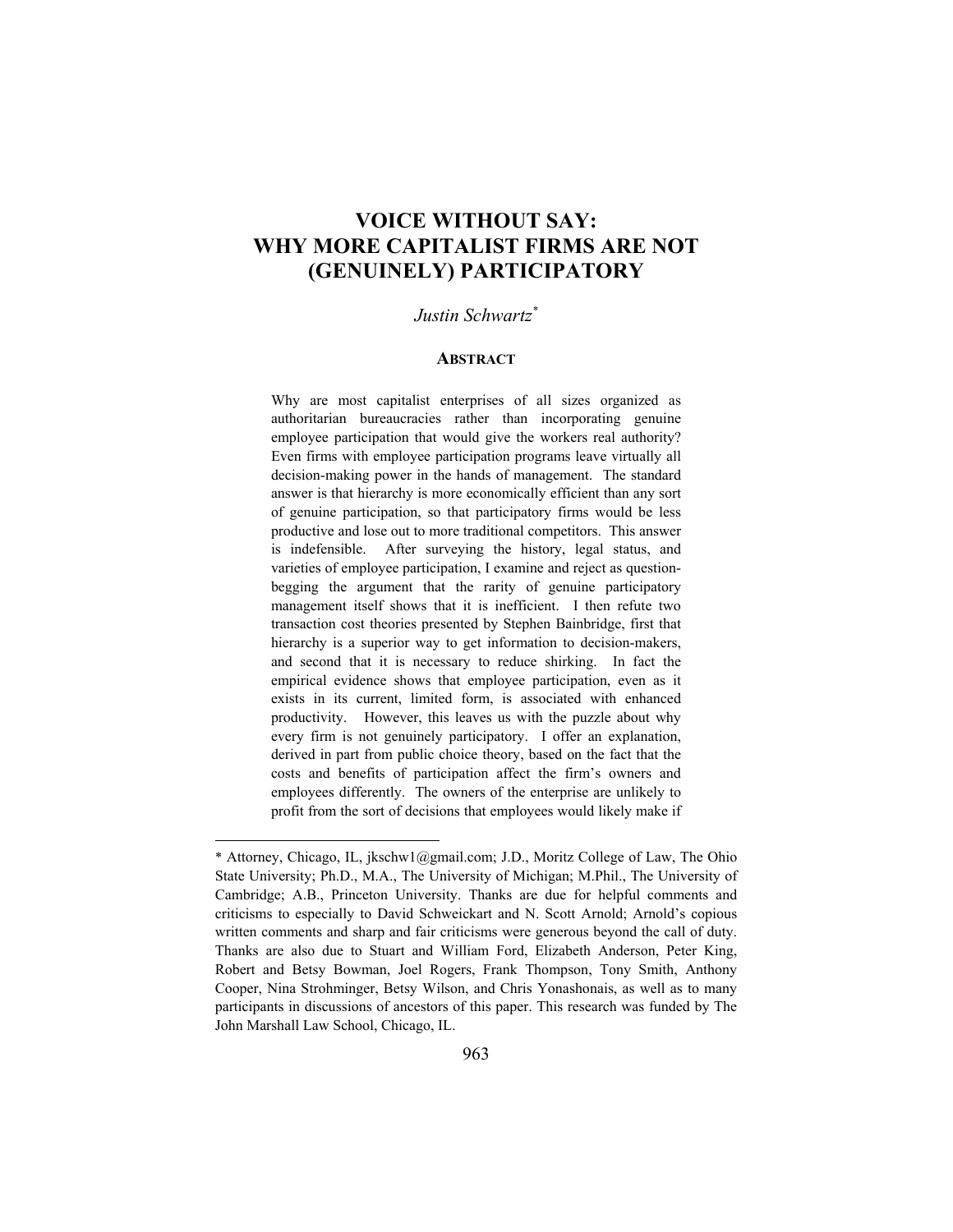# 964 *FORDHAM JOURNAL* [Vol. XVIII *OF CORPORATE & FINANCIAL LAW*

they had the power to do so, even if these decisions enhanced productivity, and by implication, profitability. Greater profits for the firm would often mean fewer profits for the owners and managers, who accordingly have a strong incentive to resist genuine employee participation.

### **TABLE OF CONTENTS**

|                                                               | 964 |
|---------------------------------------------------------------|-----|
| A VERY BRIEF SURVEY OF EMPLOYEE PARTICIPATION:                |     |
|                                                               |     |
| II. IS EMPLOYEE PARTICIPATION LESS EFFICIENT?  981            |     |
| A. NOZICK'S TRILEMMA, THE A PRIORI ARGUMENT, AND THE          |     |
|                                                               |     |
| B. BAINBRIDGE, TRANSACTION COSTS: INFORMATION AND             |     |
|                                                               |     |
| 1. Information Processing, Question Begging, and the          |     |
|                                                               |     |
|                                                               |     |
| C. THE PROOF OF THE PUDDING: EMPLOYEE PARTICIPATION           |     |
|                                                               | 999 |
| <b>III. AN ALTERNATIVE EXPLANATION: HE WHO PAYS THE PIPER</b> |     |
|                                                               |     |
| A. WHY DOESN'T EVERY FIRM DO IT IF IT'S MORE                  |     |
|                                                               |     |
| B. MARGLIN ON THE RISE OF THE FACTORY SYSTEM:                 |     |
|                                                               |     |
|                                                               |     |

#### **INTRODUCTION**

Are capitalist firms actually interested in improving productivity and quality, and by implication, profits? If so, should the firms that adopt organizational structures and practices that do not lead to these improvements triumph in the market over firms that resist them and forego their advantages?<sup>1</sup> These questions are prompted by a deep

<sup>1.</sup> This Article is a companion piece to Justin Schwartz, *Why the Capital-Managed Rather than the Labor-Managed Enterprise Is the Predominant Organizational Form in Market Economies*, 73 OHIO STATE L.J. 220 (2012) [hereinafter, Schwartz, *Mill*], in which I analyze a related question about the curious failure of the labor-managed and worker-owned cooperative, a demonstrably more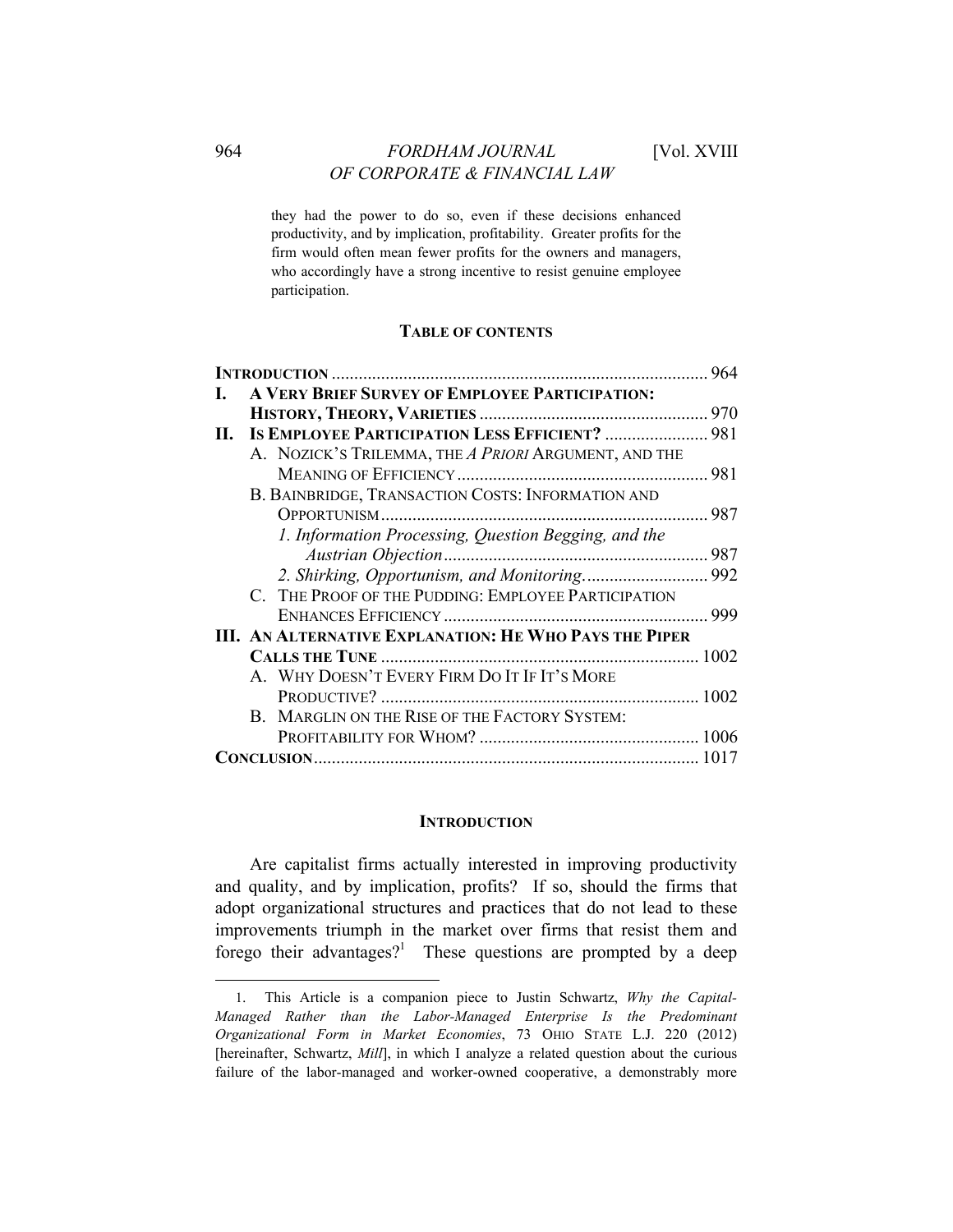puzzle about the traditional business practices of the overwhelming majority of capitalist firms, both corporate and classic,<sup>2</sup> which we may collectively call "traditional." As Armen Alchian stated, economists generally accept that the market selects for enterprises with features that are more efficient than the competition.<sup>3</sup> There is extremely strong evidence that genuine employee participation<sup>4</sup> is significantly more efficient in enhancing productivity and product quality than authoritarian hierarchy, and that the more "say" or actual decision-

efficient form of organization than at least the open corporation and perhaps any sort of capitalist firm, to crowd, so to speak, its capital-managed competitors out of the market, as predicted by John Stuart Mill. The answer offered in that Article to the somewhat similar question considered there is quite different from the one proposed here because of important differences between labor-managed and capital-managed firms. *See, e.g.,*  sources cited *infra* note 2*,* and Schwartz, *Mill, supra* at 240 n. 93, *passim*, although I shall refer to evidence and conclusions presented in the *Mill* paper where relevant.

<sup>2.</sup> For the distinction, between the "open corporation," and "classic capitalist firm," see Eugene Fama & Michael Jensen, *Agency Problems and Residual Claims*, 26 J. L. & ECON. 327 (1983) and Eugene Fama & Michael Jensen, *Separation of Ownership from Control*, 26 J. L. & ECON. 301 (1983) (identifying the open corporation with the publically traded corporation owned by outside investors and primarily managed by professional managers); *see also* Armen Alchian & Harold Demsetz, *Production*, *Information Costs and Economic Organization*, 62 AM. ECON REV. 777 (1972), *in* ARMEN ALCHIAN, ECONOMIC FORCES AT WORK 73 (1977) (identifying the classical capitalist firm as one owned by an individual or small group of individuals and to some extent managed by them). For most of my purposes we may ignore the differences between these kinds of organization, which share the pertinent features discussed in this paper.

<sup>3</sup>*. See* Armen E. Alchian, *Uncertainty, Evolution, and Economic Theory*, 58 J. POL. ECON. 211 (1950) [hereinafter Alchian, *Uncertainty*], reprinted *in* ECONOMIC FORCES AT WORK 15, *supra* note 2. As we shall see, if the explanation offered here is correct, the Alchian "evolutionary" thesis must be qualified. *See infra* Part III.B, and *infra* Conclusion.

<sup>4.</sup> Also called "employee involvement" ("EI"), see RICHARD B. FREEMAN & JOEL ROGERS, WHAT WORKERS WANT? 107–16 (1999), and participatory management, *see* Stephen M. Bainbridge, *Participatory Management within a Theory of the Firm*, 21 J. CORP. L. 657, 673, 676–77 (1996) [hereinafter Bainbridge, *Participatory Management*], among other things; *see also* FREEMAN & ROGERS, *supra* at 92, Ex. 5.1; *infra* notes 57- 71 (setting forth some varieties of employee participation). For my purposes, I need not distinguish, between "'[e]mployee participation' [that] utiliz[es] direct participation . . . and 'employee representation' that utilize[s] indirect involvement through worker representatives." Stephen M. Bainbridge, *Corporate Decisionmaking and the Moral Rights of Employees: Participatory Management and Natural Law,* 43 VILL. L. REV. 741, 742 n.7 (1998) [hereinafter Bainbridge, *Moral Rights*].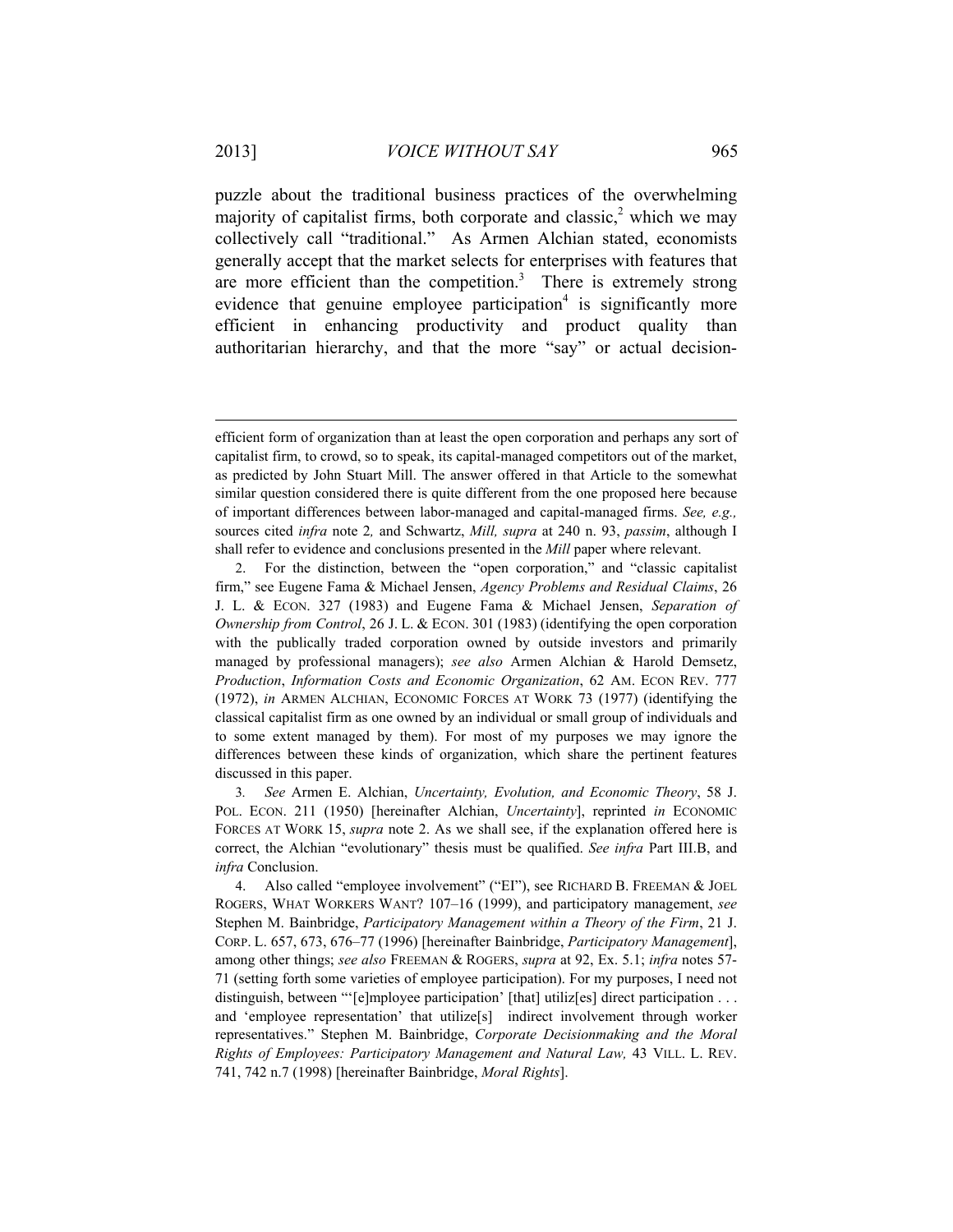making power employees have, the stronger the effect.<sup>5</sup> However, American firms are almost universally top-down, hierarchical, bureaucratic, and undemocratic in their organizational structure.<sup>6</sup> Many enterprises have adopted various forms of employee participation plans. A commonly cited figure in the mid-1990s was  $30,000$ ,<sup>7</sup> but other estimates are much higher.<sup>8</sup> And while the rhetoric of participation became "nearly hegemonic" by the 1980s,<sup>9</sup> these plans virtually never

<sup>5</sup>*. See, e.g.*, Michael H. Leroy, *"Dealing with" Employee Involvement in Nonunion Workplaces: Empirical Research Implications for the Team Act and*  Electromation, 73 NOTRE DAME L. REV. 31, 36 n.21 (1997) [hereinafter LeRoy *Employee Involvement in Nonunion Workplaces*], (citing *Employee Participation Programs Spur Fast Growth Companies*, Coopers & Lybrand L.L.P., "Trendsetter Barometer" Survey Shows, http://www.colybrand.com/eas/trendset/106.html ("The Coopers & Lybrand survey found that 8 in 10 of the fastest growing firms in the U.S. have employee participation programs, and also found a correlation between those firms that most highly value these organizational structures and those firms' growth rate,")). Much more evidence is set forth in detail, *infra* Part II.C.

<sup>6</sup>*. See* Bainbridge, *Participatory Management, supra* note 4, at 669 ("[L]arge U.S. business corporations are typically characterized by multi-layered bureaucratic hierarchies.") As Simon describes the authority relations in the traditional firm as, "[Worker] accepts authority when his behavior is determined by [Boss's] decision." HERBERT SIMON, MODELS OF MAN: SOCIAL AND RATIONAL 184 (1957) (quoted *in*  OLIVER E. WILLIAMSON, MARKETS AND HIERARCHIES: ANALYSIS AND ANTITRUST IMPLICATIONS 71 (1975)). This is still true, in the main, of almost all traditional firms.

<sup>7</sup>*. See* Divki K. Virk, Note, *Participation with Representation: Ensuring Worker's Rights in Cooperative Management*, 1994 U. ILL. L. REV. 729, 730 n.3 (1994) ("Approximately 30,000 American employers have established some type of cooperative management program.").

<sup>8.</sup> Derek Jones & Takao Koto, *The Impact of Teams on Output, Quality, and Downtime: An Empirical Analysis Using Individual Panel Data,* 64 INDUS. & LAB. REL. REV. 215, 215 (2011) [hereinafter Jones & Koto, *The Impact of Teams*] (citing studies showing "dramatic increase" and "rapid diffusion" in the use of some of these programs in the U.S., the U.K., and Japan since the 1980s). *See infra* notes 45–53 and accompanying text, for discussion.

<sup>9.</sup> Mike Parker, *Industrial Relations Myth and Shop Floor Reality: The Team Concept in the Auto Industry*, *in* INDUSTRIAL DEMOCRACY IN AMERICA: THE AMBIGUOUS PROMISE, 249, 256 (Nelson Lichtenstein & Howell John Harris eds. 1993); *see also* Bainbridge, *Participatory Management*, *supra* note 4, at 674–75.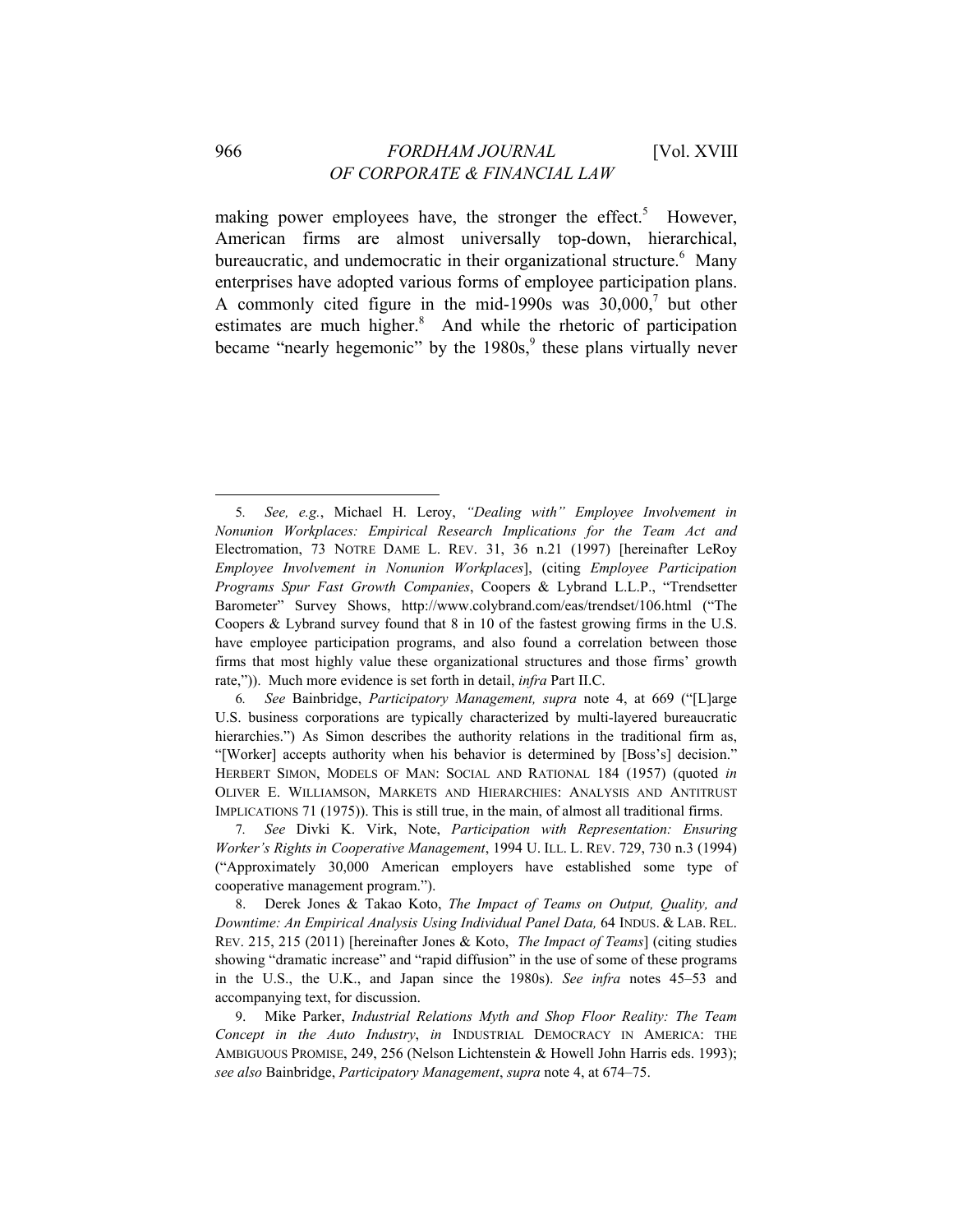ceded any real authority to the workers or gave them "voice"<sup>10</sup> as opposed to "say".<sup>11</sup>

The puzzle, then, is this: Capital-managed and -owned firms *could* embody genuine employee participation. Why do they not? Why are such programs comparatively rare and why are most existing programs not genuinely participatory? Why have the few capitalist firms that do give workers real say not become, through competition<sup>12</sup> and imitation<sup>13</sup> the prevalent organizational form? Why does authoritarian hierarchy persist as the main form of enterprise organization even in firms with some form of employee participation? The answer I urge in this paper, inspired by the work of economist Stephen Marglin<sup> $14$ </sup> and aspects of public choice theory,<sup>15</sup> is that this arrangement financially benefits capitalists, or more generally, those who decide about organizational structure, while placing the costs of hierarchy, including decreased efficiency, on the employees–and with corporations, not infrequently on

<sup>10.</sup> The term "voice" is derived from Albert O. Hirschman, EXIT, VOICE, AND LOYALTY: RESPONSES TO DECLINE IN FIRMS, ORGANIZATIONS, AND STATES (1970). Here it is meant as the right to express a view without the actual power to implement that view, which I call "say."

<sup>11. &</sup>quot;One nearly universal characteristic of operational participation is a lack of meaningful employee control over the outcome of the decision-making process. Even the seemingly autonomous self-directed work teams give employees little input into policy or strategic decisions, especially those related to matters of corporate governance." Bainbridge, *Participatory Management*, *supra* note 4, at 688.

<sup>12</sup>*. See* Alchian, *Uncertainty*, *supra* note 3, at 25. (Firms that "have their fixed internal conditions closer to . . . the optimum position now have a greater probability of survival and growth. They will grow relative to other firms and become the prevailing type  $\ldots$ ").

<sup>13</sup>*. Id.* at 28–30.

<sup>14</sup>*. See, e.g.*, Stephen Marglin, *What Do Bosses Do? The Origins and Function of Hierarchy in Capitalist Production*, Part 1, 6 REV. RADICAL POL. ECON. 33 (1974).

<sup>15.</sup> For public choice theory generally, see, e.g., DENNIS C. MUELLER, PUBLIC CHOICE II 229–35 (rev. ed. 1998); MAXWELL L. STEARNS & TODD J. ZYWICKI, PUBLIC CHOICE CONCEPTS AND APPLICATIONS IN LAW (2009); DANIEL A. FARBER & PHILIP P. FRICKEY, LAW AND PUBLIC CHOICE: A CRITICAL INTRODUCTION (1991). Public choice theory is most commonly applied to explaining the behavior of governmental institutions. *See, e.g.*, the articles in STEARNS & ZYWICKI, *supra,* but there is no logical reason whatsoever that it should not be applied to any collective decision-making unit or process, including within a firm or by a board of directors. *See, e.g.*, MUELLER, *supra* at 232–33 (describing private sector sent seeking); *accord* ARNOLD, *infra* note 185 at 148 (stating that board members take quasi-rents from the firms they are supposed to oversee) (the distinction between rents and quasi-rents, *see id.* at 117–21, is immaterial here). I underline that in using public choice theoretic insights, I do not offer an unqualified endorsement of the theory or any version of it.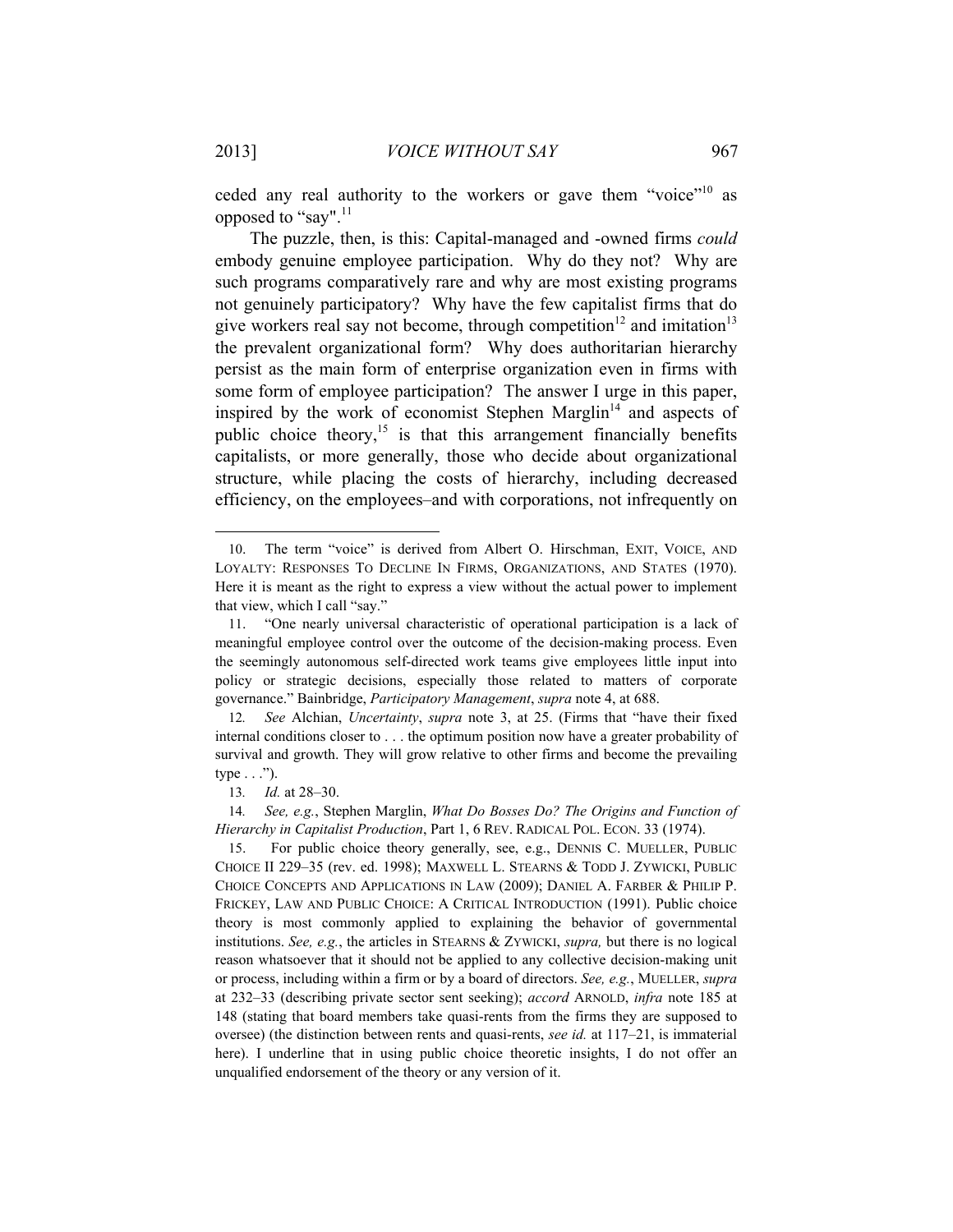the shareholders. This account can be characterized, among other ways, as explanation by rent-seeking by those in power.<sup>16</sup>

In this paper I neither advocate nor criticize employee participation programs in capitalist firms. My objective is to answer a pair of explanatory questions: (1) why are there so few? and (2) why do they offer employees so little? If pressed, I would probably agree with author and labor activist Mike Parker that employee participation "could not be as effective as it is or have so many adherents unless it had some genuinely positive features,"<sup>17</sup> but, as actually implemented, such programs "are not [generally] about improving the quality of our working lives."<sup>18</sup> In addition, I would agree with law professor Stephen Bainbridge that "one size will not fit all."<sup>19</sup> Even in the context of capital-managed firms, choosing which programs or features of such programs are economically or otherwise desirable depends on the context, sort and size of firm, the cultural traditions of the employees and managers, and so forth. However, my views on the desirability of existing employee participation and the sort of participation, if any, that might be appropriate in various circumstances, are immaterial here. My question here is positive rather than normative: given that employee participation is more efficient than traditional hierarchy even if it involves voice without say, and the more say it involves the more

<sup>16.</sup> Jonathan R. Macey, *Promoting Public-Regarding Legislation Through Statutory Interpretation: An Interest Group Model*, 86 COLUM. L. REV. 223, 224 n.6 (1986) (defining rent-seeking). *See infra* Part III.B generally for more explanation of rent-seeking in public choice theory.

<sup>17.</sup> MIKE PARKER, INSIDE THE CIRCLE: A UNION GUIDE TO QWL [QUALITY OF WORK LIFE] 2 (1985) [hereinafter PARKER, INSIDE THE CIRCLE].

<sup>18</sup>*. Id.* 

<sup>19.</sup> Bainbridge, *Participatory Management*, *supra* note 4, at 704. Bainbridge thinks that "highly authoritarian and rigidly hierarchical structures," are appropriate in some contexts and perhaps that some forms of "participatory democracy" may be appropriate in others. *Id.* I think on ethical as well as economic grounds that authoritarian hierarchy is virtually never appropriate in an employment context. As I indicate briefly in the Conclusion of Schwartz, *Mill, supra* note 1 at 283 (another explanatory and positive rather than normative paper), I would generally advocate full labor management. Because of the explanatory focus of the present Article, I do not argue for this here. For that argument, see, e.g., JOHN STUART MILL, PRINCIPLES OF POLITICAL ECONOMY WITH SOME OF THEIR APPLICATIONS TO SOCIAL PHILOSOPHY 752 (W.J. Ashley ed., Longmans, Green & Co., 9th ed. 1915) (1885) [hereinafter MILL, POLITICAL ECONOMY]. I present one version of my own argument against authoritarian hierarchy in Justin Schwartz, *What's Wrong With Exploitation?*, 29 NOÛS 158 (1995) (complementary to but different from Mill's argument).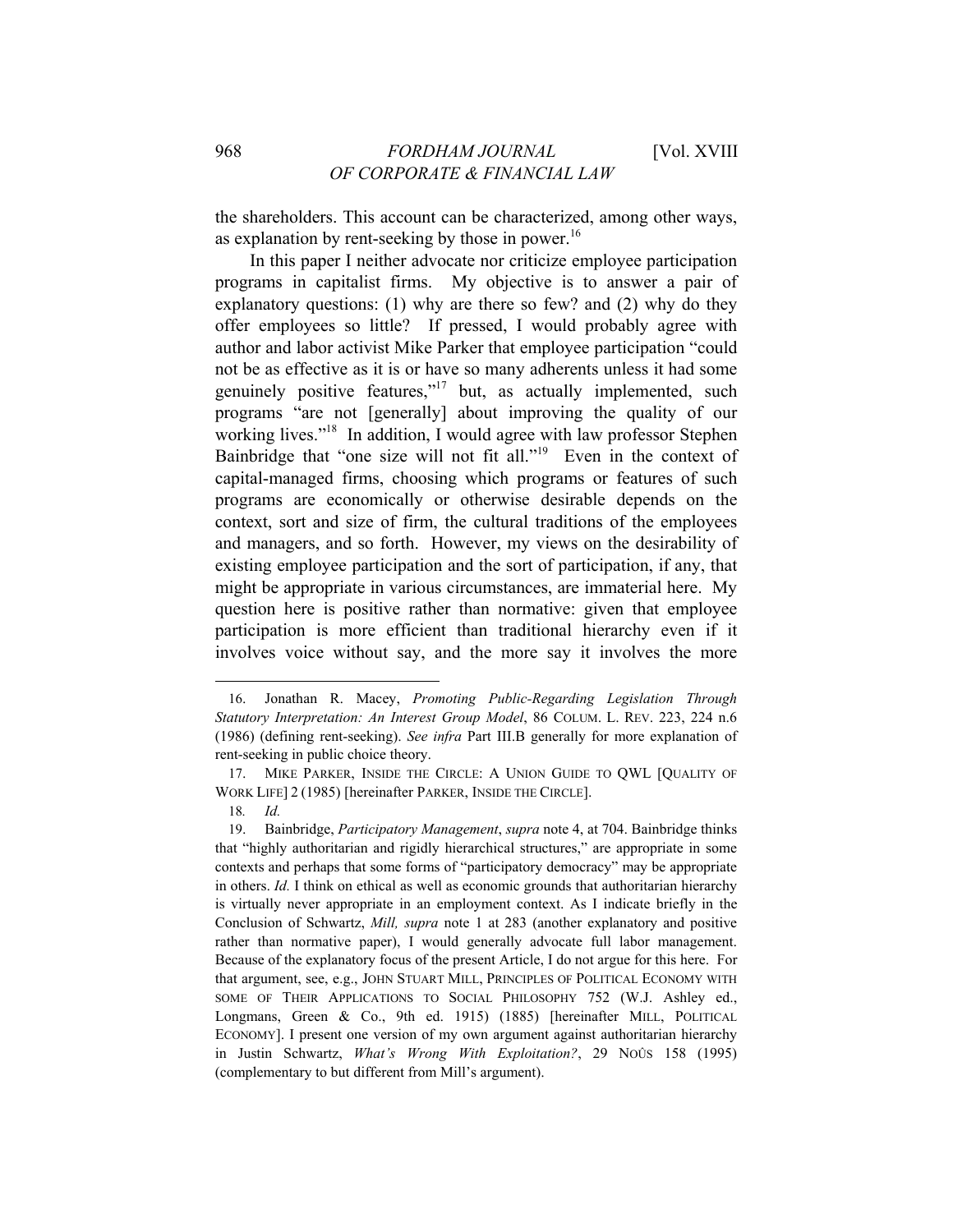efficient it is, why are participation, and participation with say, not more prevalent? $2^{20}$ 

The plan of this Article is as follows. I begin in Part I with a short review of some important background: a brief survey of the rise of and rationale for employee participation and its main varieties in the U.S. economy, as well as its legal status under American labor law. This will highlight how comparatively unusual and practically empty employee participation is when it comes to the power that existing programs give employees. It will further highlight the limited scope of involvement that these programs offer, despite evidence from later surveys that greater efficiency benefits correlate with programs that have a wider scope and give more power to workers. I then turn to the obvious theoretical explanation derived from mainstream economics, that meaningful employee participation is rare because it is less efficient than traditional hierarchical alternatives. I consider useful formulations set forth by philosopher Robert Nozick,<sup>21</sup> political scientist Robert Lane,<sup>22</sup> and the economic analyst David Ramsay Steele.<sup>23</sup> Part II(A) will involve some reflection on the meaning of "efficiency" that drives the Alchian argument, and Nozick's, Lane's and Steele's articulations of it.

Nozick, Lane, and Steele do not identify sources for the comparative inefficiency of participatory management that purportedly favors traditional organization. The range of possible explanations is large, so for the sake of manageability I consider the representative "transactions  $cost^{\prime\prime 24}$  explanation urged by Stephen Bainbridge, perhaps the leading analyst and critic of employee participation as an organizational structure.<sup>25</sup> Bainbridge is my main target because he is the most thoughtful advocate of traditional over participatory organization. Bainbridge contends, in a nutshell, that hierarchical

<sup>20.</sup> My answer to that question indirectly illuminates my policy view of employee participation programs as they are actually implemented. *See infra* Part III.

<sup>21.</sup> ROBERT NOZICK, ANARCHY, STATE, AND UTOPIA 248 (1974).

<sup>22.</sup> ROBERT LANE, THE MARKET EXPERIENCE 330 (1991) [hereinafter LANE, EXPERIENCE].

<sup>23.</sup> DAVID RAMSAY STEELE, FROM MARX TO MISES: POST-CAPITALIST SOCIETY AND THE CHALLENGE OF ECONOMIC CALCULATION 332–33 (1992).

<sup>24.</sup> Such explanations emphasize that interactions within or among enterprises involve some "friction" and are therefore costly. *See*, *e.g.*, Steven N. S. Cheung, *Economic Organization and Transaction Costs*, *in* 2 The NEW PALGRAVE: A DICTIONARY OF ECONOMICS 55 (1987)*,* and *infra* note 125 and accompanying text.

<sup>25</sup>*. See* Bainbridge, *Participatory Management*, *supra* note 4; Stephen Bainbridge, *Privately Ordered Participatory Management: An Organizational Failures Analysis*, 23 DEL. J. CORP. L. 979 (1998) [hereinafter Bainbridge, *Organizational Failures*].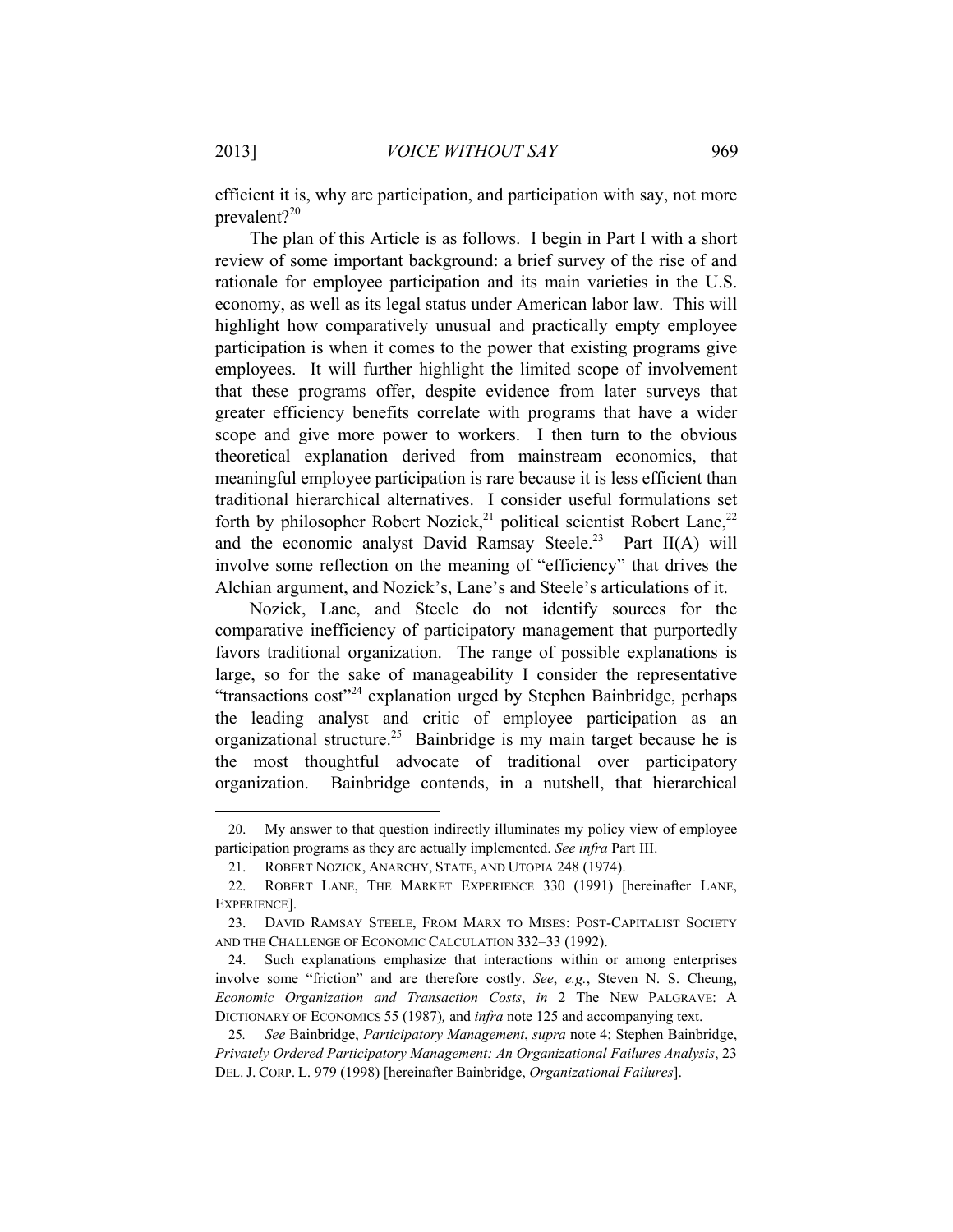organization (1) is the most efficient solution to gather and collate information for decision-makers while (2) minimizing the agency costs of shirking.<sup>26</sup> This explanation begs the question, who should the decision-makers be? In addition to this logical flaw, it flies in the face of the overwhelming empirical evidence of the efficiency advantages of employee participation. In Part III, I expound my differential cost-andbenefit analysis. The answer turns on how capitalism distributes the burdens and benefits of organizational decisions, so that "[t]he costs and gains fall systematically on different persons, with those bearing the financial risk having the decisive power."27

### **I. A VERY BRIEF SURVEY OF EMPLOYEE PARTICIPATION: HISTORY, THEORY, VARIETIES**

To make a very long story<sup>28</sup> very short, "hierarchy" was the "historic[al] watchword"<sup>29</sup> of American labor relations and enterprise organization. Until the last decades of the  $19<sup>th</sup>$  century, most enterprises

28*. See*, *e.g.*, ALFRED D. CHANDLER, JR., THE VISIBLE HAND: THE MANAGERIAL REVOLUTION IN AMERICAN BUSINESS (1977) (magisterial study in 608 large pages); RICHARD EDWARDS, CONTESTED TERRAIN: THE TRANSFORMATION OF THE WORKPLACE IN THE TWENTIETH CENTURY 23–24 (1979); WILLIAM LAZONICK, BUSINESS ORGANIZATION AND THE MYTH OF THE MARKET ECONOMY (1991); WILLIAM G. ROY, SOCIALIZING CAPITAL: THE RISE OF THE LARGE INDUSTRIAL CORPORATION IN AMERICA (1997).

29. Bainbridge, *Participatory Management, supra* note 4, at 673.

<sup>26</sup>*. See, e.g.*, Bainbridge, *Organizational Failures*, *supra* note 25, at 1004-09; *infra*  Part II.B.2.

<sup>27.</sup> DAVID SCHWEICKART, AGAINST CAPITALISM 231 (1993). Schweickart, a philosopher, mathematician, and economic analyst, is the pre-eminent advocate of worker control at least in the English-speaking world. As the title of the cited book indicates, he is also a socialist. I emphasize that the issue here, employee participation in capitalist firms, is not remotely a socialist proposal, if socialism requires the abolition of private property and wage labor. *See* Karl Marx, *Manifesto of the Communist Party* (1848) [hereinafter Marx, *Manifesto*], *in* THE MARX-ENGELS READER 469, 484 (Robert C. Tucker ed., W.W. Norton & Co. 2d ed. 1978) [hereinafter MARX-ENGELS READER] ("[T]he theory of the Communists may be summed up in a single sentence: Abolition of private property."). If socialism is identified with modern social democracy it is wholly consistent with capitalism. *See, e.g.*, DONALD SASSOON, ONE HUNDRED YEARS OF SOCIALISM: THE WEST EUROPEAN LEFT IN THE TWENTIETH CENTURY (1998). Clearly, Germany, France, or even Sweden have capitalist economies despite their extensive (if diminishing) welfare states. And an economy largely consisting of capital-owned andmanaged firms with genuine employee participation would be a capitalist economy.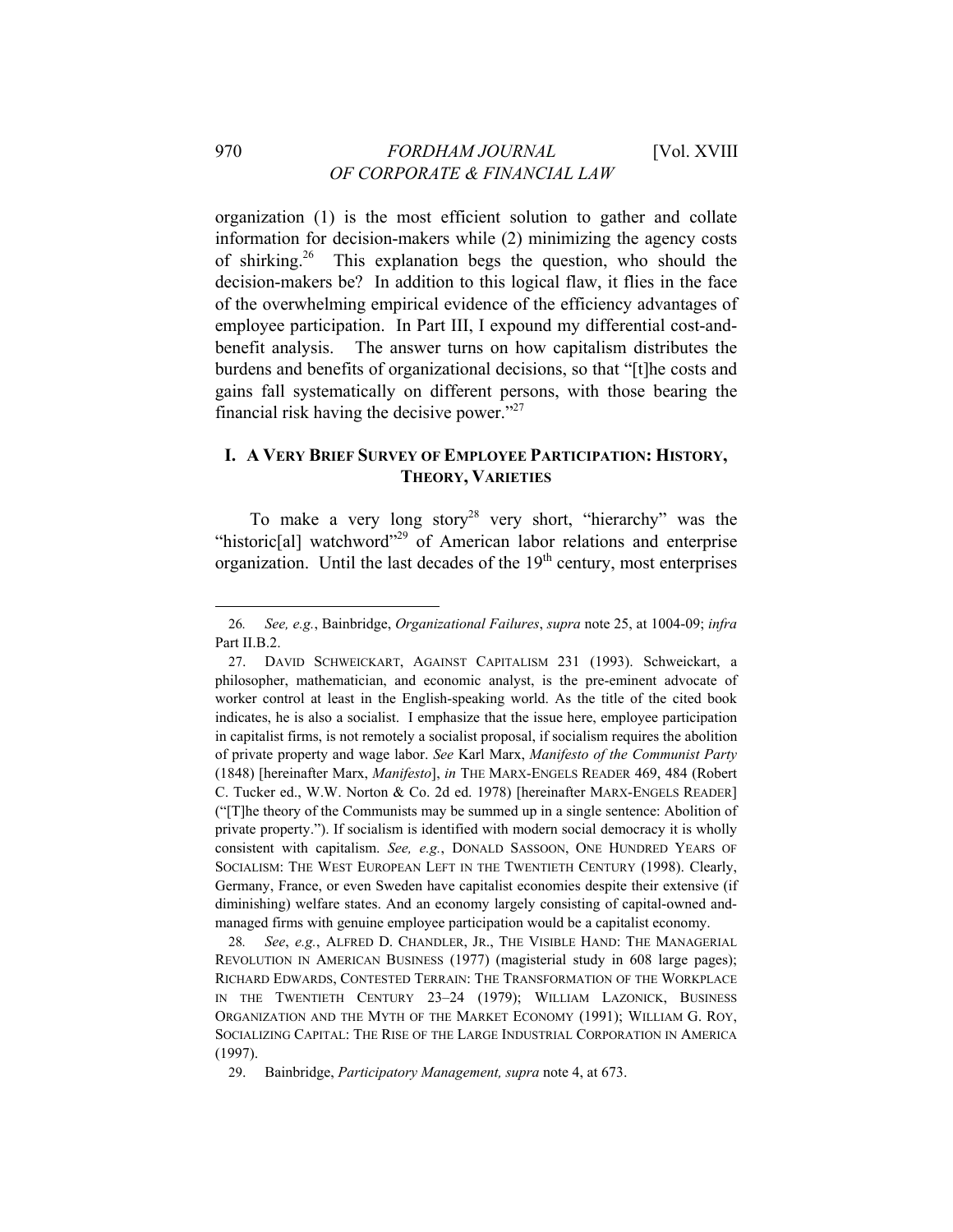were small entrepreneurial operations.<sup>30</sup> Before the 1840s, apart from armories and textiles, the division of labor (and thus bureaucratic management) barely existed within firms.<sup>31</sup> Workplaces with employees tended to be small, and the entrepreneurial owner could see and direct everything going on in the shop. $32$  Mass production and bureaucratic hierarchy came with railroads and mass distribution.<sup>33</sup> Larger workforces made personal supervision by individual capitalist entrepreneurs impossible.<sup>34</sup> The modern, vertically integrated corporation, which by approximately 1920 included 90% of all manufacturing companies with assets of at least \$20 million.<sup>35</sup> developed articulated structures of middle management to monitor employees.<sup>36</sup> For employees at larger firms, this meant rigid, top down supervision. $37$  Such authoritarian, hierarchical management was systematized and articulated in the early part of the twentieth century under the system of "scientific management" designed by industrial engineer and management specialist Frederick W.Taylor.<sup>38</sup> "Taylorism" involved using time-and-motion studies to break up tasks into small

<sup>30.</sup> EDWARDS, *supra* note 28, at 23–24.

<sup>31.</sup> CHANDLER, *supra* note 28, at 75; EDWARDS, *supra* note 28, at 25 ("The system of control tended to be informal and unstructured."). Edwards emphasizes that this remains the rule in most businesses. As of the late 1970s, 11 million of the 12 million firms in the U.S. were small "entrepreneurial" operations managed with "simple control." *Id.* at 34. Large corporations carry disproportionate weight, however, with the Fortune 500 accounting for between about 40 to 60% of the GNP and companies over 500 employees supplying slightly over half the nation's nonfarm employment. William J. Murphy, *Proposal for a Centralized and Integrated Registry for Security Interests in Intellectual Property,* 41 IDEA 297, 301 (2002); Richard Salterman, *Perceptions Bearing on the Public Policy Dynamics of Corporation Law*, 20 HAMLINE L. REV. 261, 264 (1996).

<sup>32</sup>*. See* EDWARDS, *supra* note 28, at 23–25. This situation still obtains in the great majority of American workplaces, *see id.* at 34.

<sup>33.</sup> CHANDLER, *supra* note 28, at Chs. 3, 4, 7 and 8.

<sup>34.</sup> EDWARDS, *supra* note 28, at 29.

<sup>35.</sup> CHANDLER, *supra* note 28, at 363.

<sup>36</sup>*. Id.* at 411; EDWARDS, *supra* note 28, at 31.

<sup>37.</sup> EDWARDS, *supra* note 28, at 31.

<sup>38.</sup> FREDERICK W. TAYLOR, THE PRINCIPLES OF SCIENTIFIC MANAGEMENT (Harper & Bros. Publishers 1919) (1911) [hereinafter TAYLOR, SCIENTIFIC MANAGEMENT]; HARRY BRAVERMAN, LABOR AND MONOPOLY CAPITAL: THE DEGRADATION OF WORK IN THE TWENTIETH CENTURY 108 (1974) (definitive study of Taylorism from a Marxist perspective).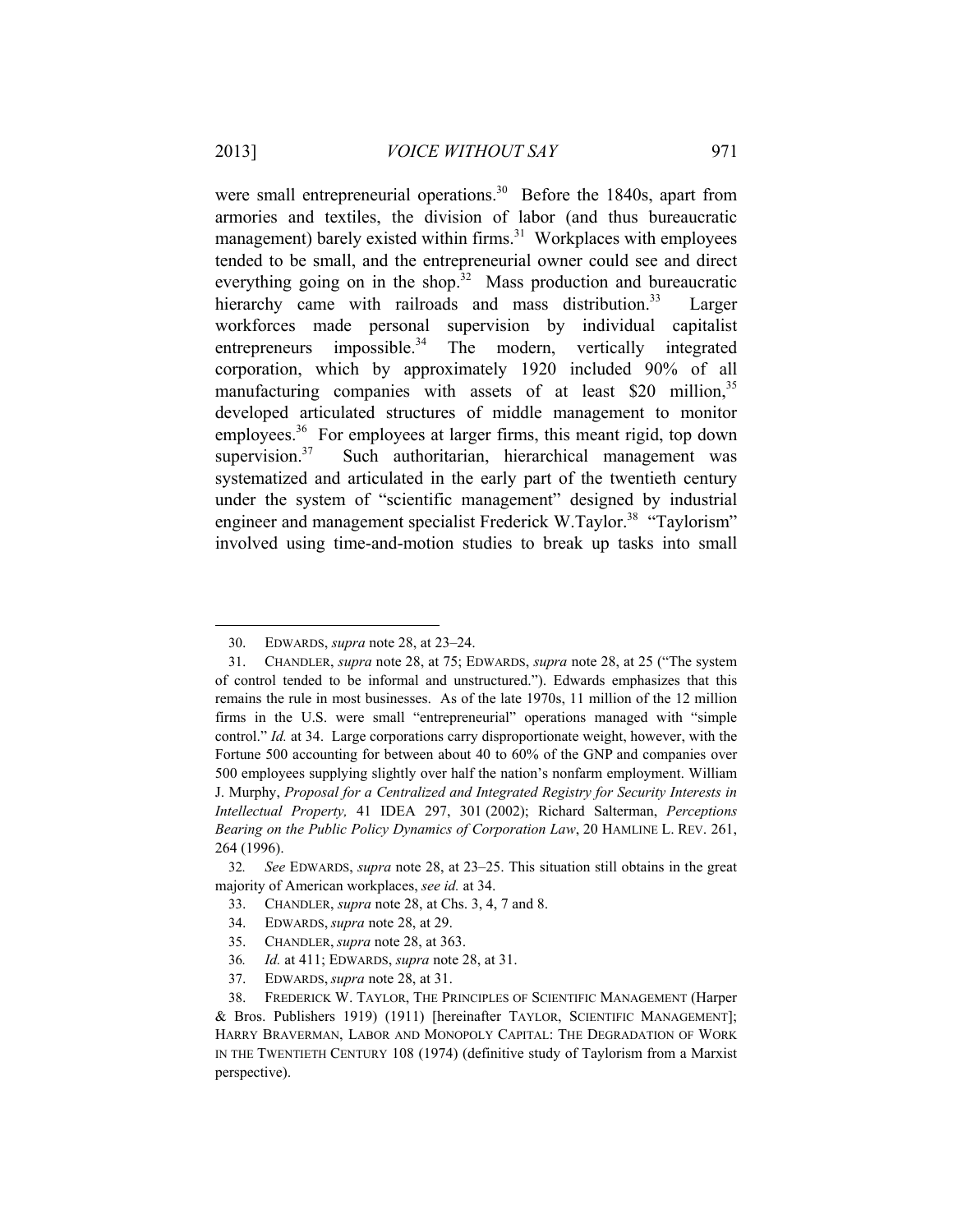pieces that could be carried out with unskilled labor.<sup>39</sup> The point, as Bainbridge puts it, was to "reverse the information asymmetry," $40$ stripping workers of information about production, eliminating the "need for thinking or learning by workers,"<sup>41</sup> and putting that information in the hands of management so that the workers would be less able to shirk responsibility.<sup>42</sup> In addition, labor would be cheaper because they were less skilled. $43$ 

The rhetoric and practices typical of Taylorism, to a certain extent, fell out of fashion, to a certain extent, in the latter part of the twentieth century to be challenged by a variety of forms of employee participation. It is unclear how widespread employee participation actually is. A standard mid-1990s estimate was that about 30,000 firms used it.<sup>44</sup> If accurate, this would be a tiny share of American business,  $45$ but employee participation is much more common at larger enterprises.<sup>46</sup> Moreover, the figure may be too low. Other research indicates that these programs are much more pervasive;<sup>47</sup> e.g., in 1992, 30% of U.S. establishments with at least 50 employees used a team form of employee

44*. See* Virk, *supra* note 7.

<sup>39</sup>*. See* BRAVERMAN, *supra* note 38, at 108. For the term "Taylorism," a common denomination for Taylor's principles of "scientific management," *see id*. at 86–87 (noting that the term itself has fallen into "bad odor").

<sup>40.</sup> Bainbridge, *Organizational Failures*, *supra* note 25, at 983.

<sup>41</sup>*. Id.*; *see also* FREDERICK TAYLOR, SHOP MANAGEMENT 98–99 (1903) ("All possible brain work should be removed from the shop and centered in the planning or laying-out department" (quoted in BRAVERMAN, *supra* note 38, at 113).

<sup>42</sup>*. Id.* Taylor called "loafing, shirking or marking time," "soldiering." (Taylor, quoted in BRAVERMAN, *supra* note 38, at 97; *see also id*. at 99 (referring to the "slow pace" naturally or systematically adopted by the workers, the overcoming of which is a primary aim of scientific management).

<sup>43.</sup> BRAVERMAN, *supra* note 38, at 118 (quoting TAYLOR, SCIENTIFIC MANAGEMENT, *supra* note 38) (explaining how "scientific management" can cheapen labor costs through reducing or eliminating the need for skilled labor).

<sup>45.</sup> In 2008 there were 27,281,452 firms in the United States, of which 5,930,132 hired employees. U.S. Census Bureau, *Statistics about Business Size (including Small Business) from the U.S. Census Bureau*, *available at* http:/www.census.gov/epcd/www/ smallbus.html.

<sup>46</sup>*. See, e.g.*, Michael H. LeRoy, *Employer Domination of Labor Organizations and the Electromation Case: An Empirical Public Policy Analysis,* 61 GEO. WASH. L. REV. 1812, 1813 (1993) [hereinafter LeRoy, *Employer Domination*] ("Approximately 30,000 workplaces and eighty percent of Fortune 1000 companies now utilize such programs.").

<sup>47</sup>*. See* Jones & Koto, *The Impact of Teams, supra* note 8, at 215 (citing studies).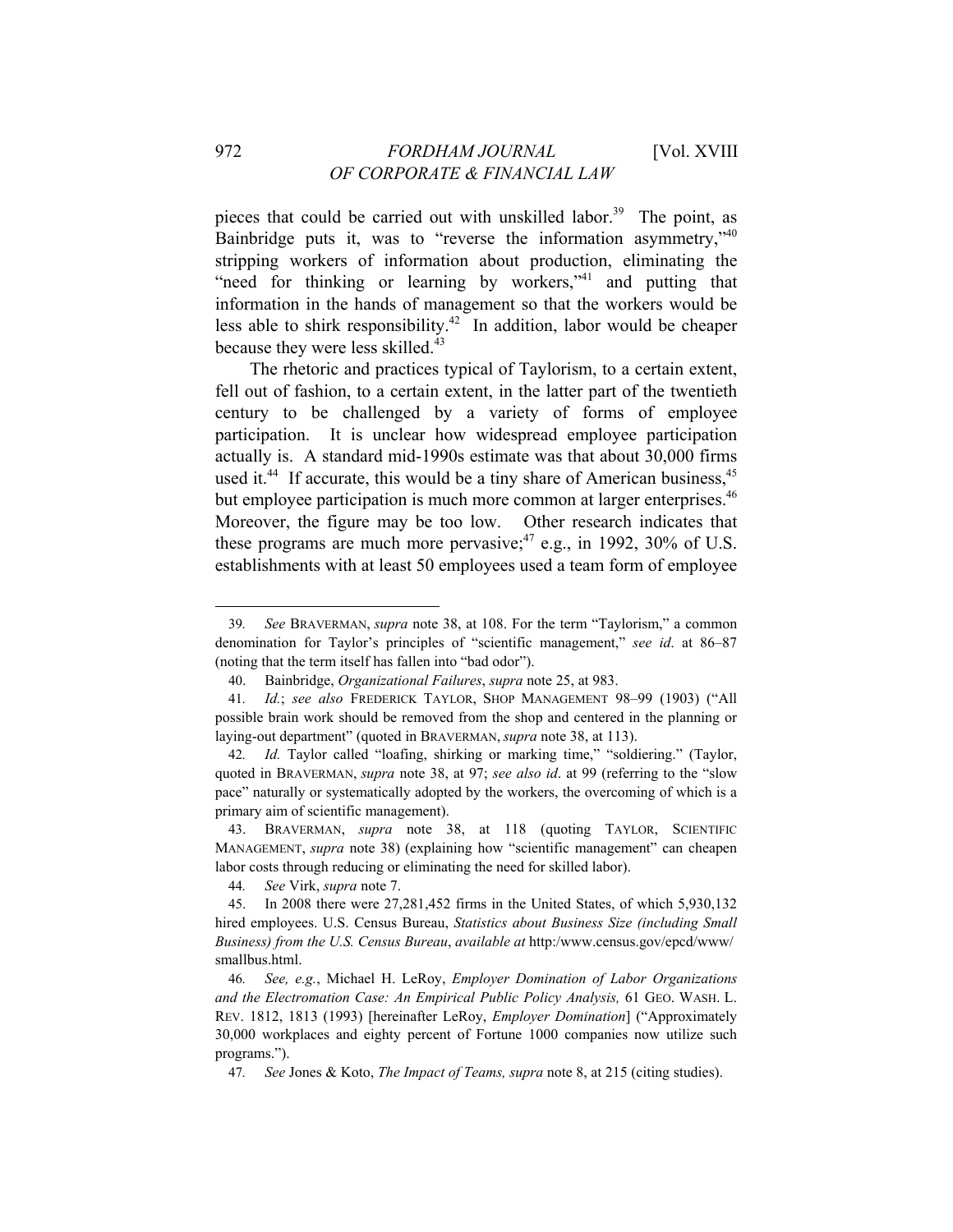participation called Quality Circles<sup>48</sup> with at least  $50\%$  of core employees participating in them.<sup>49</sup> The proportion of firms using Quality Circles at the 50% level or higher level of penetration rose to nearly  $60\%$  by  $1997$ <sup>50</sup> Bainbridge is skeptical of even the lower numbers,<sup>51</sup> but the evidence supports the higher figures. In addition, there are approximately 11,000 firms with Employee Stock Ownership Plans ("ESOPs") covering roughly ten million employees.<sup>52</sup> These are only U.S. figures. Abroad there has been a "rapid diffusion of teams" in developed economies.<sup>53</sup> The reasons for the increased popularity of forms of employee participation are connected with concerns that are very much at issue in this Article. Cases for genuine participation have been constructed on the basis of non-economic, ethical concerns.<sup>54</sup>

l

51. Bainbridge, *Participatory Management*, *supra* note 4, at 677 ("According to the Department of Labor (DOL) . . . only thirty seven percent of a nationally representative sample of 700 firms had a majority of their workers engaged in two or more . . . practices [] which include participatory management programs."). At almost 40% penetration according to his own figures, it is odd for Bainbridge to regard this as a low estimate. Bainbridge cites a study stating that what is happening is best described as "limited and piece-meal experimentation with employee involvement, rather than a fundamental shift in the nature of workplace relationships." *Id.* at 676-77. This is true in an important sense however widespread actually existing participatory management may be.

52*. See* Andrew Stumpff, *Fifty Years of Utopia: A Look Back at Louis Kelso's* The Capitalist Manifesto *and the Weird History of the ESOP*, 62 TAX L. 419, 431, 431 n.75 (2009). ESOPs are deferred compensation or qualified retirement plans under ERISA and the tax code.

53*. See* Jones & Koto, *The Impact of Teams, supra* note 8, at 215.

54. The literature in this area is very large. Some of it overlaps with policy and moral arguments for full worker ownership and labor management, which extend far beyond the more modest claims about meaningful participation I discuss here. Much of this is based on Marx's discussion of "Estranged Labor" in KARL MARX, ECONOMIC AND PHILOSOPHICAL MANUSCRIPTS OF 1844, *in* MARX-ENGELS READER, *supra* note 27 at 66, 70–71. For discussions (pro and con) of such arguments, see, e.g., N. SCOTT ARNOLD, KARL MARX'S RADICAL CRITIQUE OF CAPITALIST SOCIETY: A RECONSTRUCTION AND EVALUATION 225, 227ff (1990) [hereinafter ARNOLD, CRITIQUE] (highly critical but sympathetic from a libertarian point of view); EDWARD S. GREENBERG, WORKPLACE DEMOCRACY: THE POLITICAL EFFECTS OF PARTICIPATION 65– 114 (1986) (empirical assessment of how U.S. workers' cooperatives fared on Marx's criteria); SCHWEICKART, *supra* note 27, at 178–241; more limited topics under the heading of "meaningful work" are considered in EDMUND F. BYRNE, WORK, INC.: A PHILOSOPHICAL INQUIRY 113-35 (1990); ROBERT DAHL, A PREFACE TO ECONOMIC DEMOCRACY (1985) (raising, however, a challenge to private property rights);

<sup>48.</sup> *See infra* note 66 (defining Quality Circles).

<sup>49</sup>*. See* Jones & Koto*, The Impact of Teams, supra* note 8*,* at 215.

<sup>50</sup>*. Id.*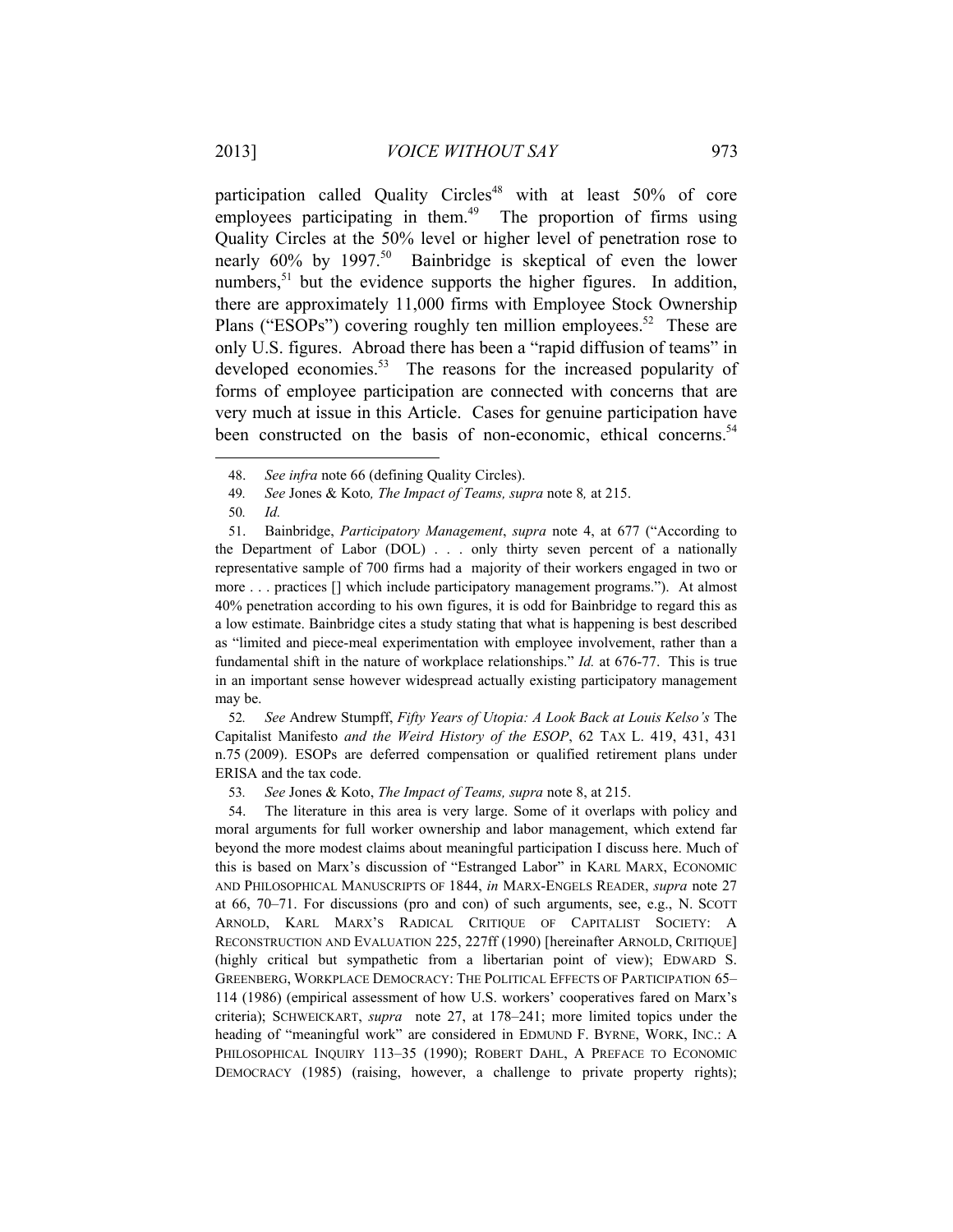Because my focus is on *efficiency* explanations for the relative lack of genuine employee participation, I consider such factors as meaningful work, enhanced employee satisfaction, workplace democracy, greater equality, diminished alienation, or development of employee's skills and capacities only insofar as they bear on efficiency.<sup>55</sup> I discuss the meaning of "efficiency" in this context is discussed below.<sup>56</sup>

Employee participation programs or, as Richard Freeman and Joel Rogers call them, Employee Involvement ("EI") programs, "come in various flavors<sup>"57</sup> and with a profusion of names: "quality circles and discussion groups, total quality management, self-directed work teams, safety committees, production committees, Christmas party committees, and diverse small groups that work on sundry other issues."<sup>58</sup> The employees in Freeman's and Rogers' sample of U.S. firms with EI programs reported that 78% had EI groups to discuss different problems over a long period of time, while 19% reported only short term committees,  $18\%$  only long term committees, and  $60\%$  had both.<sup>59</sup> An additional form of employee involvement, different because it involves a greater or lesser degree of ownership, and may or may not involve employee participation, is the  $ESOP<sup>60</sup>$  Despite the diversity in scope

l

59*. Id.* at 102.

60*. See* HENRY HANSMANN, THE OWNERSHIP OF ENTERPRISE 69 (1996) [hereinafter HANSMANN, ENTERPRISE] (stating that in ESOPs "control over the firm generally remains in other hands"). In 1986, a federal government survey of 3,000 ESOPs found formal employee involvement in decision-making in no more than 15%, "informal" participation in 76%, but even those are largely restricted to safety, working conditions, and other immediate ("operational") worker concerns (overall 42–30%) rather than ("strategic") organizational goals or means to meet them (overall 13–11%); moreover, while 95% of the surveyed firms allowed workers to make suggestions and 33% allowed some degree of shared decision-making with management, in only 10% of the

Bainbridge himself has devoted an essay to the topic. Bainbridge, *Moral Rights*, *supra* note 4 (discussing arguments for participatory management from Catholic natural rights theory and humanistic psychology).

<sup>55</sup>*. See* MILL, POLITICAL ECONOMY*, supra* note 19, at 752ff (mixing ethical and efficiency concerns in discussing a nonsocialist labor-managed economy).

<sup>56</sup>*. See infra* notes 103, 212–22 and accompanying text.

<sup>57.</sup> FREEMAN & ROGERS, *supra* note 4, at 101. Firms that have EI programs are sometimes called "High Performance Workplaces," *see id*. at 93*,* that use "advanced human resource practices," *id.* at 97. Freeman and Rogers found on the basis of statistical analysis that firms do not neatly divide into "high performance firms" and "all others," *id.*, but appear to be the upper tail of a continuous distribution that takes the form of a Bell curve. *Id.* 

<sup>58</sup>*. Id.* at 101.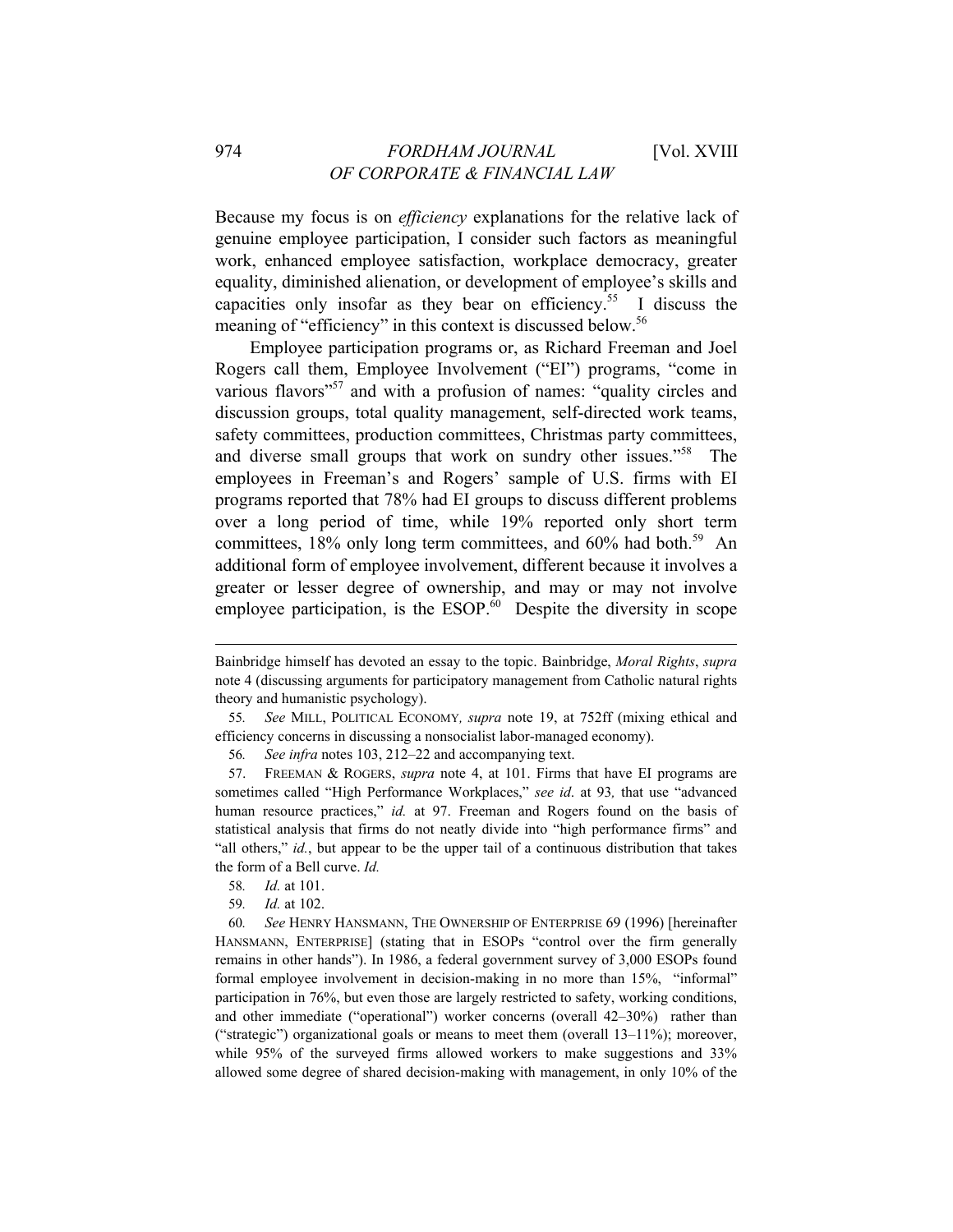and longevity of such programs, most "focus on issues relating to production."61 These plans, and the participation they involve, are limited to shop floor issues. These may be called "operational"<sup>62</sup> plans as opposed to the much rarer sort of "strategic" employee participation addressing basic business issues of enterprise direction such as questions of financing, investment, choice of product lines or production methods, or marketing.63 The main forms of employee participation include, *inter alia*: 64 (1) Quality of Work Life ("QWL"), intended to make work more satisfying and meaningful;<sup>65</sup> (2) Quality Circles ("QC"), delegating to

63*. See* Bainbridge, *Participatory Management*, *supra* note 4, at 684–90; Bainbridge, *Organizational Failures*, *supra* note 25, at 987. There is disagreement and ambiguity about the extent and nature of employee participation in firms having such plans in what Freeman and Rogers call "*issues of corporate direction*," FREEMAN & ROGERS, *supra* note 4, at 102, (emphasis in original), a term they do not define but distinguish from issues of quality, safety, technology/new products (which sound like basic issues of corporate or enterprise direction), and job advancement or performance*.* Their sample reported results of up to about 64% of workers in firms with EI plans discussing mostly "operational" issues, and up to 32% discussing strategic issues. *Id.* Bainbridge, by contrast, states that "unlike the well-developed German system of codetermination, with its work councils and supervisory boards, strategic participation in the United States is rare and rudimentary." Bainbridge, *Participatory Management*, *supra* note 4, at 688–89. His example is United Auto Workers (UAW) representation on the Chrysler Board in 1979. *Id.* at 689. I believe that Bainbridge's conclusions in this regard are more accurate, but the difference may turn on what is meant by "participation," which Bainbridge may understand differently from Freeman and Rogers.

64. This typology is largely drawn from PARKER, INSIDE THE CIRCLE, *supra* note 17, at 4 and Martin T. Moe, *Participatory Workplace Decisionmaking and the NLRA: Section 8(a)(2),* Electromation*, and the Specter of the Company Union*, 68 N.Y.U. L. REV. 1127, 1158–59 (1993). Bainbridge offers a somewhat similar taxonomy. *See*  Bainbridge, *Organizational Failures*, *supra* note 25, at 986–90.

65*. See* Moe, *supra* note 64, at 1159. "Quality of work life (QWL) programs are probably the most common form of employee involvement," Bainbridge, *Participatory Management*, *supra* note 4, at 684. "Their focus tends to be on decisions that affect the quality of work life." *Id.* Bainbridge states that the QWL programs can range from "little more than training programs," to "small volunteer groups that study plant or even

surveyed ESOPS did employees make decisions on their own. JOSEPH R. BLASI, EMPLOYEE OWNERSHIP: REVOLUTION OR RIPOFF? 202–04 (1988) (citing U.S. GAO, EMPLOYEE STOCK OWNERSHIP PLANS: BENEFITS AND COSTS OF ESOP TAX INCENTIVES FOR BROADENING STOCK OWNERSHIP 41–43 (1986)). For the terms "operational" and "strategic," and related concepts *see infra* notes 62–63 and accompanying text.

<sup>61.</sup> FREEMAN & ROGERS, *supra* note 4, at 102.

<sup>62.</sup> Operational participation is sometimes called "the Team Concept," a term popular in the auto industry. *See* MIKE PARKER & JANE SLAUGHTER, CHOOSING SIDES: UNIONS AND THE TEAM CONCEPT 3–7 (1988).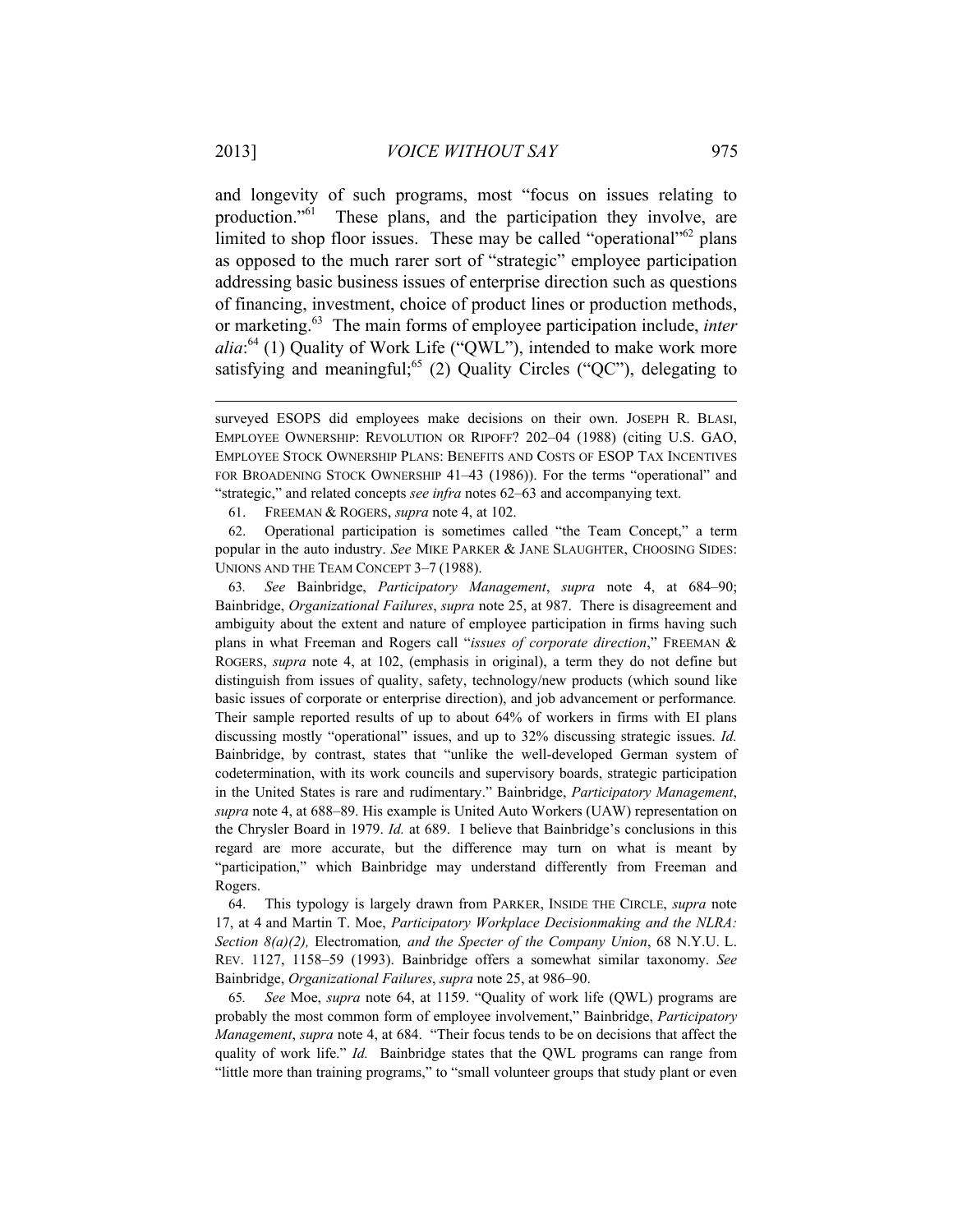workers the responsibility to solve quality and production problems:<sup>66</sup> (3) Participation Groups, joint-labor-management groups that discuss a wide range of production and quality problems and working conditions; $^{67}$  (4) Task Forces, groups established to deal with a single question such a new product launch;<sup>68</sup> (5) Work Teams, groups of employees, in some cases including the immediate supervisor, delegated responsibility for some well-defined segment of production;  $^{69}(6)$  the Team Concept, in which "a self-directed work team . . . giv[es] production employees the power to make decisions about day-to-day work operations, . . . [with] substantial discretion and little supervision" in making shop-floor decisions;<sup>70</sup> (7) gain sharing, providing bonuses to employees when productivity increases;<sup>71</sup> (8) worker representation on the Board of Directors;<sup>72</sup> and (9) ESOPs,<sup>73</sup> involving greater or lesser actual employee ownership.

The legal status of these participatory forms (ESOPs aside, as these are frequently not participatory) is uncertain and context-dependent. Section  $8(a)(2)$  of the National Labor Relations Act<sup>74</sup> prohibits employers from setting up company unions or labor organizations that

67. PARKER, INSIDE THE CIRCLE, *supra* note 17, at 4.

firm wide problems, developing recommendations to be passed on to corporate managers with decisionmaking jurisdiction." *Id.*

<sup>66.</sup> Moe, *supra* note 64, at 1158; PARKER, INSIDE THE CIRCLE, *supra* note 17, at 4; Bainbridge, *Participatory Management*, *supra* note 4, at 684 (QCs are "a scaled down version of QWL based in departmentally . . . [that provide] an ideal structure for controlling decision-making while management's power to implement decisions is maintained." *Id.* (citations omitted).

<sup>68</sup>*. Id.* 

<sup>69.</sup> *Id.* 

<sup>70.</sup> Bainbridge, *Participatory Management*, *supra* note 4, at 687; Moe, *supra* note 64, at 1159.

<sup>71.</sup> Moe, *supra* note 64, at 1160; Bainbridge, *Participatory Management*, *supra* note 4, at 687 (noting that Quality Circles do not normally offer financial reward for ideas).

<sup>72</sup>*. See supra* note 63 (discussing "strategic" participation, German codetermination and UAW board representation at Chrysler).

<sup>73</sup>*. See supra* notes 52, 60 and accompanying text (noting that ESOPs often involve little if any employee participation).

<sup>74. 29</sup> U.S.C. § 158(a)(2) (2006) ("It shall be an unfair labor practice for an employer to dominate or interfere with the formation or administration of any labor organization or contribute financial or other support to it: *Provided,* That . . . . an employer shall not be prohibited from permitting employees to confer with him during working hours without loss of time or pay.").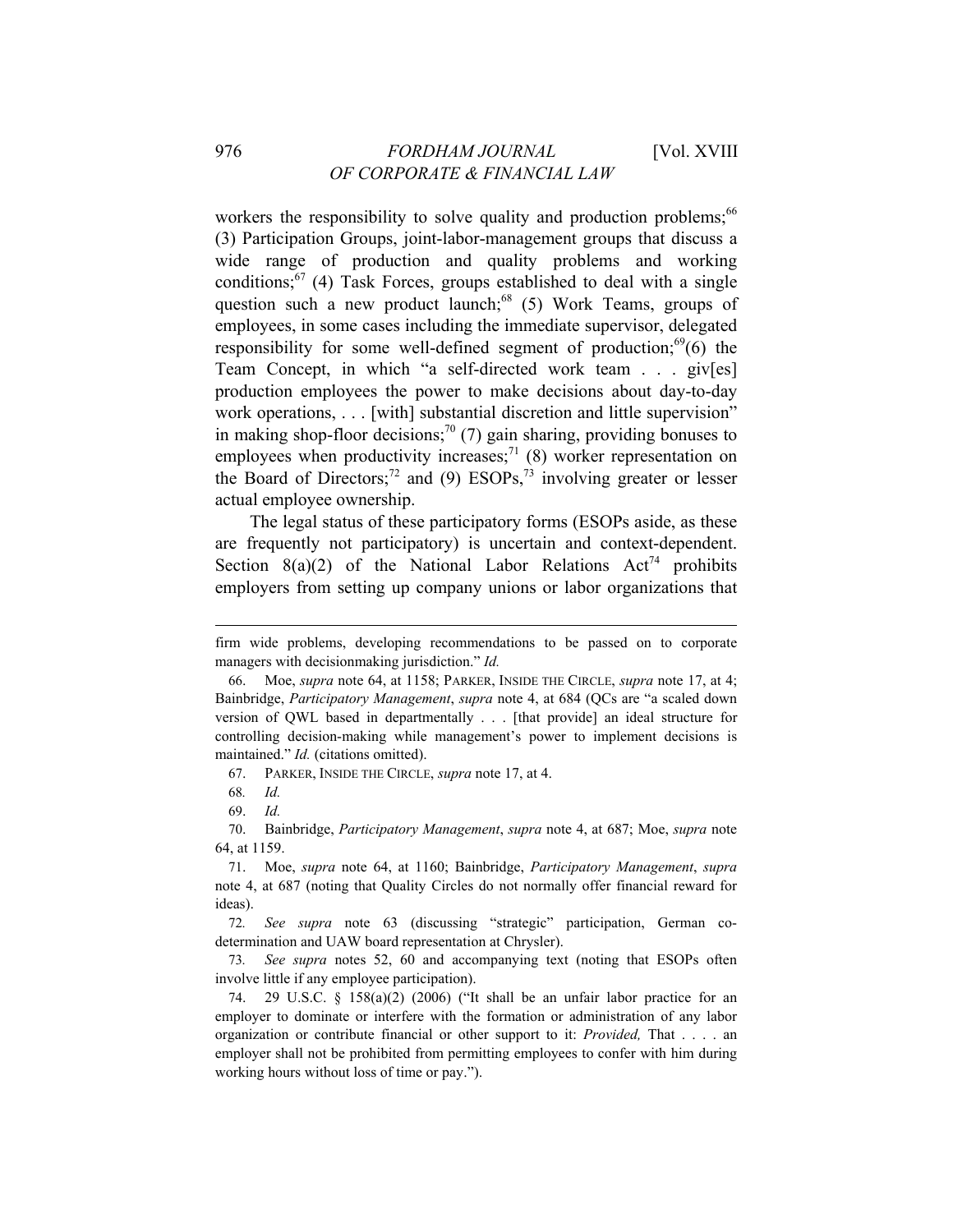might undermine workers' rights and their ability to choose their own representatives. In *Electromation,*<sup>75</sup> the leading case on employee participation organizations, the National Labor Relations Board ("NLRB"), the agency with exclusive jurisdiction over private labor relations in the U.S., found that the "action committees" (participation groups, as denominated above) set up by the company<sup>76</sup> were in violation of the Act.<sup>77</sup> In an important qualifier, the Board noted that the record showed that "[t]he purpose of the Action Committees was not to enable management and employees to cooperate to improve 'quality' or 'efficiency,' but to create in employees the impression that their disagreement with management had been solved *bilaterally*."78 One Court of Appeals seems to have seized upon this language to find some employer-instituted employee participation practices legitimate,  $^{79}$  but other Circuits and the NLRB itself have not followed this reasoning. A few other Board cases have upheld challenged employee participation practices.<sup>80</sup>

After the Republican sweep of the congressional election in 1994, the majority GOP Congress introduced the TEAM Act,<sup>81</sup> purportedly "to facilitate cooperative developments in the workplace, $182$  which was promptly vetoed by President Clinton because of union opposition.<sup>83</sup> Although the unions opposed the TEAM Act, they are far from being wholly hostile to employee participation on legal or policy grounds. On

<sup>75.</sup> Electromation, Inc., 309 NLRB 990 (1992).

<sup>76</sup>*. See generally* LeRoy, *Employer Domination*, *supra* note 46, at 1826–32.

<sup>77.</sup> Electromation, 309 NLRB at 998.

<sup>78</sup>*. Id.*

<sup>79.</sup> Torbitt & Castleman, Inc. v. NLRB, 123 F.3d 899, 908 (6th Cir. 1997) (alluding to the cited language from *Electromation*, 309 NLRB 990, and stating that "the purpose was to improve Torbitt's efficiency").

<sup>80</sup>*. See, e.g.,* Gen. Foods Corp., 231 NLRB 1232 (1977) (delegating managerial functions to employees lawful as long as there is no "dealing"); E. I. du Pont & Co., 311 N.L.R.B. 893 (1993) (information gathering and brainstorming without implementation power lawful); Vons Grocery Co., 311 NLRB 893, 896 (1995) (group devoted to "operational matters" was lawful; suggestions as to dress code and safety policy were unfair labor practices).

<sup>81.</sup> Teamwork for Employees and Managers Act of 1995 ("TEAM Act"), H.R. 743, 104th Cong. (1995); S. 295, 104th Cong. (1995).

<sup>82.</sup> Rafael Gely, *Whose Team Are You On? My Team or My Team?: the NLRA's Section 8(a)(2)*,*and the TEAM Act*, 49 RUTGERS L. REV. 323, 364 (1997).

<sup>83</sup>*. Id.*; *see also* LeRoy *Employee Involvement in Nonunion Workplaces*, *supra* note 5, at 67 n.251; 68 n.253 ("In all likelihood, he vetoed the bill because unions strongly opposed it. . . . [The] administration stated its alliance with the AFL-CIO in opposing the TEAM Act. . . .").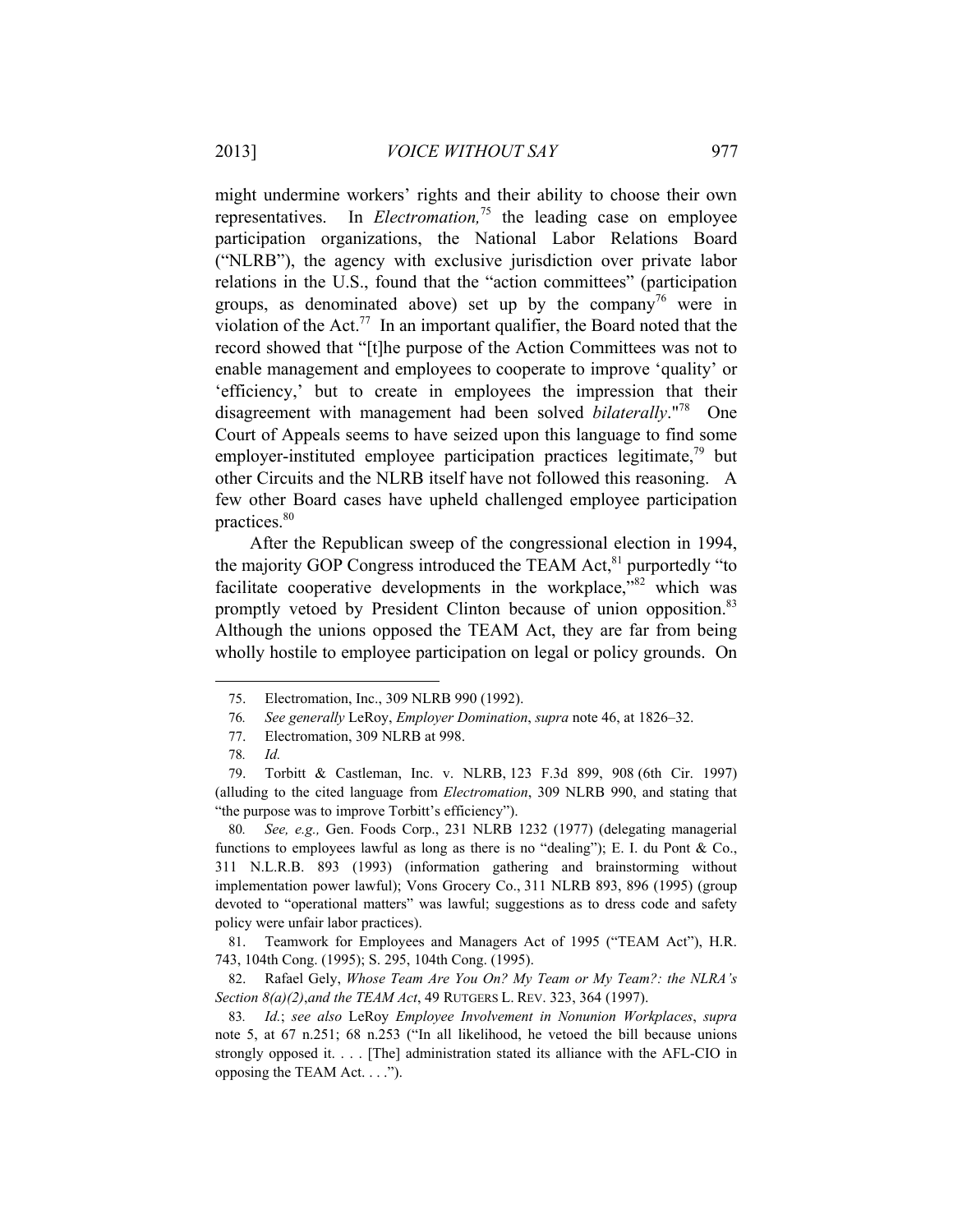the contrary, some union leadership is positively enthusiastic about the concept. In 1996, Jonathan Hiatt, then General Counsel of the AFL-CIO, stated that the NLRB's decisions "make [it] clear that all employers, union and nonunion alike, are entirely free to implement participatory management systems and involve their employees fully in the work of the firm without creating employer dominated 'labor organizations'. . . ."84

However, this is not the scholarly consensus. Stephen Befort succinctly expresses a more mainstream, and, to my own thinking, doctrinally accurate view:

> Many existing [Employee Involvement Plans ("EIPs")] survive despite their illegality. At least part of the reason for their survival is that these devices are viewed by employees as desirable mechanisms for providing some type of voice in the workplace. Accordingly, few complaints are brought to the NLRB on these issues.<sup>85</sup>

Many of the practices at issue are unlawful in a context where the law goes unenforced. To give an idea of how much illegal discussion goes on, Freeman and Rogers, for example, state that 28% of workers who participated on an EI committee "reported discussing wage and benefit issues."<sup>86</sup> Given that perhaps tens or even hundreds of thousands of U.S. employers have implemented employee participation programs, it does not seem that the law is a serious obstacle to their institution, even if they involve unlawful conduct and discussions. $87$  Insofar as such

<sup>84.</sup> Jonathan P. Hiatt & Lee W. Jackson, *Union Survival Strategies for the Twenty-First Century*, 12 LAB. L.165, 169 (1996).

<sup>85.</sup> Stephen F. Befort, *Labor and Employment Law at the Millennium: A Historical Review and Critical Assessment*, 43 B.C. L. REV. 351, 415, 417 n.424 (2002) (citing a Labor Department report saying that there have been an average of three NLRB decisions a year for the last quarter century); *see also* Samuel Estreicher, *Employer Involvement and the "Company Union" Prohibition: The Case for Partial Repeal of Section 8(a)(2)of the NLRA*, 69 N.Y.U. L. REV. 125 (1994); Gely, *supra* note 82, at 365; LeRoy, *Employee Involvement in Nonunion Workplaces*, *supra* note 5.

<sup>86.</sup> FREEMAN & ROGERS, *supra* note 4, at 103. These are mandatory bargaining subject. *See* 29 U.S.C. §158(d) (2006); *see also* Equitable Res. Energy Co., 307 N.L.R.B. 730, 733, *enforced*, 989 F.2d 492 (4th Cir. 1993) (wages); Equitable Res. Energy Co., 307 NLRB 730, 733, *enforced*, 989 F.2d 492 (4th Cir. 1993) (pensions and other benefits).

<sup>87. &</sup>quot;Little care I for the law." STEVE GOODMAN, *Lincoln Park Pirates*, *on* Somebody Else's Troubles (Buddha Records 1972) (song about a notorious auto towing service in Chicago). With only about three NLRB prosecutions a year and widespread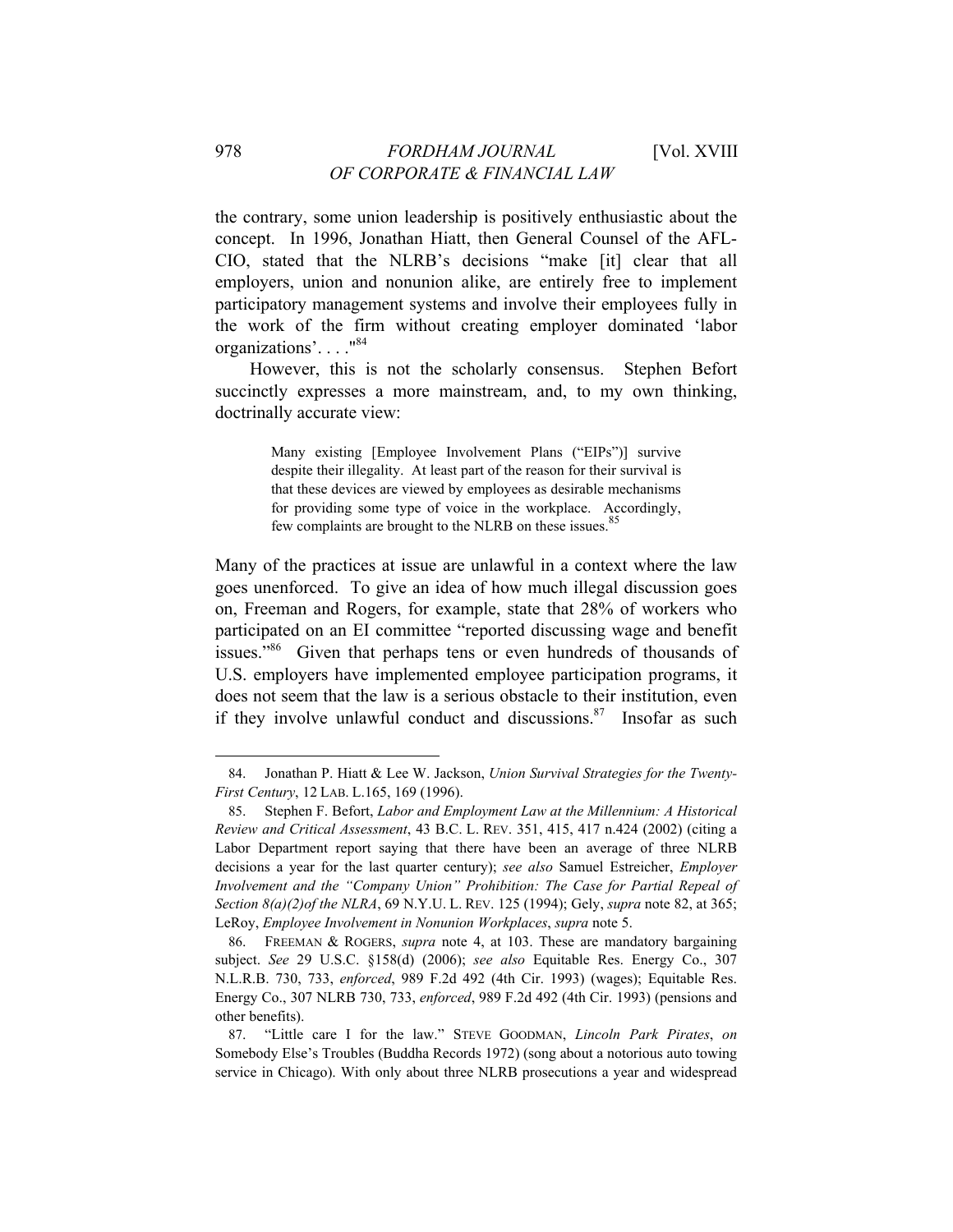programs are desirable, a question on which I take no position here, that is an argument for legislative reform.<sup>88</sup>

With respect to the concerns about efficiency in the adoption of the new rhetoric and programs, Bainbridge and I are in solid agreement on least three points. First, the relative decline of the U.S. in the global economy<sup>89</sup> and (Bainbridge's point<sup>90</sup>), the changing nature of work in the "new economy," with the growth of knowledge work even in manufacturing, has rendered the Taylorist model of making all labor unskilled and mechanical obsolete, if it ever was realistic. Second, most existing employee participation programs give the workers no real say. "[M]anagement retains decision-making control."91 These programs offer old wine in new bottles.<sup>92</sup> Few if any of the programs involve real encroachments on capital managerial power or affect hierarchical

88*. See*, *e.g.*, Estreicher, *supra* note 85; Matthew T. Mitchell, Comment, *Employment Involvement Programs: The Time Has Come to Amend Section 8(a)(2)of the NLRA*, 34 CUMB. L. REV. 503 (2004).

89*. See, e.g.*, ROBERT BRENNER,THE ECONOMICS OF GLOBAL TURBULENCE: THE ADVANCED CAPITALIST ECONOMIES FROM THE LONG BOOM TO THE DOWNTURN 1945- 2005, 62–66, 101–16, 122–28, 165–70, 194–215, 250–55 (2006).

90*. See* Bainbridge, *Organizational Failures*, *supra* note 25, at 985.

91*. Id.* at 994; *see also* Bainbridge, *Participatory Management*, *supra* note 4, at 683 (stating that "what one observes in the real world" is that "participatory management programs [do] not surrender meaningful power over strategic (or even tactical) policy to employees").

92. A play on a Scriptural saying "And no man putteth new wine into old bottles; else the new wine will burst the bottles, and be spilled, and the bottles shall perish." Luke 5:37 (King James). As often, the Good Book offers unexpected insights existing programs offer workers no say because employers fear that the "new wine" of real employee participation will break the "old bottles" of capitalist and managerial power. Indeed, something like this is the argument I ultimately offer, *see infra* Part III.B.

employee support for the programs, employers need not worry about aggressive enforcement. Employers will unlawfully fire union supporters and especially union organizers in election campaigns when workers *want* unions. *See* Dean Baker*,* Co-Director, Ctr. for Econ. Research, *The Risk of Dismissal for Union Organization and the Need to Modify the Process*, Testimony before the NLRB (July 19, 2011), *available at* http://mrzine.monthlyreview.org/2011/baker240711.html (estimating that the probability of a union supporter's being fired during an organizing campaign is 1.4 to 1.9%, and that of a union organizer being fired may be ten times that; further that prounion workers were fired in 26% of union election campaigns in 2001–07, up from 16% in the late 1990s.). In a context where companies act illegally in opposition to worker desires for unionization with little fear of NLRB enforcement, they are unlikely to worry much about the law where employees by and large *support* their unlawful activities involving participation.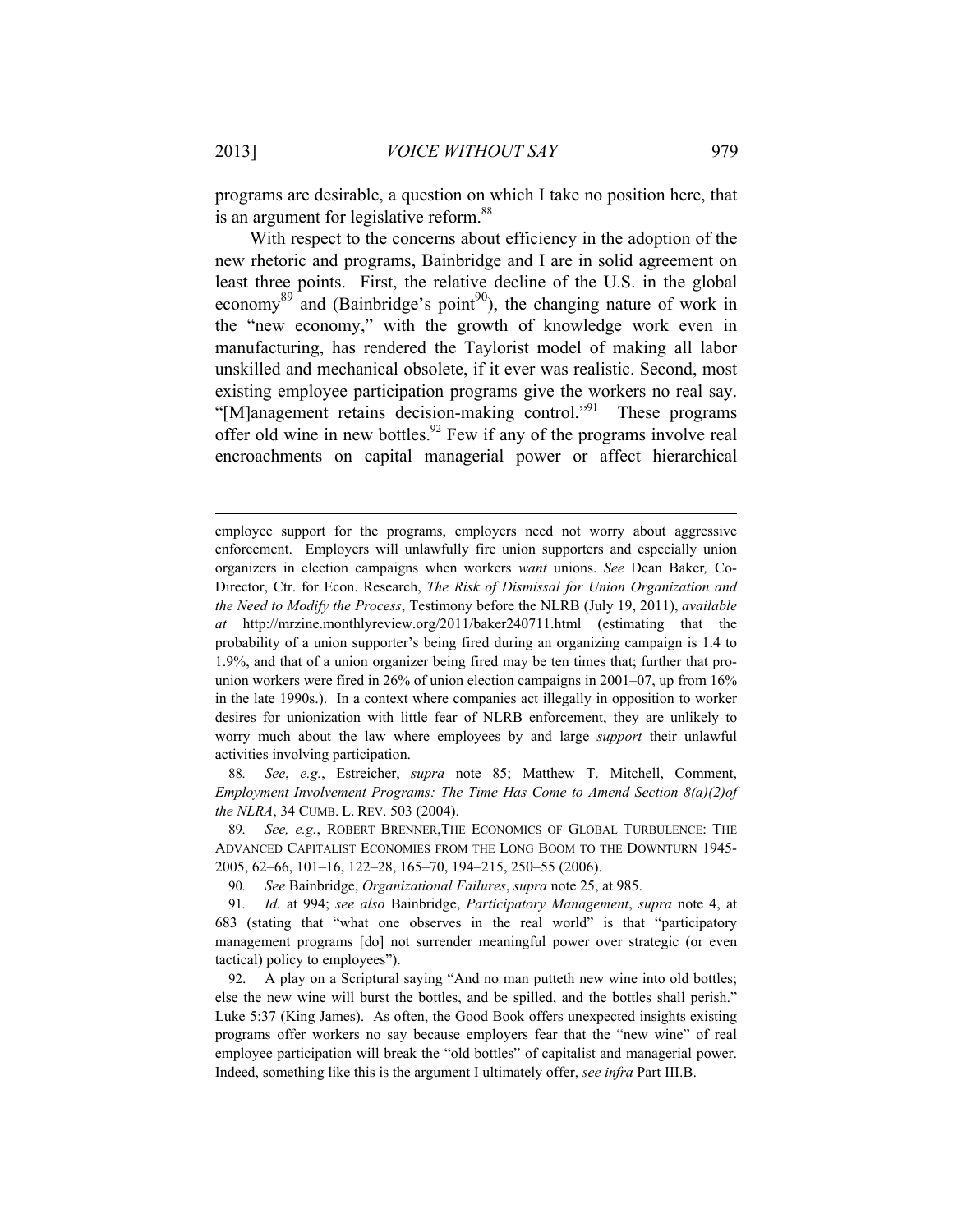organization."93 Third, given the asymmetry in power between employees and employers, employee participation programs are "topdown initiatives imposed by management,"94 a "new way" that "corporate managers . . . [devised to] motivate and organize workers."95

Labor's attitude has been ambivalent. As noted, in the mid-1990s, the AFL-CIO welcomed some employee participation programs.  $96$ Owen Bieber, UAW President in the early 1990s, predicted as a positive thing that unions would become involved with the "big decisions on investments and products and prices that we as a union have never had a meaningful input in making."<sup>97</sup> This sort of thinking led, for instance, to the participatory contract at Saturn auto plants, where the GM-UAW contract gave the workers "far greater control over their worker environment than . . . other [GM or even Japanese] autoworkers."<sup>98</sup> Many employees who have experienced participatory programs have

98*. Id.* at 675–76. GM began production of Saturn in 1985 and ended it in 2010. *See* Sharon Silke Carty, *GM to shut down Saturn after deal with Penske falls apart,*  USA TODAY, Oct. 1, 2009, *available at* http://www.usatoday.com/money/autos/2009- 09-30-penske-gm-ends-saturn-talks\_N.html. The highly participatory contract was dismantled by a vote of Saturn workers in 2004, under GM threat to close the flagship Spring Hill plant in Tennessee, with a promise, which was not kept, to maintain production for ten years if the contract was rejected. *Innovative Saturn-UAW Contract Dismantled*, SaturnFans.com (June 26, 2004), http://www.saturnfans.com/Company/

2004/contractdismantled.shtml. Forbes analyst Jerry Flint attributes the failure of Saturn to GM mismanagement rather than to problems stemming from employee participation. Jerry Flint, *Saturn: The Forgotten Promise*, FORBES (Aug. 8, 2004), http://www.forbes.com/2004/08/17/cz\_jf\_0817flint.html.

<sup>93</sup>*. See supra* note 11 (quoting Bainbridge, *Participatory Management*, *supra* note 4, at 688).

<sup>94.</sup> *See* Bainbridge, *Organizational Failures*, *supra* note 25, at 1050.

<sup>95</sup>*. Id.* at 984; *see also id*. at 1031–32 ("In many firms, management has resorted to aggressive tactics to secure worker acceptance of participatory management . . . purportedly including threats to transfer work or close plants unless the programs are implemented."); PARKER & SLAUGHTER, *supra* note 62, at 14 ("[T]hese are *management* methods, adopted by employers . . . for the purpose of squeezing unions and workers . . . .").

<sup>96</sup>*. See, e.g.,* Hiatt & Jackson, *supra* note 84 at 168–69.

<sup>97.</sup> Jim Hilton, Note, *Participatory Management and the NLRA: Does the Act Cover Saturn's Auto-Workers?*, 73 B.U. L. REV. 673, 674 (1993) (quoting Owen Bieber *in Analyst Says UAW President Right on Workers Playing Decision-Making Role,* UPI (May 22, 1990)). Bieber was speaking of strategic rather than operational participation.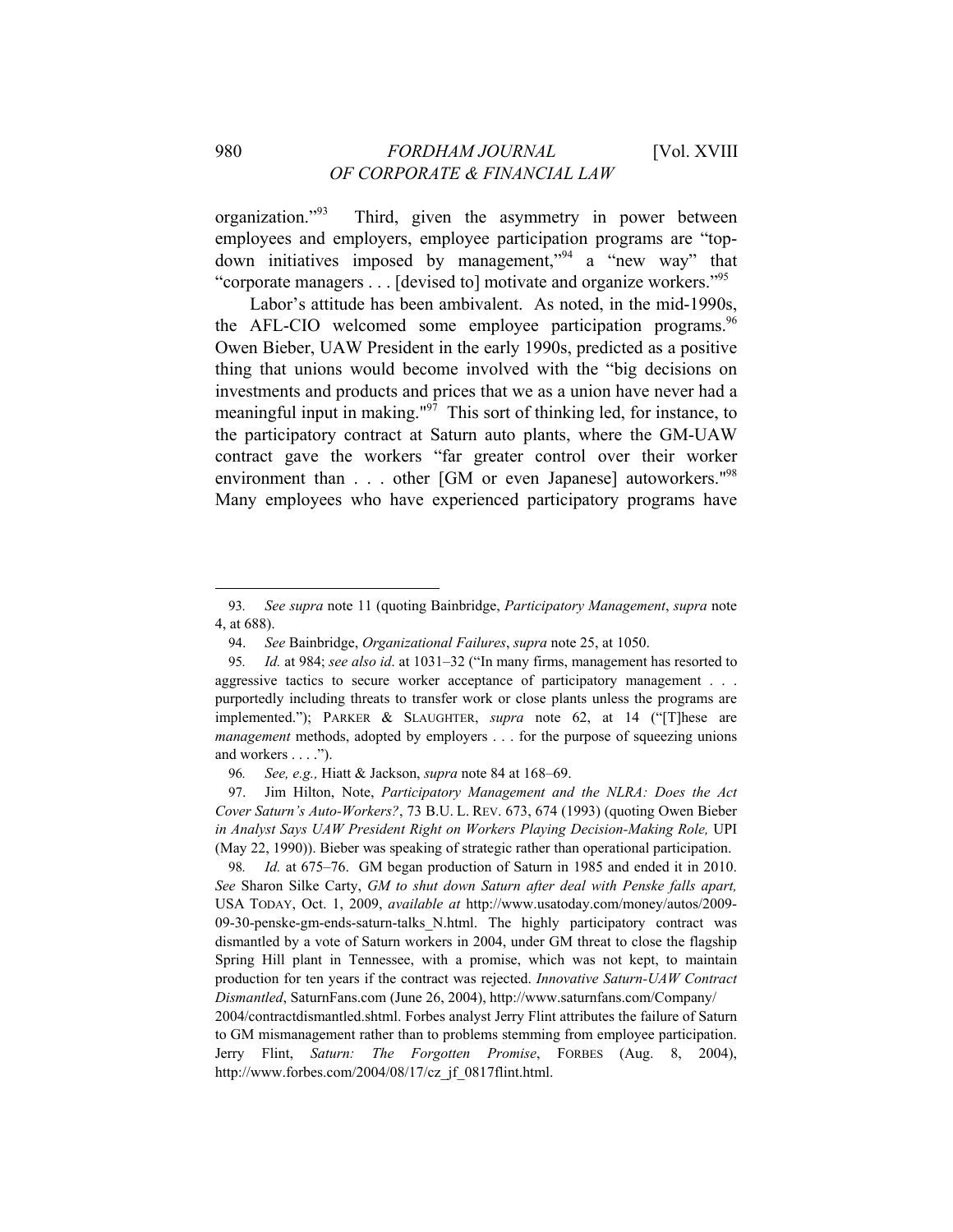received them enthusiastically.<sup>99</sup> However, other union analysts and activists have been less sanguine. $100$ 

One thing that Bainbridge does *not* concede is that the firms that *do* offer employee participation programs succeed better in terms of productivity and other measures of performance than ones that do not. Furthermore, the former tend to succeed better, even where these programs are less meaningful, perhaps even hollow and merely advisory, or highly limited in scope, and firms with more meaningful and broad employee participation programs succeed best.<sup>101</sup> So why do they not all have strong, meaningful employee participation programs?

#### **II.IS EMPLOYEE PARTICIPATION LESS EFFICIENT?**

### A. NOZICK'S TRILEMMA, THE *A PRIORI* ARGUMENT, AND THE MEANING OF EFFICIENCY

The libertarian philosopher Robert Nozick<sup>102</sup> argues that traditional hierarchical organization is the outcome of its efficiency advantages for both capitalists and workers. He does not analyze, however, what it is about the top-down structure of the classical capital-managed firm that confers the purported advantages vis-à-vis a participatory alternative. He addresses only the issue of what he calls "meaningful and satisfying work,"<sup>103</sup> which he views as inconsistent with features of a traditional hierarchical organization such as "fragmentation of tasks, rote activity, and [the] detailed specification of activity which leaves little room for

<sup>99</sup>*. See* PARKER, INSIDE THE CIRCLE, *supra* note 17, at 31 (discussing how QWL programs "undermin[e] the union idea" by "pick[ing] apart" labor solidarity that is essential to unionism, promoting competition among workers and creating a new, nonunion group identity); *see also* PARKER & SLAUGHTER, *supra* note 62; *see also* KIM MOODY, WORKERS IN A LEAN WORLD: UNIONS IN THE INTERNATIONAL ECONOMY 87- 101 (1997) (expressing extreme skepticism about management motivations in supporting employee participation in a system of "lean production" globally).

<sup>100</sup>*. See* FREEMAN & ROGERS*, supra* note 4, at 116 ("Most workers want these programs and want them to be more extensive, giving workers greater say."). This point is admitted by the labor movement's sharpest critics of the programs. *See* PARKER, INSIDE THE CIRCLE, *supra* note 17, at 9 ("Some of the most ardent defenders of QWL are the rank and file workers who participate in the programs.").

<sup>101</sup>*. See infra* Part II.C.

<sup>102</sup>*. See* NOZICK*, supra* note 21.

<sup>103</sup>*. Id.* at 247.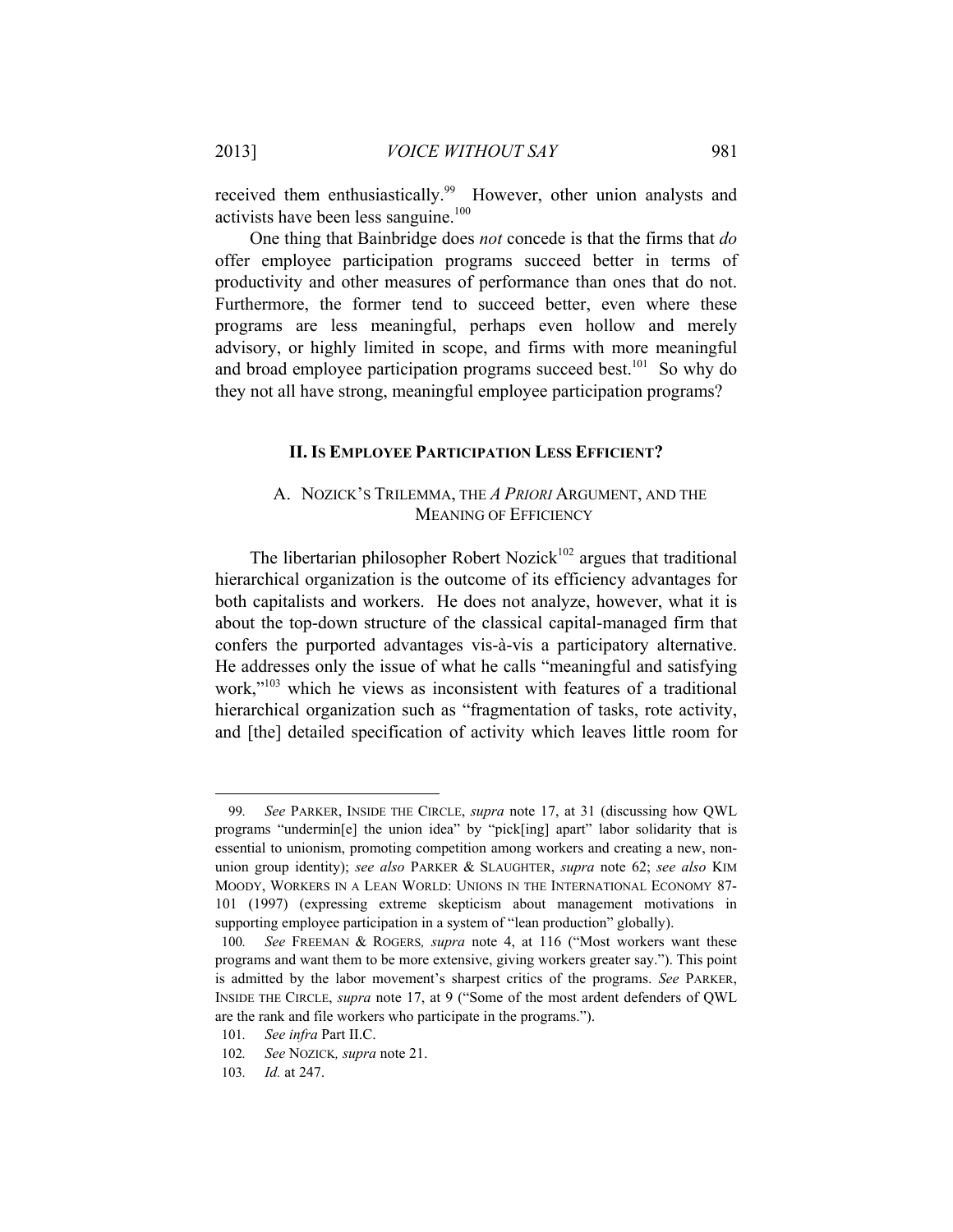independent . . . initiative."<sup>104</sup> Nozick's reasoning takes the form of a trilemma:

> [1] If the productivity of the workers in a factory *rises* when the work tasks are segmented so as to be more meaningful, then individual owners will reorganize the productive process. [2] If the productivity of the workers *remains the same* under such meaningful division of labor, then in the process of competing for laborers, firms will alter their internal work organization. [3] [If such reorganization] is *less efficient (as judged by market criteria*). . . workers [may be] willing to give up something (some wages) in order to work at meaningfully segmented jobs.<sup>105</sup>

Since traditional hierarchal forms predominate, Nozick implies, participation must involve lower productivity and workers must prefer higher wages with less meaningful work. Here Nozick uses productivity as proxy for efficiency without expressly filling in the connection, a point to which I will return. Nozick assumes that "the only interesting case . . . is that in which dividing a firm's work into meaningful segments, rotation of labor, and so forth, is *less efficient (as judged by market criteria*) than the less meaningful division of labor."<sup>106</sup> Robert

<sup>104.</sup> *Id*. at 248. Or at least Nozick accepts for the sake of argument that these features are characteristic of capital management, while pointing out that they are endemic in "industrial society." *Id.* Nozick's view of traditional organization is one that he shares with Marx. *See, e.g.*, 1 KARL MARX, CAPITAL: A CRITIQUE OF POLITICAL ECONOMY, 544–53 (Ben Fowkes trans., Vintage Books 1977) (1867) [hereinafter MARX, CAPITAL 1]. As Marx graphically describes it, hierarchical capitalist organization involves "the undisputed authority of the capitalist over men, who are merely members of a total mechanism which belongs to him," *id.* at 477, leading to "physical and mental degradation, . . . premature death, [and] the torture of over-work," *id*. at 381. Nozick does not dispute this. Lane states that recent evidence "supports . . . Marx in this respect," while noting that enjoyable work, at least, is a positive utility and preferred activity, LANE, EXPERIENCE, *supra* note 22, at 324 (citing study); *see also infra* notes 152–61 and accompanying text.

<sup>105.</sup> NOZICK, *supra* note 21, at 248 (emphasis in original); *see also* STEELE, *supra* note 23, at 332–33, discussed *infra* notes 116–24 and accompanying text.

<sup>106.</sup> NOZICK, *supra* note 21, at 248; for discussion, see Marglin, *supra* note 14, at 64–65; *see also infra* notes 233–42 and accompanying text (discussing the meanings of productivity). The idea is that enhanced productivity, *ceteris paribus*, increases firm profitability, and indirectly, through invisible hand, rising-tide mechanisms, promote one or more of the abstract notions of efficiency that economists tend to use. *See* also Jules Coleman, *Efficiency, Utility, and Wealth Maximization*, *in* MARKETS, MORALS, AND THE LAW 93, 97–98 (1988) (defining and explaining several kinds of efficiency, and listing, without discussion "productive efficiency" as an "efficiency-related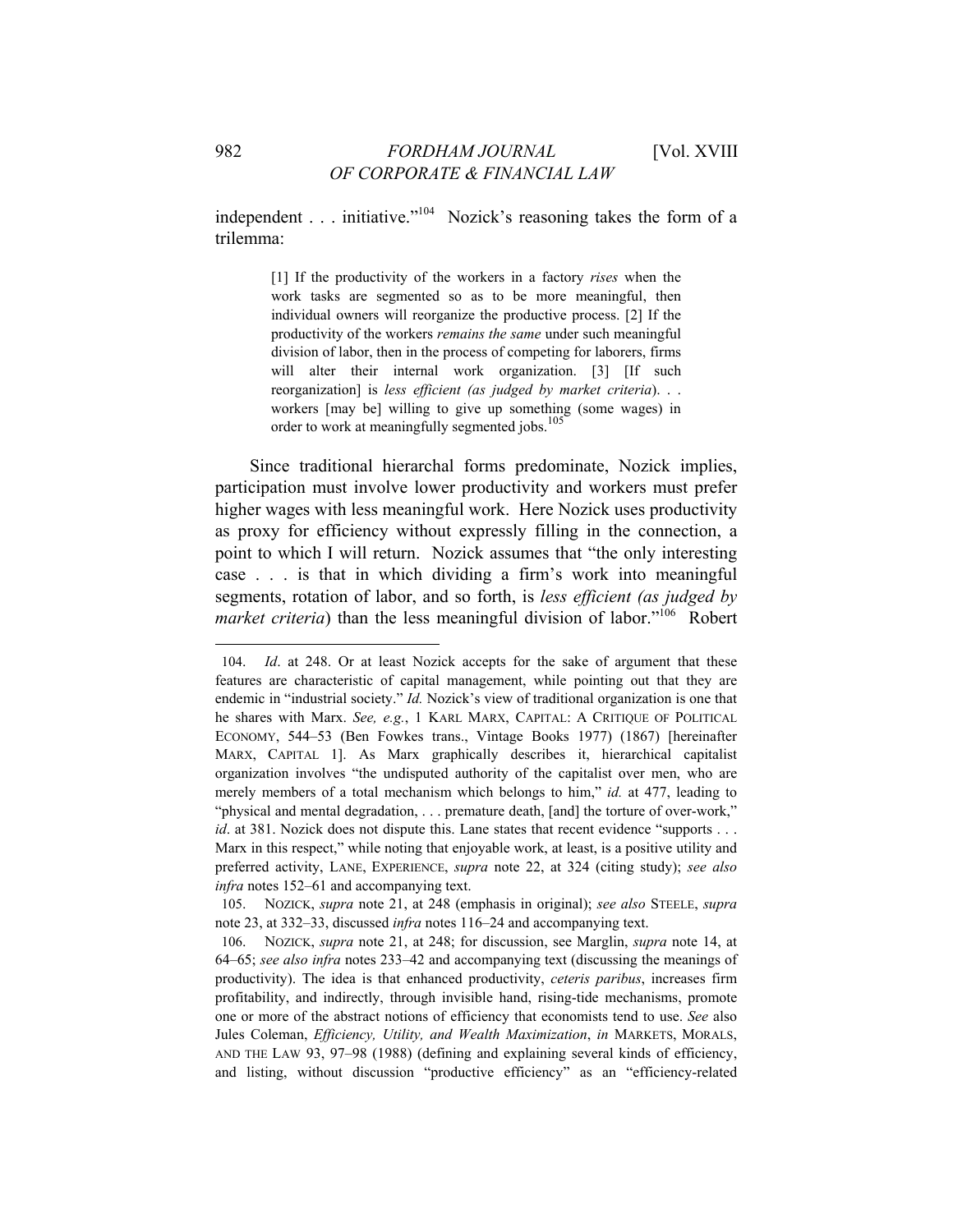Lane gives another version of this argument: the market economy, he states, is a consumer and not a producer economy.<sup>107</sup> where "[c]ompetition prohibits costs in one firm not incurred in another."108 Capitalists may decide about organizational forms, but, as a different analyst said, "the immanent laws of capitalist production confront the individual capitalist as a coercive force external to him."109 The "market does not and . . . cannot give to work the priority it merits on the grounds of its hedonic and developmental potentials,"110 because "anything that increases costs to a firm without increasing revenue (and thus income and profits) cannot be chosen in a genuinely competitive economy."111

These arguments are highly problematic. Nozick and Lane contend that genuine employee participation does not prevail because either its (unspecified) comparative inefficiencies offset any noneconomic gains to workers or consumers that would force capitalist enterprises to adopt it or firms risk having their labor force defect to other firms with greater participation. They assert that if genuinely participatory features were more productive, capitalist firms would adopt them on strictly economic

notion"). *See infra* notes 213–22 for discussion of the main abstract economic conceptions of efficiency.

The use of productivity as a proxy for efficiency is common practice and as we shall see, virtually all empirical studies of the effects of employee participation, worker ownership, and other alternative employment organizational practices use it, although some also measure product quality. Relatively few use comparative profitability, perhaps because productivity is easier to measure and too many factors would have to be controlled to derive comparative profitability figures. I take up some difficulties with direct deployment of a more abstract notion of efficiency, here, utility maximization, in discussing Steele's version of Nozick's trilemma, *supra* note 23; *see infra* notes 116–24 and accompanying text.

<sup>107.</sup> LANE, EXPERIENCE, *supra* note 22, at 330. Lane is a liberal political scientist whose main thesis is that it is work and not (above a certain level) money that produces happiness. His conclusion, that "the problem of how to get from here to there remains unsolved," *id*. at 331, is, from his perspective, very pessimistic. Nozick naturally sees things differently.

<sup>108.</sup> LANE, EXPERIENCE, *supra* note 22, at 330. Lane accepts the argument I have critiqued at length, that the explanation for the paucity and thinness of what I have called "participatory" organization is that anything more robust would be inefficient and costly. Despite the comprehensiveness of his research, Lane offers no argument or evidence beyond the fact that "meaningful work" is relatively rare to show that genuine participation would have these negative effects on competitive success.

<sup>109.</sup> MARX, CAPITAL 1, *supra* note 104, at 381.

<sup>110.</sup> LANE, EXPERIENCE, *supra* note 22, at 289.

<sup>111</sup>*. Id.* at 330.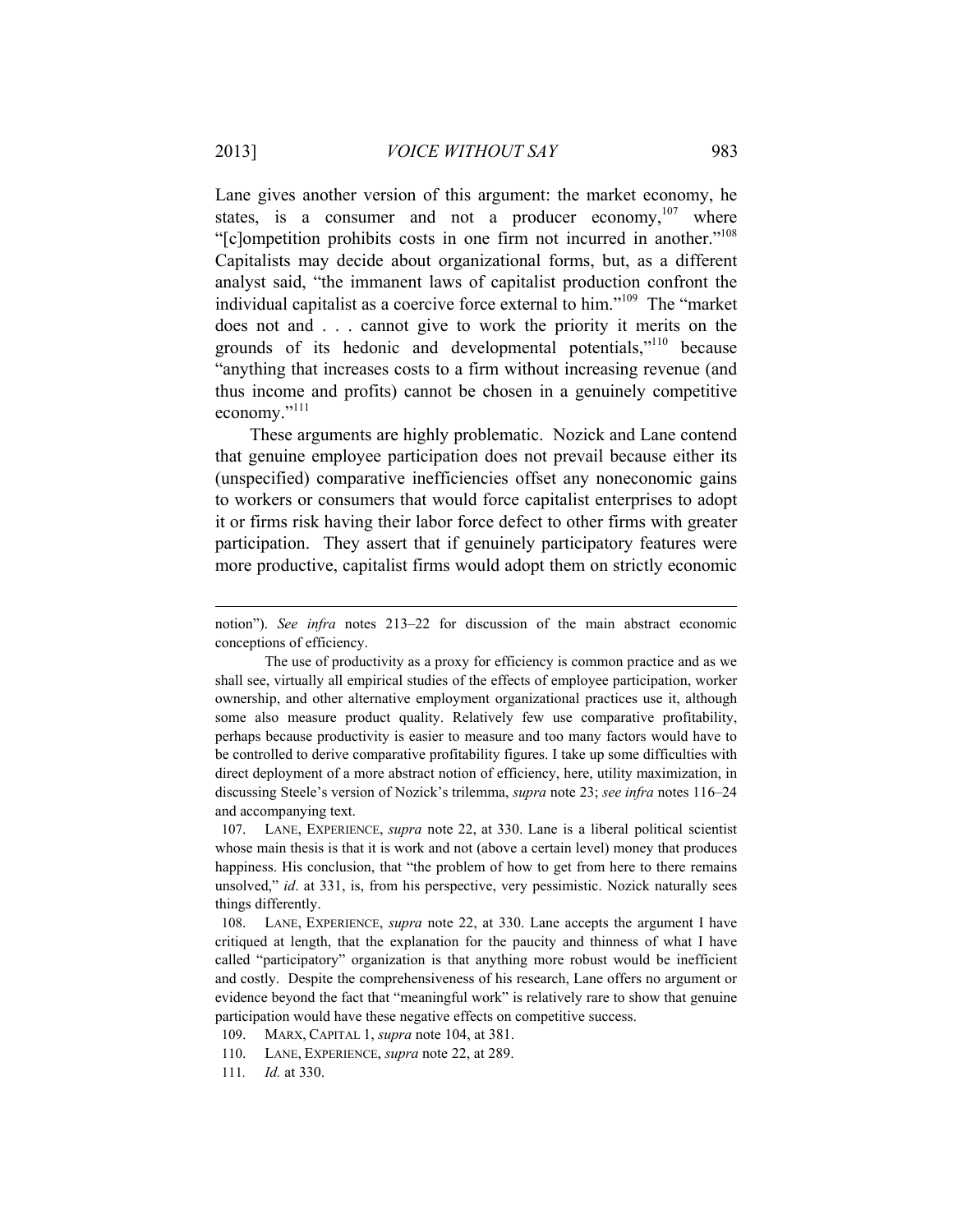grounds. This presupposes that genuine employee participation *is* in fact less efficient for reasons that are simply not stated. As I show below, this empirical assumption is false.<sup>112</sup> I also criticize Bainbridge's attempt to specify a theoretical transactions cost explanation for assuming the supposed fact to be explained.<sup>113</sup> Nozick and Lane derive their a priori conclusions deductively, to put it charitably, from the extreme rarity of meaningful worker participation in capital-managed firms, rather than from any empirical evidence. In other words, in an Alchian "evolutionary" just-so story, where assuming the market selects profitable practices (here measured using productivity as a proxy), the fact that genuinely participatory practices are uncommon implies that they are less productive, thus less profitable, therefore less efficient. That is a lot to swallow without a sketch of the explanatory mechanism.<sup>114</sup> It asks us to accept a great many unspecified assumptions on faith. If a variation is adaptive, they suppose, it will proliferate, other things being equal. Perhaps, but first it must arise, and must not be opposed or suppressed by countervailing forces. To suppose the contrary is to adopt the naïve adaptationism that holds that all traits that occur are adaptive and if a trait does not occur, it is not adaptive.<sup>115</sup> We may hope for more of an explanation, and better. Discussed below, Bainbridge provides two explanations that do not succeed.

The economic analyst David Ramsey Steele<sup>116</sup> suggests a different efficiency argument, unfortunately similarly flawed, that purports to

<sup>112</sup>*. See infra* Part II.C.

<sup>113</sup>*. See infra* Part II.B.

<sup>114</sup>*. See, e.g.*, JON ELSTER, NUTS AND BOLTS FOR THE SOCIAL SCIENCES 3–10 (1989) (emphasizing, *inter alia*, the need for an explanation to open up the black box and show the mechanism by which the cause produces the effect); *see also* Peter Railton, *Probability, Explanation, and Information*, 48 SYNTHESE 233, 242 (1981) (setting forth an account of explanation as "elucidating the mechanisms at work").

<sup>115</sup>*. See* Stephen Jay Gould & Richard C. Lewontin*, The Spandrels of San Marco and the Panglossian Paradigm: A Critique of the Adapationist Program,* 205 PROC. ROYAL SOC'Y OF LONDON 581 (1979) (critiquing these assumptions in a biological context).

<sup>116</sup>*. See* STEELE, *supra* note 23. Steele's target here is the fully worker owned and managed co-op (discussed in Schwartz, *Mill,* supra note 1), not the more or less genuinely participatory capitalist enterprise that Nozick addresses and which is my present topic. However, Steele's arguments translate to an inefficiency explanation of the phenomenon that I analyze here, where genuinely participatory employment practices are not predominant in the market of capitalist firms. Steele's argument is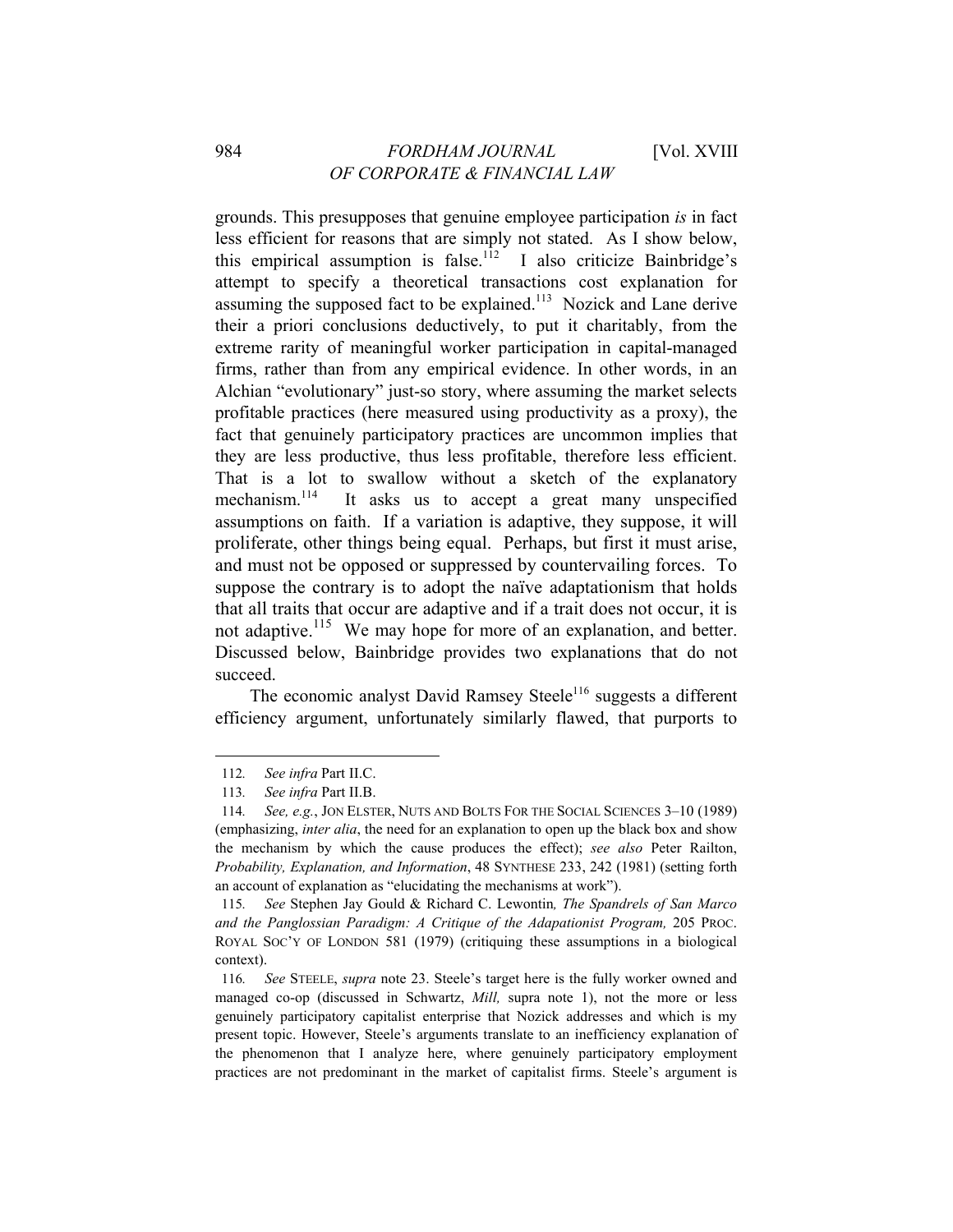explain why participation is not more common and more thoroughgoing even in investor-owned capitalist firms:

> [T]he loss in utility to external consumers, which would arise from self-management, is not fully compensated by the concomitant gain in work satisfaction. Supposing this account to be correct, selfmanagement would be inefficient in the fullest sense: it would not be conducive to human welfare, defined to include work satisfaction. If self-management were efficient in the fullest sense, we would expect it to see it more widely implemented.<sup>117</sup>

To survive and prosper, that is, traditional organization must be welfareor utility-maximizing in comparison to participatory organization. Steele defines efficiency as "maximizing the utility of consumers."118 Steele is careful to note that "[t]he satisfaction that worker gets from his work, or from the social structure of the workplace, is included in the estimate of efficiency."119 However, to say that genuine participation would reduce utility, or even productivity or profitability merely because it rarely assumes what is to be proved. This is naively adaptationist. Explanatory appeal to utility,<sup>120</sup> like Nozick's appeal to productivity, is merely question-begging without an account or mechanism linking utility maximization to actual economic behavior.

In fact, Steele's invocation of utility maximization highlights the virtues of Nozick's invocation of productivity. Individual capitalists and

l

120. Whatever one thinks of utilitarianism as a normative ethical theory providing a criterion to assess the relative merits of different states of affairs such as alternative forms of economic organization, the notion of utility maximization, fundamental to utilitarian moral theory and central to modern economics, is of little practical use: (1) because the concept is profoundly conceptually problematic, see, e.g., the papers collected in UTILITARIANISM AND BEYOND (Amartya Sen & Bernard Williams eds., 1985); for a useful short and biting critique of utilitarianism, see DON HERZOG, WITHOUT FOUNDATIONS, JUSTIFICATION IN POLITICAL THEORY 110–60 (1985); but even setting conceptual problems aside, (2) there is no real way to tell, outside the broadestbrush extremes, whether, as matter of empirical fact, a given state of affairs is superior in welfare to another. Assuming that the categories of utility and welfare have any coherent meaning, few would dispute that Swedish social democracy is welfare superior to the Gulag Archipelago, but debate is possible about whether it is welfare superior to Reagan-Thatcher neoliberalism.

similar to the one that Nozick regards as "the only interesting case," *see* NOZICK, *supra* note 21, at 248 (where participation is less efficient by market criteria), but with an interesting twist - the appeal to overall social welfare or utility maximization.

<sup>117.</sup> STEELE, *supra* note 23, at 333.

<sup>118</sup>*. Id.* at 329.

<sup>119</sup>*. Id.* at 328.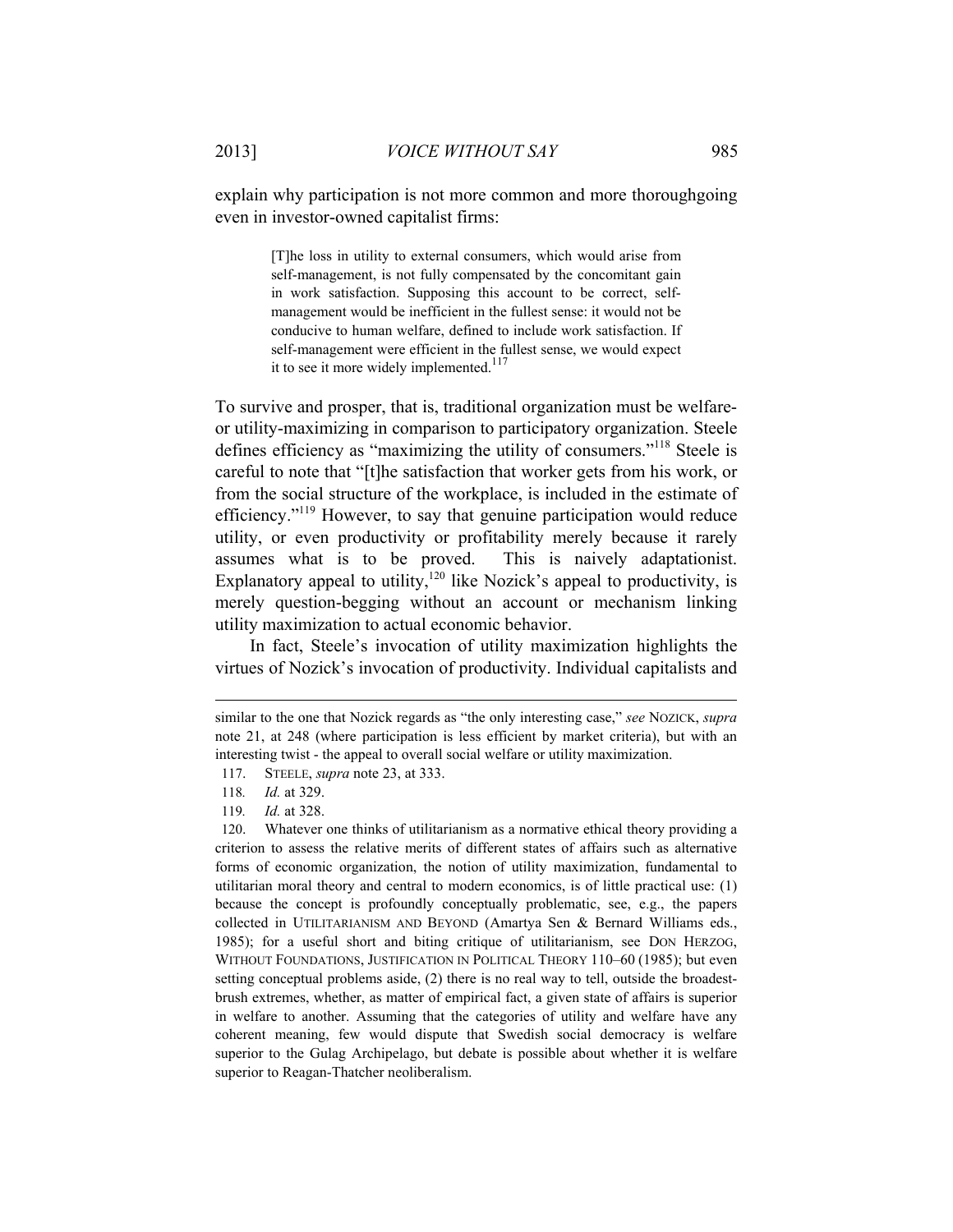managers who sought greater profits would plausibly adopt practices that they believed would enhance productivity, and firms whose decision-makers choose productivity-enhancing factors, for whatever reasons, are likely to prosper over their rivals in the market, other things being equal. But it is implausible that the decision makers choose their employment practices on grounds that it will enhance overall social welfare.<sup>121</sup> A rule that maximizes social utility need not be consciously followed for it to have that effect, $122$  but Steele lacks the link showing that the rarity of genuine participation is *caused* by a utility deficit vis-àvis traditional organization. Even if we suppose that such a deficit is an effect of genuine participation—something we have no reason to believe—he considers the claim that participation may enhance worker satisfaction while reducing profitability, thereby "reduc[ing] the utility of external consumers."123 He offers (1) no non-question-begging reason to think participatory employment practices will do this, (2) no evidence that the overall utility of external consumers matters to individual firms,  $124$  or (3) that adopting practices that maximize overall social utility will promote the success of individual firms. "Invisible hand"

<sup>121.</sup> This is the precise inverse of the Smithian argument that self-interested practices will maximize social utility."It is not from the benevolence of the butcher, the brewer, or the baker, that we expect our dinner, but from their regard to their own interest." 1 ADAM SMITH, AN INQUIRY INTO THE NATURE AND CAUSES OF THE WEALTH OF NATIONS 26–27 (R.H. Campbell & A.S. Skinner eds. Liberty Classics 1976) (1776).

<sup>122.</sup> It is not necessary, as J.S. Mill observed, that people consciously accept utilitarianism to act in accord with its dictates. JOHN STUART MILL, UTILITARIANISM, *in*  UTILITARIANISM AND OTHER WRITINGS 251, 280-81 (Mary Warnock ed., Meridian 1962) (1861); *see also* Alchian, *Uncertainty*, *supra* note 3, at 19 (stating that "[s]uccess is based on results, not motivation" and arguing that economic agents need not be conscious profit maximizers for market outcomes to be explained by profit maximization).

<sup>123.</sup> STEELE, *supra* note 23, at 333. The slide from decreased profitability to decreased consumer satisfaction is very quick. Outside the counterfactual world of the general equilibrium model, *see infra* note 217 and accompanying text, it is far from evident that increased profitability translates into greater consumer satisfaction. Even if prices are lower because competition is robust, the model assumes away the externalities that result from the incentives firms have to make others pay for the costs of expensive or unpleasant aspects of their activities, such as pollution. *See, e.g.*, K. WILLIAM KAPP, THE SOCIAL COSTS OF PRIVATE ENTERPRISE (1950) (remaining the classic study of externalities).

<sup>124.</sup> As opposed to that of the customers for a firm's particular markets—why should Neiman Marcus care about John Deere's consumers, or vice versa?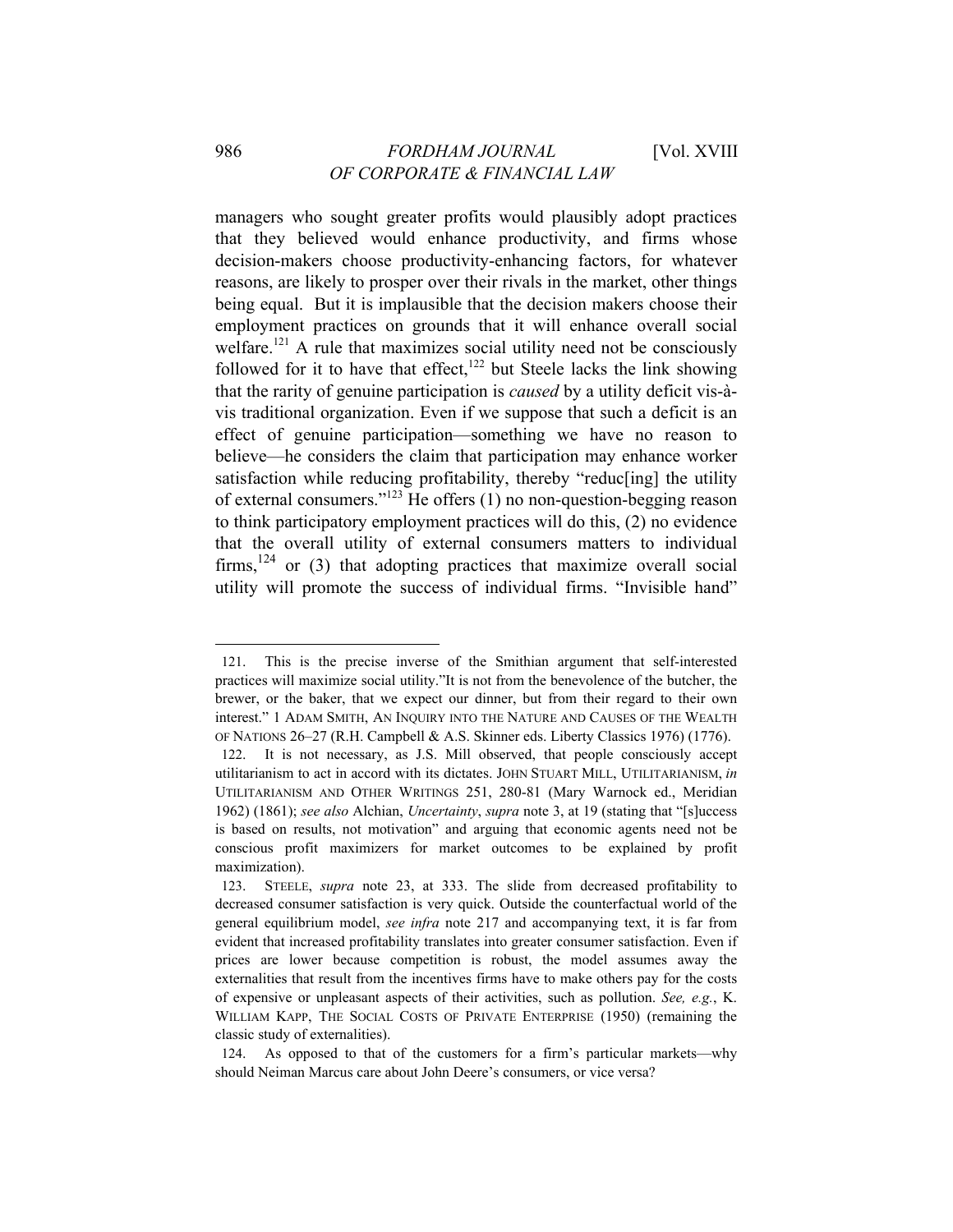considerations, to which Steele implicitly appeals, require more explicit detail than he provides.

So far then, the mere fact that genuine participatory organization ("say") is extremely unusual, even in capitalist enterprises that have adopted employee participation (at least "voice"), gives us no compelling reason to conclude on a priori grounds that it would be harmful to productivity, reduce social welfare, or be otherwise inefficient as compared to traditional hierarchical organization. What is needed is a theoretical account that ties the degree of employee participation to greater or lesser efficiency. Bainbridge provides such an account, which I consider in Part II.B.1&2. Empirical evidence to support the hypothesis is also needed. As I demonstrate in Part II.C, this is lacking. On the contrary: the evidence is that participation enhances productivity and other measures of efficiency, and the more say that is given to the employees, the more it benefits the enterprise.

#### B. BAINBRIDGE, TRANSACTION COSTS: INFORMATION AND OPPORTUNISM

# *1. Information Processing, Question Begging, and the Austrian Objection*

Bainbridge offers what he calls an "organizational failures-based account."<sup>125</sup> The theory has two prongs: an enterprise needs to  $(1)$ minimize the transactions costs of gathering and transmitting information and (2) minimize shirking and opportunism by the employees. This is a transactions cost analysis, meaning broadly an economic analysis that turns on the idea that the "friction" involved in coordinating interactions ("transactions") within or among individuals or institutions,  $126$  involves costs that have an essential role in explaining outcomes through a quasi-Darwinian process of selection for most efficient, least-cost features, including organizational form. I consider these in turn, more briefly than I would if the empirical evidence supported their conclusions instead of contradicting them. Bainbridge also disputes the conclusions to the contrary that I offer here. I address

<sup>125.</sup> Bainbridge, *Organizational Failures*, *supra* note 25, at 1005.

<sup>126</sup>*. See* OLIVER E. WILLIAMSON, THE ECONOMIC INSTITUTIONS OF CAPITALISM: FIRMS, MARKETS, RELATIONAL CONTRACTING (1985) (remaining most comprehensive modern survey of this approach); *see also* Oliver E. Williamson*, The Organization of Work,* 1 J. ECON. BEHAVIOR & ORG. 5 (1980) [hereinafter Williamson, *Organization*]; *see also* WILLIAMSON, MARKETS AND HIERARCHIES, *supra*, note 6. For a summary, see Cheung, *supra* note 24.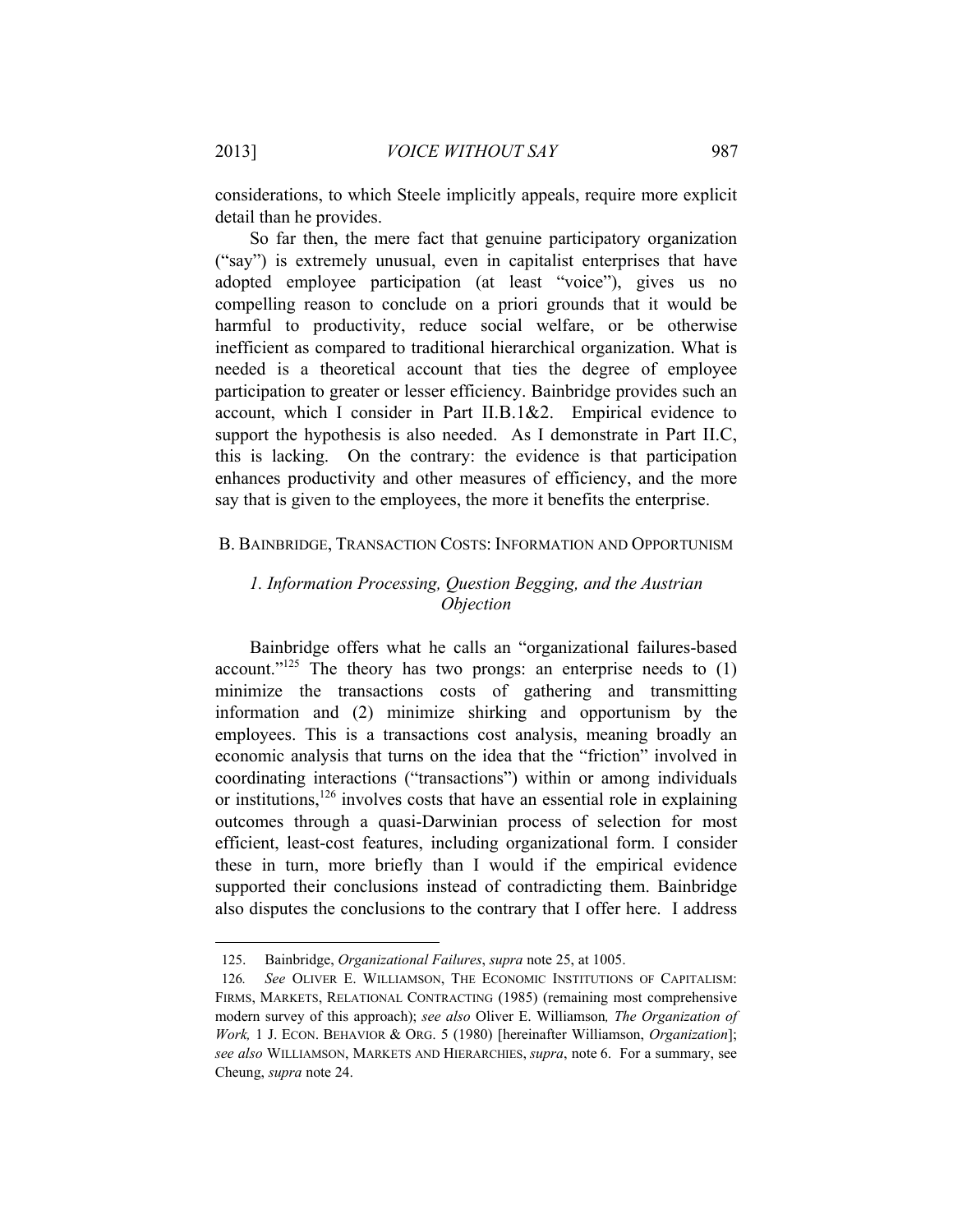those arguments in presenting the evidence that genuine participation enhances productivity and efficiency generally.

Bainbridge's first prong explains the supposed superiority of traditional hierarchy over genuine participatory management by reference to the need for a "transaction cost economizing mechanism for providing information to those with the power to make decisions."<sup>127</sup> The basic idea is that, in complex organizations with many decisions involving multiple alternatives, "decision makers can gather only so much information without being overloaded."<sup>128</sup> Bureaucratic hierarchy, limiting managerial control to small groups with different responsibilities, "gets reliable information to the right decision maker more efficiently than any other organizational system."<sup>129</sup> Apparently by way of support for this claim, Bainbridge asserts that promotion through the levels of the hierarchy helps ensure that "top-level decisions are in fact made by those with the fewest limits on their cognitive powers,"130 while assigning the less capable and energetic to "'lower-

<sup>127.</sup> Bainbridge, *Organizational Failures*, *supra* note 25, at 1006.

<sup>128</sup>*. Id.* at 1005*.*

<sup>129</sup>*. Id.* For this proposition, Bainbridge cites a treatise on corporate law, ROBERT CHARLES CLARK, CORPORATE LAW 802 (1986), rather than any empirical studies of industrial organization showing that executive success is correlated with cognitive power.

<sup>130.</sup> Bainbridge, *Organizational Failures*, *supra* note 25, at 1007. This is highly misleading if it implies that traditional organizations put the conventionally "smart" into the highest positions. The evidence is that the difference between star and average executives is due to "emotional intelligence," involving factors such as social skills and empathy, rather than to conventional measures of cognitive capacity such as IQ. *See, e.g.*, Daniel Goleman, *What Makes a Leader?*, BEST OF HBR 1998, at 2, Reprint R0401H, http://bizedgegroup.com/Articles/

<sup>040507%20</sup>What%20makes%20a%20Leader.pdf (attributing 90% of the difference to "emotional intelligence" rather than to cognitive factors such as IQ or technical skill); *accord* Keld Jensen*, Intelligence is Overrated: What You Really Need to Succeed,*  Forbes (Mar. 12, 2012), http://www.forbes.com/sites/keldjensen/2012/04/12/

intelligence-is-overrated-what-you-really-need-to-succeed/, (citing study attributing 85% of managerial financial success to people skills rather than high IQ or technical knowledge). No less a figure than Frederick W. Taylor himself acknowledged in testimony to Congress that "there are many workman who are intellectually [able, presumably in emotional intelligence as well] . . ., who have plenty of brains, who are just as capable of developing a science as those on the managing side." But Taylor cited another reason: "[The 'workman'] has neither the time nor the money to do it." Taylor, quoted *in* BRAVERMAN, *supra* note 38, at 115–16 (citation omitted). Taylor's honesty is refreshing, but he neglected to mention that if the "workman" lacks the time and the money to use his brains to improve production, this is in part due to the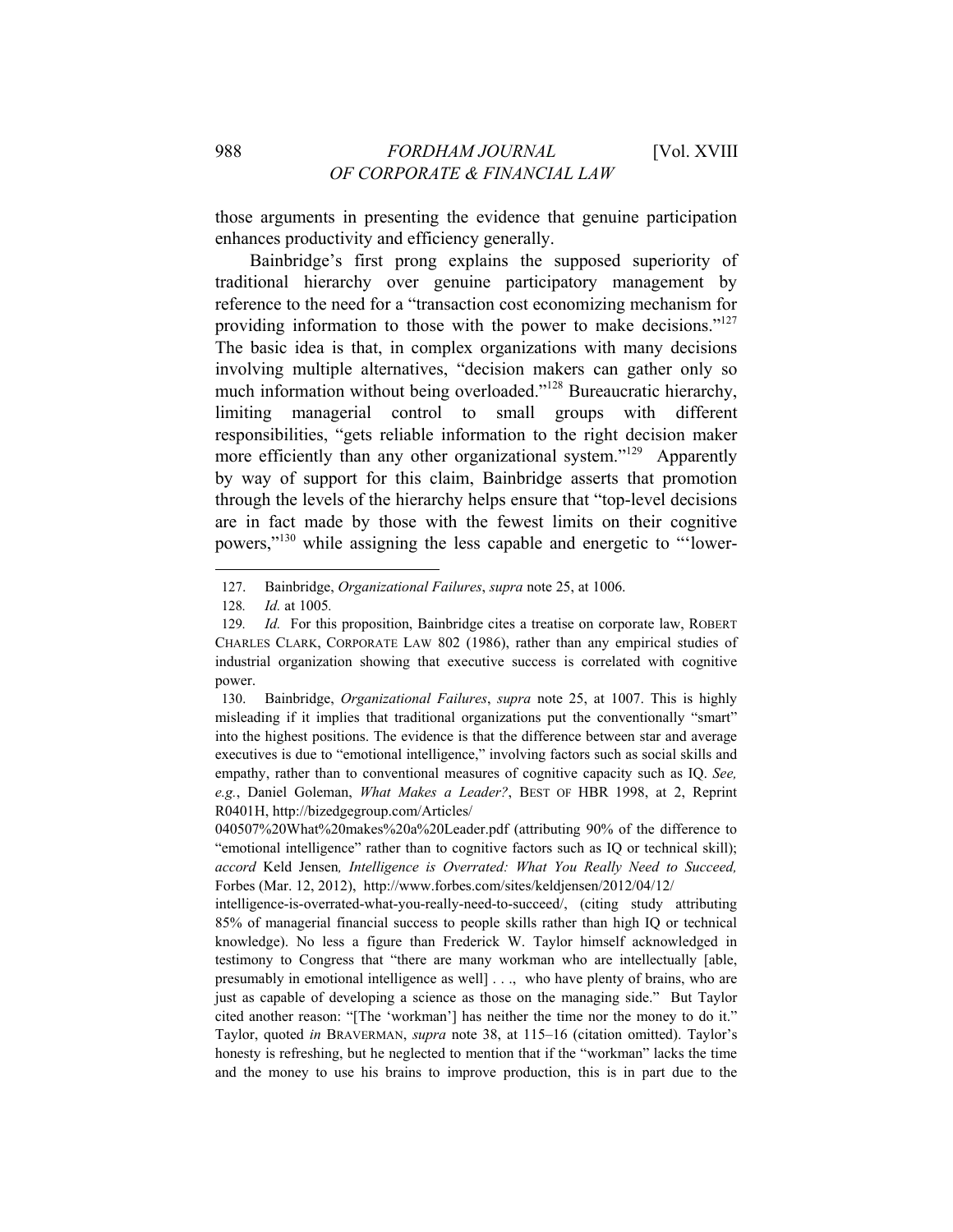level positions in large firms and higher-level positions in small firms.'"131 "Elite control" thus helps achieve "economies of scale in information transmission."<sup>132</sup> Participatory management as it exists as a variety of practices and mechanisms that for the most part give workers no real authority, is an "adaption to economic changes,"<sup>133</sup>essentially serving as a one-way transmission belt for "gathering information from employees and efficiently transmitting it to appropriate decision makers."134

This is not fully persuasive. It is little more than a repetition of well-known facts, many clearly stated by Bainbridge himself, about the traditional hierarchical organizational structure and the powerlessness of participatory management within it, ornamented based on an essentially unsupported and highly doubtful assertion that this system is the most reliable transmitter of correct information to the most qualified decisionmakers. I discuss two possible responses.

First, Bainbridge begs the question just as do Nozick, Lane, and Steele. He assumes the decision-makers are the top and middle management, the agents of the owners. In a genuine employee participation program that gave genuine decision-making power to the workers, however, whether at the operational or the strategic level, the decision-makers would be, or would include, the employees and their representatives. Further, Bainbridge admits that "[w]orkers still have more information than their supervisors about many aspects of production,"135 including how to increase personal productivity, the unique properties of technology, and in some cases how to restructure the workplace to enhance productivity, customer attitudes, and the

implementation of the "science of management" developed by Taylor and other advocates of now-traditional hierarchical business organization. Things might well be different under a system of genuine employee participation.

<sup>131.</sup> Bainbridge, *Organizational Failures*, *supra* note 25, at 1007 (quoting WILLIAMSON, MARKETS AND HIERARCHIES, *supra* note 6, at 52). *See infra* note 144 for discussion.

<sup>132.</sup> Bainbridge, *Organizational Failures*, *supra* note 25, at 1007 n.147 (citing Kenneth J. Arrow, *Scale Returns in Communication and the Elite Control of Organizations*, 7 J. L. ECON & ORG.1 (1991)).

<sup>133</sup>*. Id.* at 1010; *see supra* Part I (discussing the rise of the new economy and the increasing role of knowledge work).

<sup>134</sup>*.* Bainbridge, *Organizational Failures*, *supra* note 25, at 164. As Mike Parker, a union critic of actually existing employee participation programs, says, "Management wants access to workers' knowledge about the work process." PARKER, INSIDE THE CIRCLE, *supra* note 17, at 24.

<sup>135.</sup> Bainbridge, *Organizational Failures*, *supra* note 25, at 1010.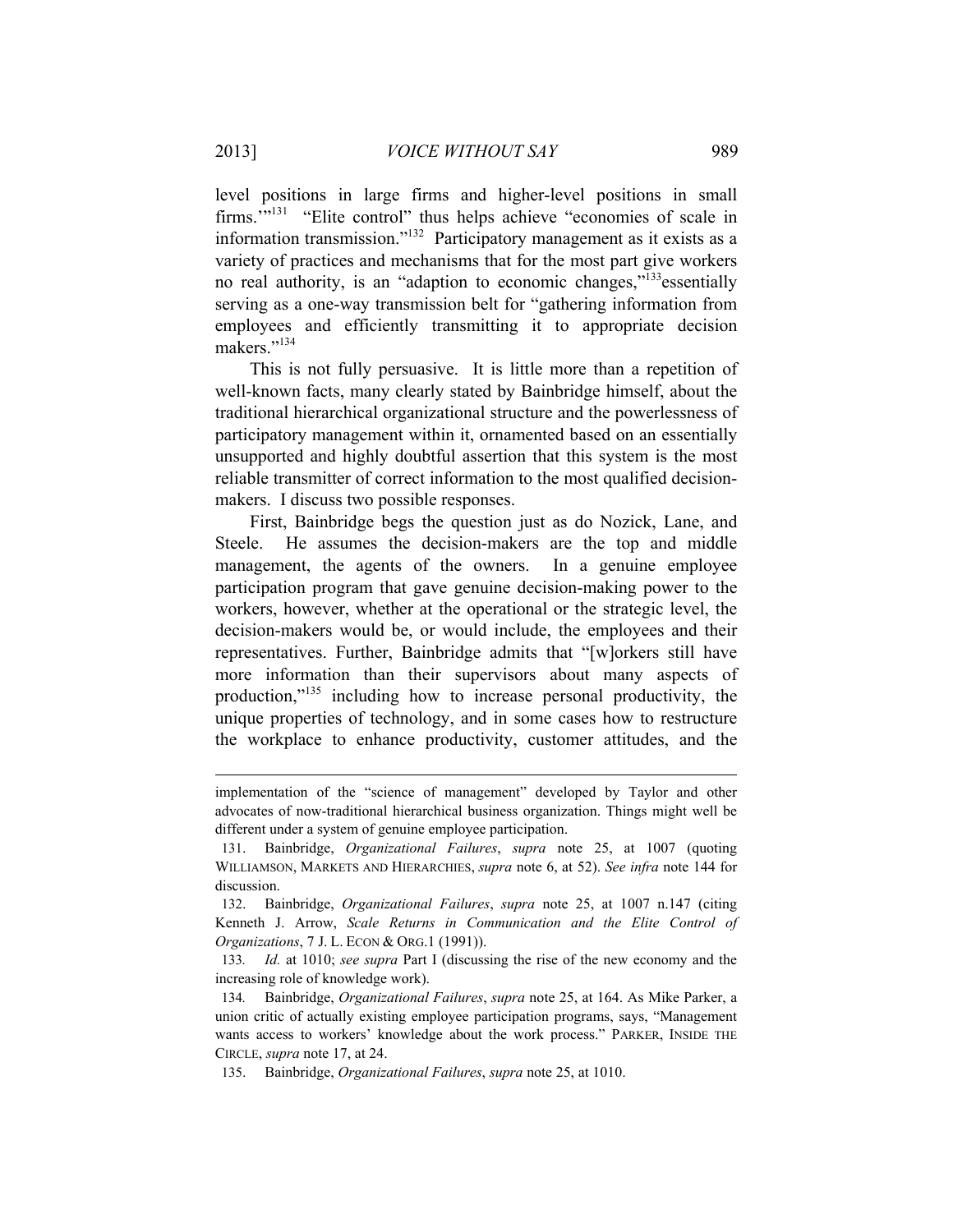preferences of the workers themselves.<sup>136</sup> If owners or managers have more information than workers about some aspects of production, as Taylor intended,"<sup>137</sup> it is a result of conscious design instituted by Taylor and his followers to divest workers of their knowledge and invest it in management, not a natural fact or an inherent truth about the nature of organizations.138 That choice is what makes management "elite." If enterprises were organized so that employees had extensive say and real power, the responsible employees, not merely someone at the top of a large hierarchy, would be among the "right decision maker[s]."

Further, traditional organizational structures increase transaction costs. Systematically stripping employees of the skills and information they need and having them follow orders from above based on information derived originally from themselves is no obvious solution to the problems of getting the right information to the appropriate decisionmakers, even if it permits lower pay for less skilled labor. Hierarchical enterprise organization that removes decision makers a level or more away from the people who have, or originally had, the relevant information, inevitably creates transactions cost inefficiencies in transmitting the information up and down the line, as well as in extracting the information from its original sources and then inculcating it in people not directly involved in generating or using that knowledge. It also virtually guarantees diminishing the accuracy and quality of the information through what is, in effect, a game of "telephone." For the hierarchical system to be more efficient than a participatory one, the efficiency gains from lower pay would have to be larger than the efficiency losses due to such transaction costs and degraded information by decision makers. Bainbridge offers no argument that they would. If such an argument or evidence indeed exists, I have been unable to find it despite diligent effort.

Second, Bainbridge ignores epistemological problems about large bureaucratic organizations well known since they were articulated by the Austrian economists Mises<sup>139</sup> and Hayek.<sup>140</sup> An elite corps of

<sup>136</sup>*. Id.* at 1010–11.

<sup>137</sup>*. Id.* at 1010.

<sup>138.</sup> As Taylor wrote, "All possible brain work should be removed from the shop and centered in planning or laying out department." TAYLOR, SHOP MANAGEMENT, *supra* note 41.

<sup>139</sup>*. See, e.g.*, Ludwig von Mises, *Economic Calculation in the Socialist Commonwealth* (S. Alder trans. 1990) (1920), *in* COLLECTIVIST ECONOMIC PLANNING 87 (Friedrich A. Hayek ed. 2009) (1935).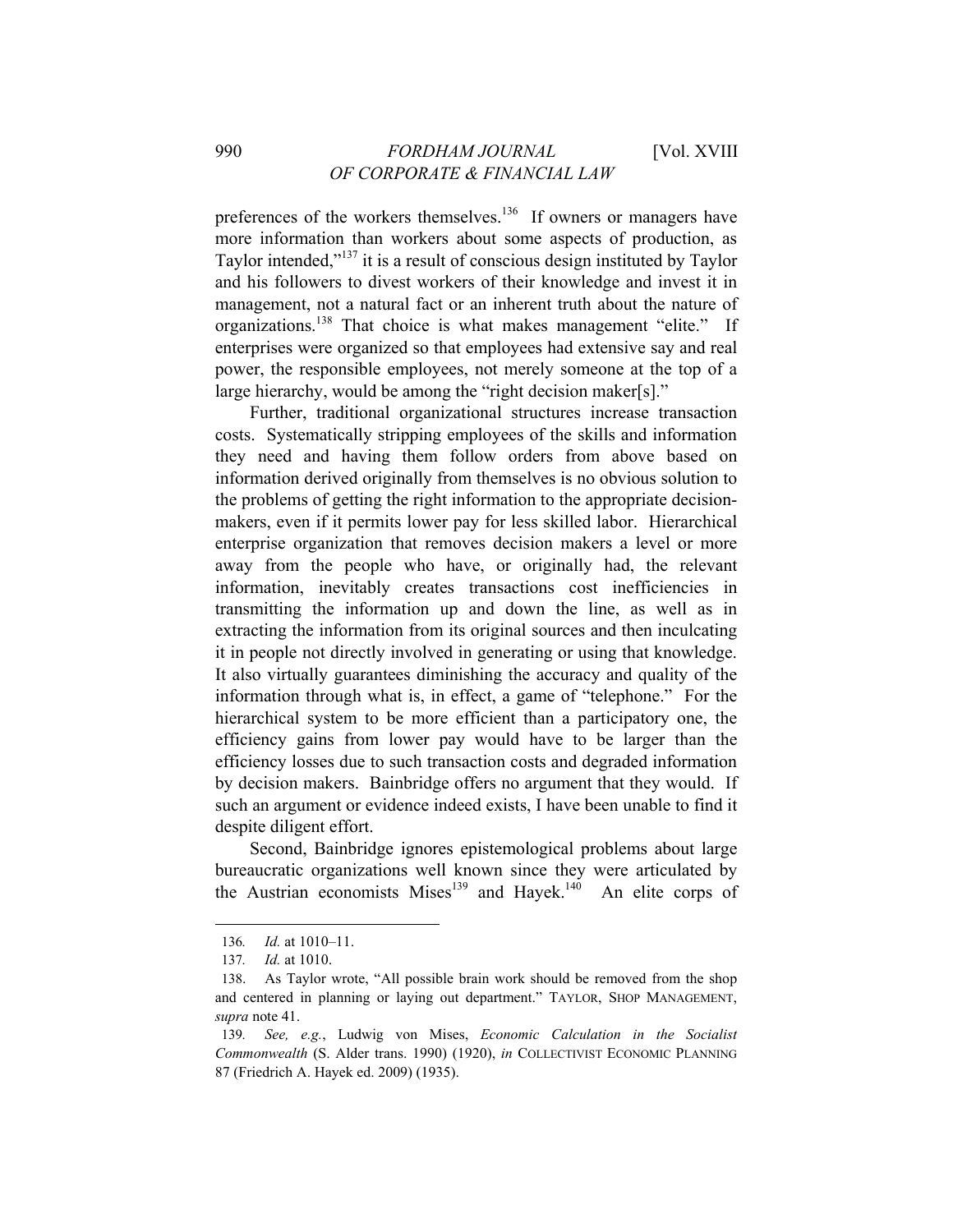managers has to know too much about consumer demand and production requirements, available resources, feasible production techniques, and changes, actual and anticipated, in all of the above to make fully rational and informed decisions.<sup>141</sup> While Mises and Hayek were criticizing central planning under Communism, their main points are generally applicable to any large bureaucratic organization. "Although Hayek himself was not explicit, most economists seem ready to identify the information-processing system of the firm as a variant of a 'central' planning system, i.e., hierarchy."142 Clearly, the problems are not as severe in a single enterprise among many in a market economy as in Mises's and Hayek's target, where the centrally planned economy operates essentially as a single firm. But the larger the enterprise the worse the problem. The shipwreck of the U.S. auto industry provides a salutary warning,<sup>143</sup> and undermines Bainbridge's Panglossian notion that the hierarchical enterprise is a meritocracy that will sort out the "best and the brightest" and put the right people in the appropriate positions.144

<sup>140</sup>*. See, e.g.*, FRIEDRICH A. HAYEK, INDIVIDUALISM AND ECONOMIC ORDER (1948) (collecting essays of the 1930s). For a good short summary of the Mises-Hayek theses (conventionally called the "calculation" problem), see also ARNOLD, CRITIQUE, *supra* note 54, at 246–63 (applied to Marx's vision of communism as Arnold understands it).

<sup>141.</sup> It is odd that Bainbridge misses this point after saying that "decision makers can gather only so much information without being overloaded." Bainbridge, *Organizational Failures, supra* note 25, at 1005. This point is a crucial premise in the Mises-Hayek calculation thesis. But it is an argument against reliance on hierarchical, top-down, centralized decision-making, rather than in favor of it.

<sup>142.</sup> Masahiko Aoki, *The Motivational Role on an External Agent in the Informationally-Participatory Firm*, *in* MARKETS AND DEMOCRACY: PARTICIPATION, ACCOUNTABILITY, AND EFFICIENCY 231, 233 (Samuel Bowles et. al., eds. 1993) (citing Christie J. Geankopolis & Paul R. Milgrom, *A Theory of Hierarchies Based on Limited Managerial Attention*, 5 J. JAPANESE & INT'L ECONOMIES, 205 (1991) (discussing planning inefficiencies within particular firms due to the limit of manager's information-processing capabilities)); *see also* David M. Wagner, *Gonzalez v. Oregon: The Assisted Suicide of Chevron Deference,* 2007 MICH. ST. L. REV. 435, 451 (2007) ("In essence, Hayek argued that no assemblage of bureaucrats, no matter how large, smart, or well-trained, could know more about the market than the market itself.") (discussing government regulators operating in a market society).

<sup>143</sup>*. See* DAVID HALBERSTAM, THE RECKONING (1986) (describing the shortsightedness and irrationality of the managers of the major American auto makers).

<sup>144.</sup> Also worth comment is the oddity of Williamson's comment, endorsed by Bainbridge, *supra* notes 126 and 127, that the appropriate place for the "best," however defined, is at the top of large organizations. There is evidence that small entrepreneurial firms are maybe more innovative than large corporate bureaucracies. *See* Azizah Y. Al-Hibri, *The American Corporation in the Twenty-First Century: Future Forms of*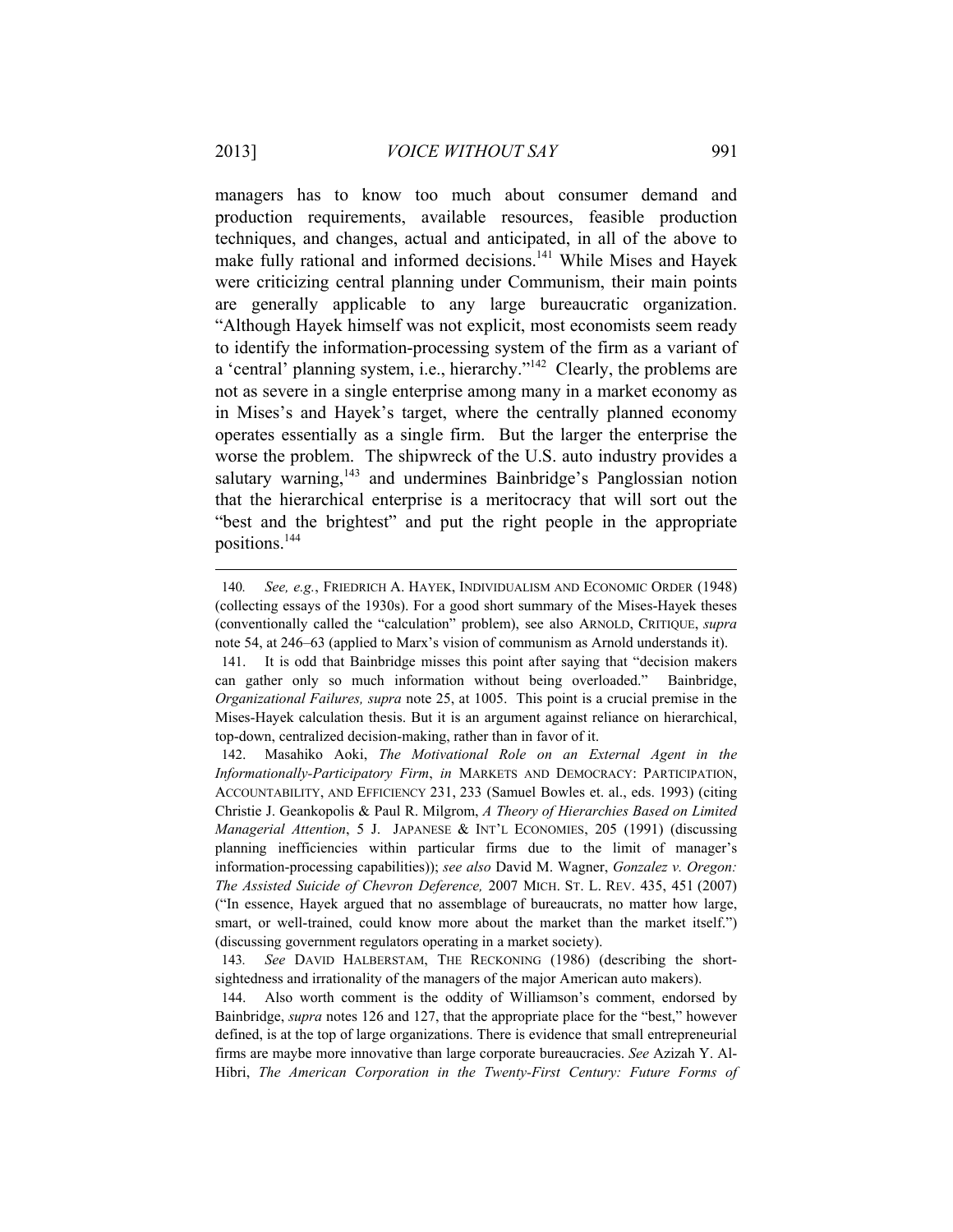Ronald Coase's theory would not help here. Coase was concerned with why firms exist at all rather the economy being just a network of bilateral contracts among individuals.<sup>145</sup> He argued that the transactions costs of such contracting is often less efficient than a bureaucratic organization.<sup>146</sup> Coase thought that firms arise roughly at the points where the transaction cost efficiencies of bureaucracy fall below those of contracting. However, this idea, if correct, only explains why there are firm-market boundaries at all. It does not illuminate whether the firm should be hierarchical or participatory.

### *2. Shirking, Opportunism, and Monitoring*

Bainbridge's second argument is that traditional hierarchical enterprise structure minimizes employee "shirking,"—the act of deliberately working at less than optimum productivity, and opportunistically allowing others to carry the burden.<sup>147</sup> This is the concern that motivated  $Taylor<sub>148</sub>$  and involves a collective action or public goods problem. Where individual contribution is hard to measure, but the pay is the same however much or little the employee works, it is assumed that "the disutility of labor gives each team member an incentive to shirk because the individual's reward is unlikely to be closely related to conscientiousness."149 Hierarchy solves this by allowing "[m]anagement [to] meter[] the marginal productivity of each member and respond<sup>[]</sup> as necessary to prevent shirking."<sup>150</sup> Diminishing shirking through monitoring is allegedly an efficiency gain of traditional organization.

*Corporate Governance*, 31 U. RICH. L. REV. 1339, 1441 (1997); ZOLTAN J. ACS & DAVID B. AUDRETSCH, INNOVATION AND SMALL FIRMS 15 (TABLE 2.2) (1990) (showing that more than half of all innovations are made by firms of less than 500 employees, despite the research and development advantages accruing to larger firms). A system that sorted the more "capable and energetic" into the largest firms would arguably tend to limit rather than promote innovation.

<sup>145.</sup> Ronald Coase, *The Nature of the Firm*, *in* THE FIRM, THE MARKET, AND THE LAW 33 (1988) (reprinted from 4 ECONOMICA N.S*.* 386 (1937)).

<sup>146.</sup> *Id*. at 38–40.

<sup>147.</sup> Bainbridge, *Organizational Failures*, *supra* note 25, at 1007.

<sup>148</sup>*. See supra* notes 42 and 136 and accompanying text (discussing Taylor on "soldiering").

<sup>149.</sup> Bainbridge, *Organizational Failures*, *supra* note 25, at 1007.

<sup>150</sup>*. Id.* at 1009.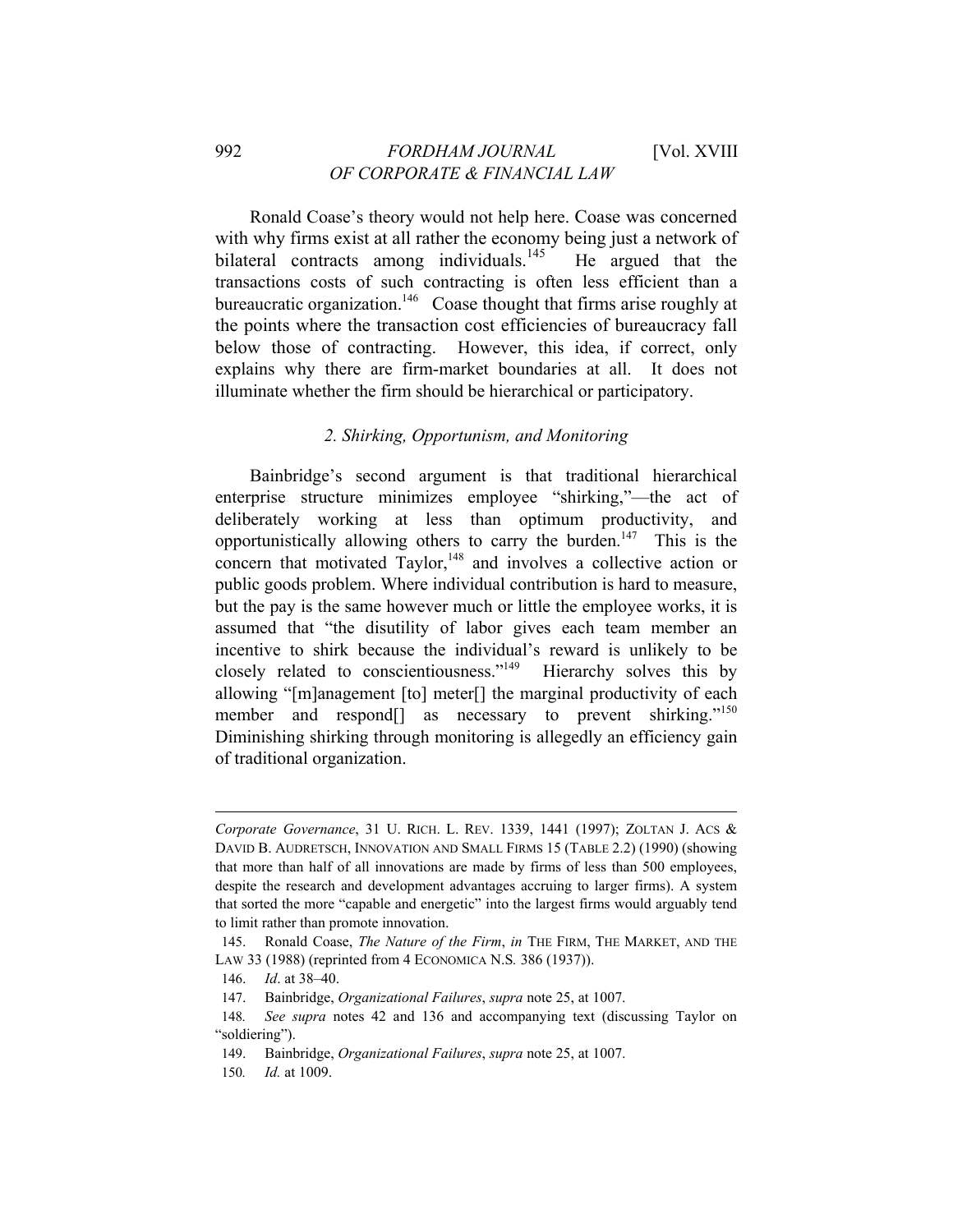The monitoring explanation is just as defective and unsupported as the informational one.<sup>151</sup> First, Bainbridge offers no evidence that the phenomenon of shirking is real and pervasive. He simply assumes that shirking is widespread because, he *assumes* that *not* working is a "value"<sup>152</sup> and monetary reward is what really matters. His source for these platitudes is not any empirical evidence, but *assumptions* of economic theory.<sup>153</sup> These are articles of faith for economists.<sup>154</sup> But there is psychological evidence that these assumptions are false. Although the full story is complex,<sup>155</sup> work, even wage labor in a market economy, that is not, in Nozick's term, fully "meaningful and satisfying," is often a comparatively positive utility.<sup>156</sup> This preference is almost as widespread in working class as in professional jobs.<sup>157</sup> Work is enjoyable, when it is, because of the satisfaction derived from feeling

<sup>151</sup>*. See* Schwartz, *Mill*, *supra* note 1, Part III.B.1 (discussing Arnold's monitoring argument, based on shirking concerns, against full labor management as opposed to mere, even if genuine, employee participation); N. Scott Arnold, *Market Socialism*, 6 CRITICAL REV. 517, 536 (1993); N. SCOTT ARNOLD, THE PHILOSOPHY AND ECONOMICS OF MARKET SOCIALISM: A CRITICAL STUDY (1994) [hereinafter ARNOLD, PHIL. & ECON.]. My argument there turned on the fact that the workers had equity interest in the enterprises, and therefore had an interest in mutual monitoring to protect their property. The empirical research supported that hypothesis. "Employee ownership also gives each employee an incentive to monitor his fellow employees and apply pressure on them not to shirk, an incentive largely lacking in an investor-owned firm." HANSMANN, ENTERPRISE*, supra* note 60, at 70; *see also* GREGORY K. DOW, GOVERNING THE FIRM: WORKER'S CONTROL IN THEORY AND PRACTICE 183 (2003) (citing studies). That argument would therefore apply, here, to employee participation plans like ESOPs that give employees ownership rights or at least a claim to the residual income from the enterprise (gain-sharing), but not in any obvious way to ones that do not.

<sup>152.</sup> Bainbridge, *Organizational Failures*, *supra* note 25, at 1007.

<sup>153</sup>*. Id.* at 1008 (citing Armen Alchian & Harold Demsetz, *Production*, *Information Costs and Economic Organization*, 62 AM. ECON. REV. 777 (1972), *reprinted in*  ALCHIAN, ECONOMIC FORCES AT WORK, *supra* note 2, at 73.

<sup>154</sup>*. See, e.g*., Bentham, who wrote that "[t]he desire for labor for the sake of labor . . . seems scarcely to have place in the human breast" (quoted in LANE, EXPERIENCE, *supra* note 22, at 370).

<sup>155</sup>*. See*, *e.g.*, LANE, EXPERIENCE, *supra* note 22, Pts. V–VII; TIBOR SCITOVSKY, THE JOYLESS ECONOMY 134 (rev. ed. 1992).

<sup>156</sup>*.* NOZICK, *supra* note 21, at 101; *see also* ROBERT LANE*,* THE LOSS OF HAPPINESS IN MARKET DEMOCRACIES (2000) 73–74 [hereinafter LANE, HAPPINESS] (In "what people actually enjoyed doing (not earning), work came before all leisure activities" except for playing with one's children and socializing with one's friends.); LANE, EXPERIENCE, *supra* note 22, at 472–73.

<sup>157.</sup> LANE, EXPERIENCE, *supra* note 22, at 472–73.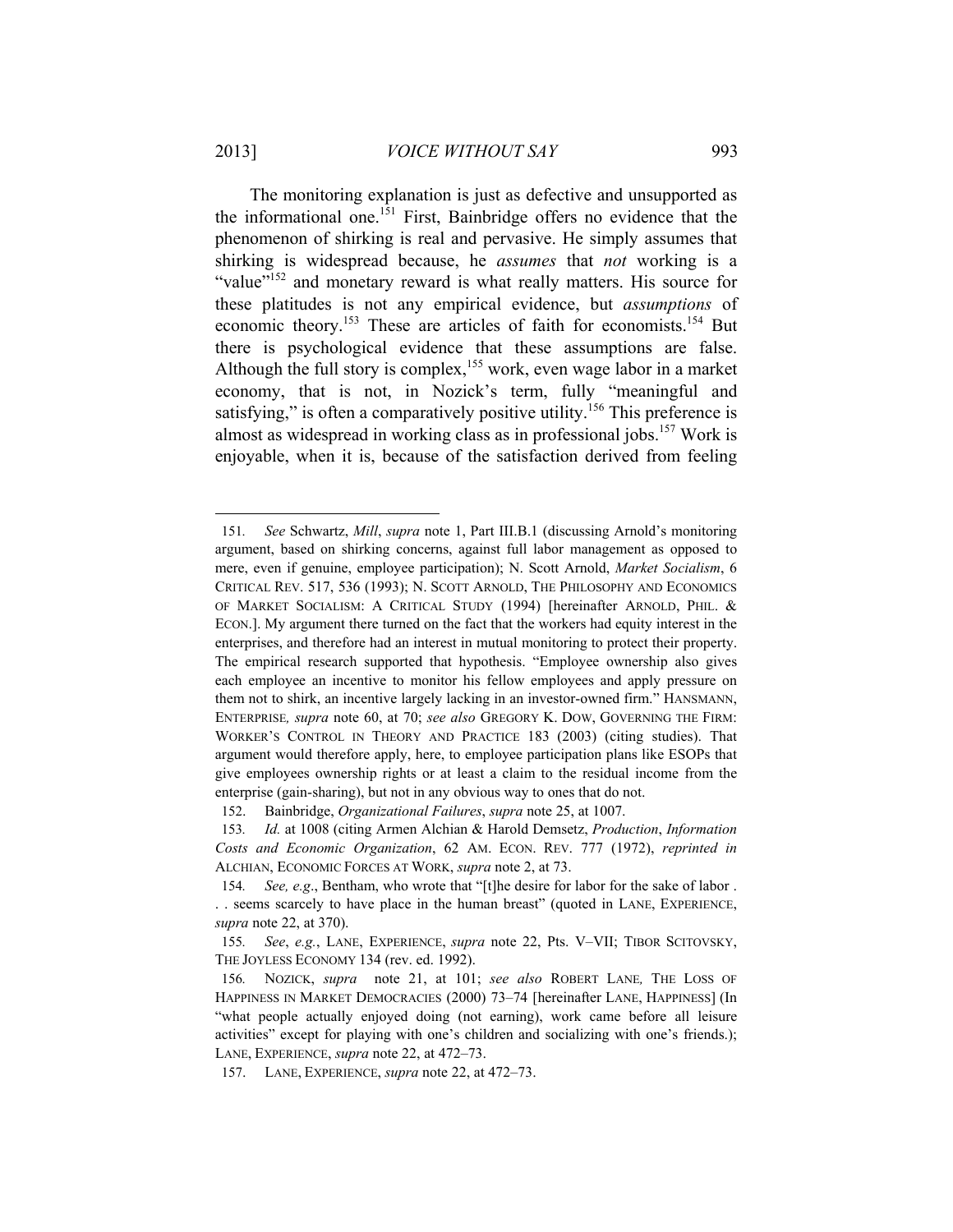"competent and self-determining."158 Above some variable minimum, people care more about how they are treated than what they get.<sup>159</sup> Workers, naturally, would prefer to be paid, because they must pay for food, shelter, and other goods; and up to a point would prefer more money to less.<sup>160</sup> But it is well established that tying performance, especially in otherwise meaningful or satisfying work, to extrinsic rewards can *encourage* shirking. "[P]aying people to do the work they enjoy not only detracts from that enjoyment, but reduces effort."<sup>161</sup> Hierarchical monitoring, therefore, may actually be counterproductive, as a solution to shirking. Giving employees actual authority ("say") may contribute to the self-determination that makes work intrinsically valuable, and thereby discourage shirking. It might also decrease labor costs by reducing reliance on supervisory employees.

Second, to the extent that shirking is a problem, Bainbridge not only fails to explain why participatory management is inferior to hierarchy as a way to deal with it, but actually offers evidence to the contrary. With most employee participation programs, self-monitoring by employees is a crucial part of the program.<sup>162</sup> It operates by building "team spirit" and commitment to the group,163 encouraging identification with the company<sup>164</sup> and boosting the participating worker's desire to do a good job.165 Using the analogy of team sports, Bainbridge states that

<sup>158</sup>*. Id.* at 369, 388–89.

<sup>159</sup>*. Id.* at 266 (discussing studies of attitudes towards the justice system).

<sup>160.</sup> The effect of increased wealth on happiness drops off sharply in accord with the law of diminishing marginal returns. *See* LANE, EXPERIENCE, *supra* note 22, at 527 (arguing that for the poor "the effect of money on happiness. . . is substantial, . . . [but] [i]n the advanced countries, for about 85 percent of the population . . . it is true for the individual that money does not buy (much) happiness"). Social psychologists and political scientists call this "the minimal effect thesis." *Id.*; *see also* LANE, EXPERIENCE, *supra* note 22, Ch. 26 ("Buying Happiness") in general for extensive empirically based research and citations, and LANE, HAPPINESS, *supra* note 156, Ch. 4 ("Why Money Doesn't Buy Happiness for Most of Us").

<sup>161.</sup> LANE, EXPERIENCE, *supra* note 22, at 371 (citing many studies); *see also, id.* at 371–74 nn. 34-47; ALFIE KOHN, PUNISHED BY REWARDS: THE TROUBLE WITH GOLD STARS, INCENTIVE PLANS, A'S, PRAISE, AND OTHER BRIBES (1999) (educational context). If work is less meaningful and satisfying, these results do not necessarily apply, and few people in a market society can afford to work for little or nothing.

<sup>162.</sup> Bainbridge, *Organizational Failures*, *supra* note 25*,* at 1024.

<sup>163</sup>*. Id.*

<sup>164</sup>*. Id.*; *see also* PARKER, INSIDE THE CIRCLE, *supra* note 17, at 17, 19.

<sup>165.</sup> Bainbridge, *Organizational Failures*, *supra* note 25, at 1024, *see also* PARKER, INSIDE THE CIRCLE, *supra* note 17, at 9.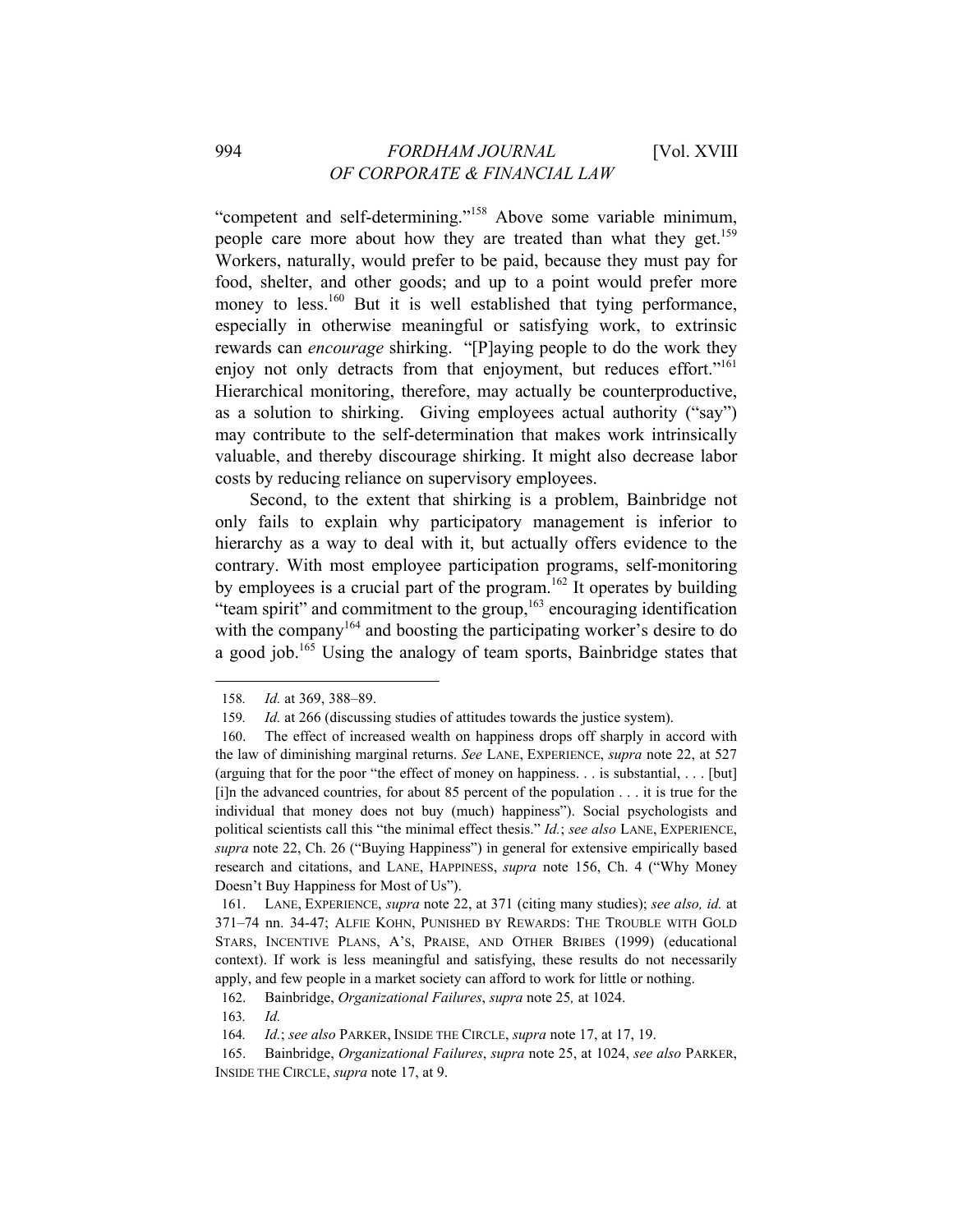"team spirit is "a mechanism for discouraging shirking."166 Participatory management, says Bainbridge, "tries to promote self-monitoring by inculcating management's quality and productivity goals into workers."<sup>167</sup> Empirical research cited by Bainbridge indicates that these mechanisms *work.* "At least one case study shows that commitment to a work team increases productivity . . . . If generalizable this . . . finding confirms that self-monitoring is a powerful monitoring device."<sup>168</sup>

Peer pressure, moreover, "may substitute for managerial monitoring."<sup>169</sup> Bainbridge discusses a case study of a QC program in which "workers were given [largely illusory] responsibility for discipline decisions [about] their fellow employees."<sup>170</sup> This "proved an effective means of generating peer pressure for greater productivity."<sup>171</sup> Self-directed work teams, some of which involve compensation based on group performance or allow the team to decide on the compensation of each member, "entail considerable potential for peer pressure,"172 and "preliminary data suggest that self-directed work teams add substantially to productivity."173 Because Bainbridge agrees that "such programs have an important monitoring function,"174 one might expect an explanation of why hierarchical management is necessary, and, why, where it exists, employee participation that is largely empty and merely advisory, is a better way to reduce shirking than giving workers real say. None is

<sup>166.</sup> Bainbridge, *Organizational Failures*, *supra* note 25, at 1025. One such form of employee participation, Total Quality Management (TQM) uses "social approval and recognition . . . as a mechanism for more effectively monitoring production workers," *id.* at 1026.

<sup>167</sup>*. Id.* 

<sup>168</sup>*. Id.* (citing James Wallace Bishop & K. Dow Scott, *How Commitment Affects Team Performance*, HR MAGAZINE, Feb. 1997, at 107). *See also* Schwartz, *Mill, supra* note 1 at nn. 125–26 and accompanying text (providing more evidence for this phenomenon).

<sup>169</sup>*. Id.* at 1027.

<sup>170</sup>*. Id.* (citing GUILLERMO J. GRENIER, INHUMAN RELATIONS, QUALITY CIRCLES, AND ANTI-UNIONISM IN AMERICAN INDUSTRY 46–47 (1988)).

<sup>171</sup>*. Id.* (citing GRENIER, *supra* note 170, at 17).

<sup>172</sup>*. Id.* at 1030.

<sup>173</sup>*. Id.* at 1029 (citing JOHN L. COTTON, EMPLOYEE INVOLVEMENT 181–83 (1993). A recent case study of 470 employees in a Croatian manufacturing firm by Jones and Goic showed that workers who participate in independent work teams "exert more effort (shirk less) and engage in more peer monitoring (or horizontal monitoring)." Derek C. Jones & Srecko Goic, *Do Innovative Working Practices Foster Mutual Gains?: Evidence from Croatia*, *in* ADVANCES IN THE ECONOMIC ANALYSIS OF PARTICIPATORY AND LABOR-MANAGED FIRMS, 23, 41 (Tor Eriksson, ed. 2010).

<sup>174.</sup> Bainbridge, *Organizational Failures*, *supra* note 25, at 1031.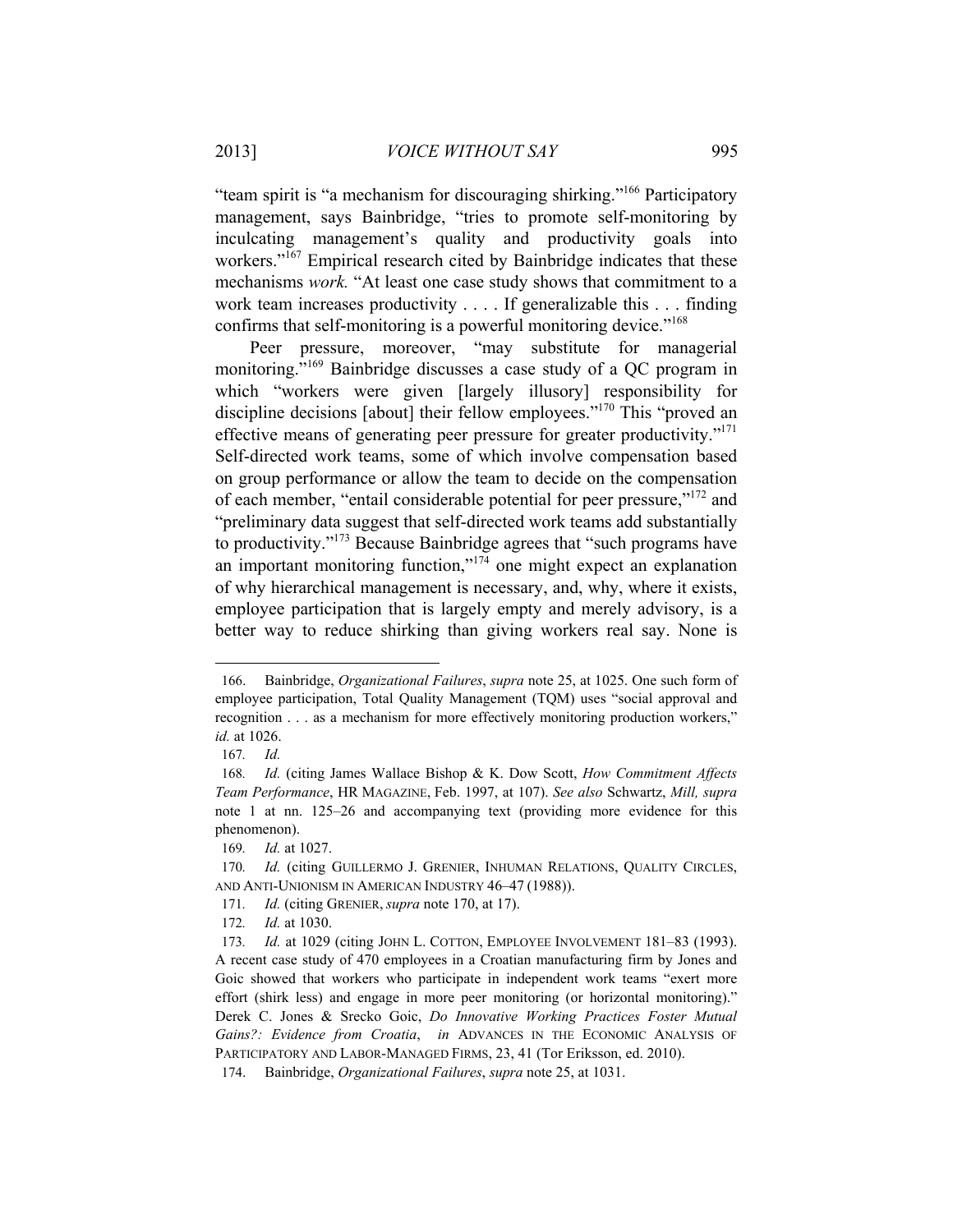forthcoming except the observation that this is what most companies do, whether or not they have employee participation programs.<sup>175</sup> Needless to say, that is not an explanation. It is the phenomenon to be explained.

Third, Bainbridge makes no attempt to measure or compare the supposed costs of shirking with those of monitoring. Maintaining a highly articulated hierarchal bureaucratic system is not cheap. A 2010 study by a management-consulting firm found that the median number of management *levels* in U.S. corporations surveyed ranged from seven in larger firms (10,000 or more employees) to three in smaller firms (1- 99 employees).176 Computer World's 2011 online salary survey listed salaries for middle managers in the information and technology field as ranging from approximately \$71,000 to \$120,253 per year and averaging approximately  $$93,252<sup>177</sup>$  Simplyhired.com, a job search information website, stated that the average lower-end middle managerial salary was \$59,000 per year.<sup>178</sup> On the high end, Forbes.com reported that the CEOs of the 500 largest companies in the U.S. received \$4 billion in 2009, which averages out to \$8 million each. Disparities between the compensation of ordinary employees and high level executives have increased from enormous to jaw-dropping.<sup>179</sup>

These expenses would probably be reduced and disparities of this sort would probably not occur if workers had a serious say in determining the management structure, including the number of managerial levels, and employee compensation, including their own and that of the managers. Insofar as evidence from labor-managed, worker-

<sup>175</sup>*. See id.* at 1031–34.

<sup>176.</sup> Erik Samdahl, *Middle Managers Spread Thin as Organizational Structure Flattens*, 14CP, http://www.i4cp.com/productivity-blog/2010/09/23/middle-managersspread-thin-as-organizational-structure-flattens.

<sup>177</sup>*. Salary Survey 2011 Middle Management*, COMPUTERWORLD, http://www.computerworld.com/spring/salary-survey/2011/job\_level/4 (total compensation).

<sup>178</sup>*. Average Low-End Middle Manager Salaries*, SIMPLY HIRED, http://www.simplyhired.com/a/salary/search/q-Low+End+Middle+Manager.

<sup>179.</sup> Scott DeCarlo, *What the Boss Makes,* FORBES.COM (Apr. 28, 2010), http://www.forbes.com/2010/04/27/compensation-chief-executive-salary-leadership-

boss-10-ceo-compensation-intro.html (last visited Aug. 9, 2011). This was a 30% collective pay cut from 2008 (in the wake of the financial crisis) *Id.* The ratio of compensation of the 100 highest paid CEOs in America to the average workers wage was *2,388:1* in 1998, up from 373:1 in 1988 and 49:1 in 1970. SAMUEL BOWLES, ET AL., UNDERSTANDING CAPITALISM: COMPETITION, COMMAND, AND CHANGE 350-51 Fig. 14.3 (3d ed. 2005).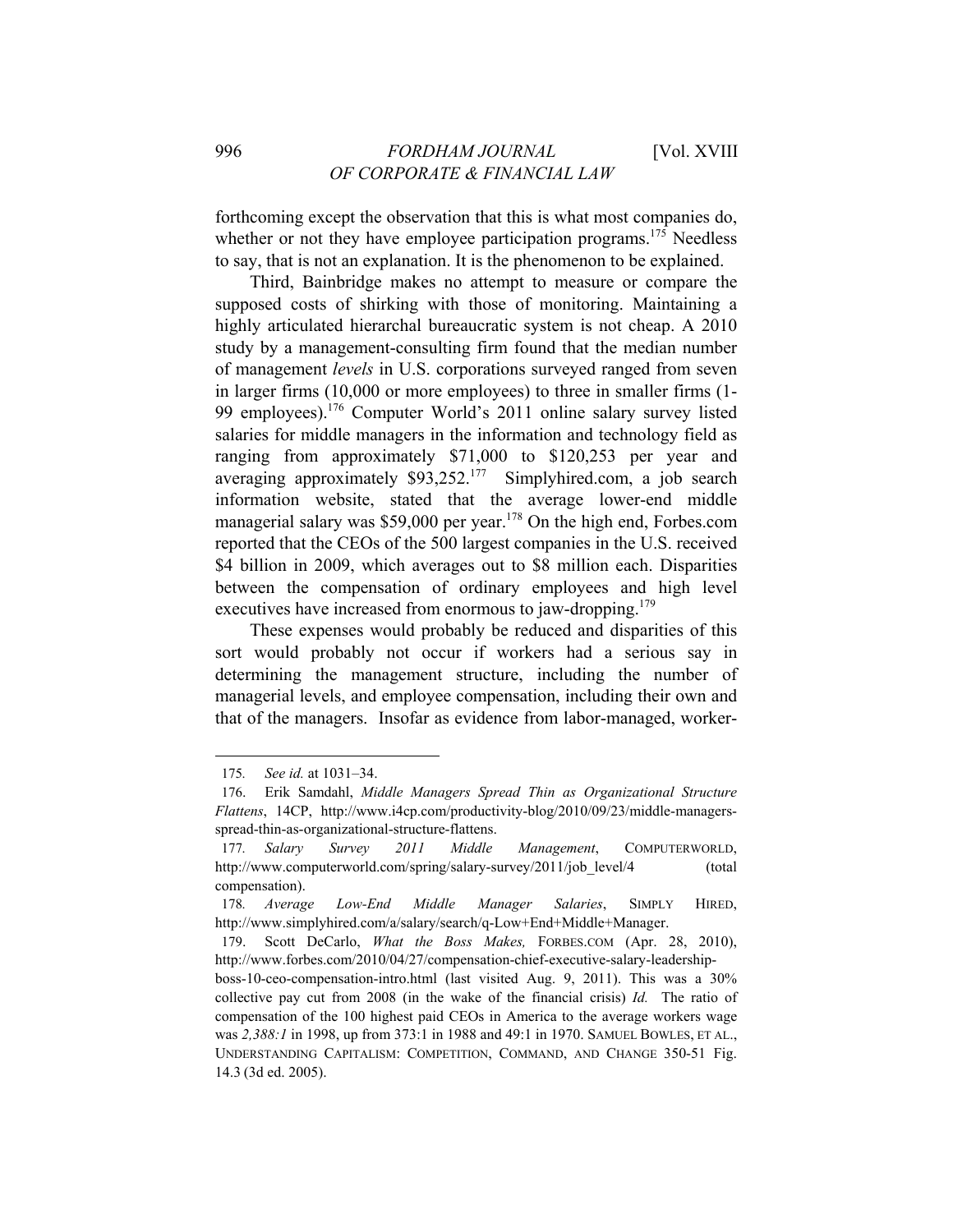owned cooperatives is indicative, employees would prefer relatively minimal hierarchies and fairly flat pay scales.<sup>180</sup> The fact that the experience of the cooperatives is to some degree applicable to capitalist ventures is underlined by the relatively decentralized character of the "Silicon Valley" firms, largely capital-managed and investor-owned enterprises that, according to one analyst, Azizah Y. Al-Hibri, "exhibit a distinctly egalitarian, decentralized management structure"<sup>181</sup> that was pioneered by Hewlett-Packard and so is known as the "HP way."182 To assess Bainbridge's claim that genuine employee participation would be less efficient than traditional organization because it would lack the

181. Al-Hibri, *supra* note 144, at 1405.

<sup>180.</sup> While evidence from fully labor-managed and -owned enterprise cannot be translated simply into predictions about what workers in capital-owned enterprises with genuine participatory management would prefer, it is relevant. For example, in the plywood cooperatives of the Pacific Northwest, America's longest-lived and most successful cooperative experience, which at their height in the mid-1950s and early 1960s encompassed around 27 plants, see GREENBERG, *supra* note 54, apart from the higher-paid general manager, the worker-owners "normally receive[d] equal pay," DOW, *supra* note 151, at 53. The plywood cooperatives "use[d] significantly fewer supervisors than their conventional counterparts, ... one or two per shift of 60 to70 people as opposed to five to seven in conventional firms" CHRISTOPHER GUNN, WORKERS' SELF-MANAGEMENT IN THE UNITED STATES 111 (1984).

The most successful cooperative venture in the world, the Mondragon cooperatives of Spain, has 42,000 employees, about 150 member coops, dozens of manufacturing firms, as well as service enterprises, a bank, and an international presence on five continents. DOW, *supra* note 151, at 58, 61, 64. Workers elect a Governing Council annually, *id.* at 59, which is responsible for appointing or hiring managers, *id.*at 59.There is a limited ratio, typically one to three between the lowest and highest wages, *id.* at 60 (after 1985, widened to one to six, *id.* at 63). "[T]here are few layers of bureaucracy intervening between co-op members and decision makers." ROY MORRISON, WE BUILD THE ROAD AS WE TRAVEL: MONDRAGON, A COOPERATIVE SOCIAL SYSTEM 80 (1991).

Obviously there are dangers of selection bias and unrepresentativeness in using these unusual institutions for benchmarks. However, with respect at least to the plywood coops, the workers ideologically and on other dimensions were not especially radical or idealistic. *See* GREENBERG, *supra* note 54, at 137–38 (noting that they tended to identify as middle-class rather than working-class and were more likely to identify themselves as Republicans than workers in conventional firms).

<sup>182</sup>*. Id.* at 1403. According to *Bloomberg Businessweek*, this was still true as recently as 2004. *See Hewlett & Packard: Architects of the Info Age*, BLOOMBERG BUSINESSWEEK (Mar. 29, 2004), http://www.businessweek.com/magazine/content/

<sup>04</sup>\_13/b3876054.htm ("The founding fathers of Silicon Valley steered tech away from hierarchy.").This may not be appropriate for all firms, and even Al-Hibri*,* an enthusiast for this business model, does not dispute "large hierarchical/vertical firms . . . continue [] to have a role in today's corporate landscape." Al-Hibri, *supra* note 144, at 1440–41.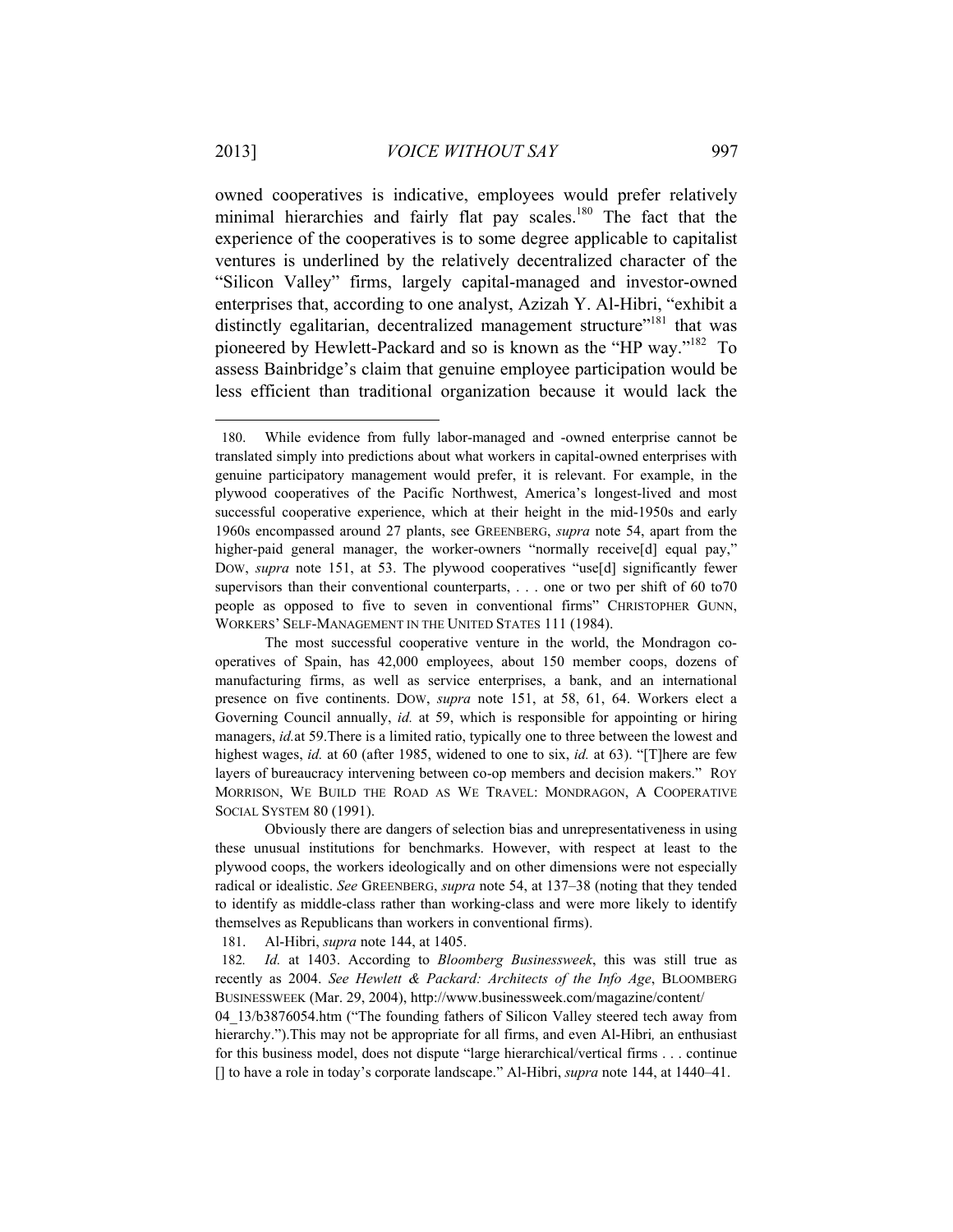hierarchy necessary to minimize shirking, we would require some plausible estimate of the relative costs of shirking and hierarchy. Bainbridge offers no data about the costs of shirking, which may be less than he supposes if the "HP way" is at all representative. In addition, Bainbridge does not even consider the very substantial direct monetary costs of hierarchy that I have indicated here. Without comparison we cannot tell whether Bainbridge's thesis has any empirical basis. What empirical evidence that he does provide suggests that the thesis is erroneous. Finally, the question arises: how do traditional firms ensure that managers themselves do not shirk their duties to reduce shirking by lower level employees? "*Quis custodiet ipsos custotodes?*" - Who watches the watchers?<sup>183</sup> Bainbridge's answer is that it is ultimately the shareholders represented by the board of directors that monitors the managers.<sup>184</sup> This puts a great deal of faith—misplaced, as I have argued elsewhere $185$ —in the efficacy of the board of directors. This is particularly striking in view of Bainbridge's own recognition, indeed advocacy, of the fact that "shareholder voting has [and should have] very little to do with corporate decision making . . . . The vast majority of corporate decisions . . . are made by the board of directors acting alone, or by managers to whom the board has properly delegated authority."186 However, this raises a core insight of public choice theory: unless the incentives align the interests of the shareholding principals and their representative agents on the board and in management—the latter are themselves typically merely employees themselves—rent-seeking by agents at the principals' expense is virtually inevitable, including shirking and other forms of opportunism by the intended monitors, and shirking their responsibilities to prevent shirking by their subordinates.<sup>187</sup> Meanwhile board members,

<sup>183.</sup> DECIMUS JUNIUS JUVENAL, SATIRES, Bk. VI, 11. 347–48, *in* JUVENAL AND PERSIUS 110 (G.G. Ramsay ed. & trans., Loeb Classical Library. 1940. rev. ed., Cambridge, MA: Harvard University Press, 1965).

<sup>184.</sup> Bainbridge, *Organizational Failures*, *supra* note 25*,* at 1055–75.

<sup>185</sup>*. See* Schwartz, *Mill*, *supra* note 1, Part III.B.1, especially notes 133-34, 139– 53, and accompanying text (discussing a similar thesis in ARNOLD, PHIL. AND ECON., *supra* note 151, at 136–53) (referencing Bainbridge).

<sup>186.</sup> Stephen M. Bainbridge, *The Case for Limited Shareholder Voting Rights*, 53 UCLA L. REV. 601, 603 (2006).

<sup>187</sup>*. See supra* notes 176–86 and accompanying text. Far from being responsible agents with the interest of the shareholders at heart, managers and board members too frequently "siphon pure profits from the residual claimant and quasi-rents from the . . . hapless capital provider into [their] own pocket[s] . . . . *e.g.*, in the form of inflated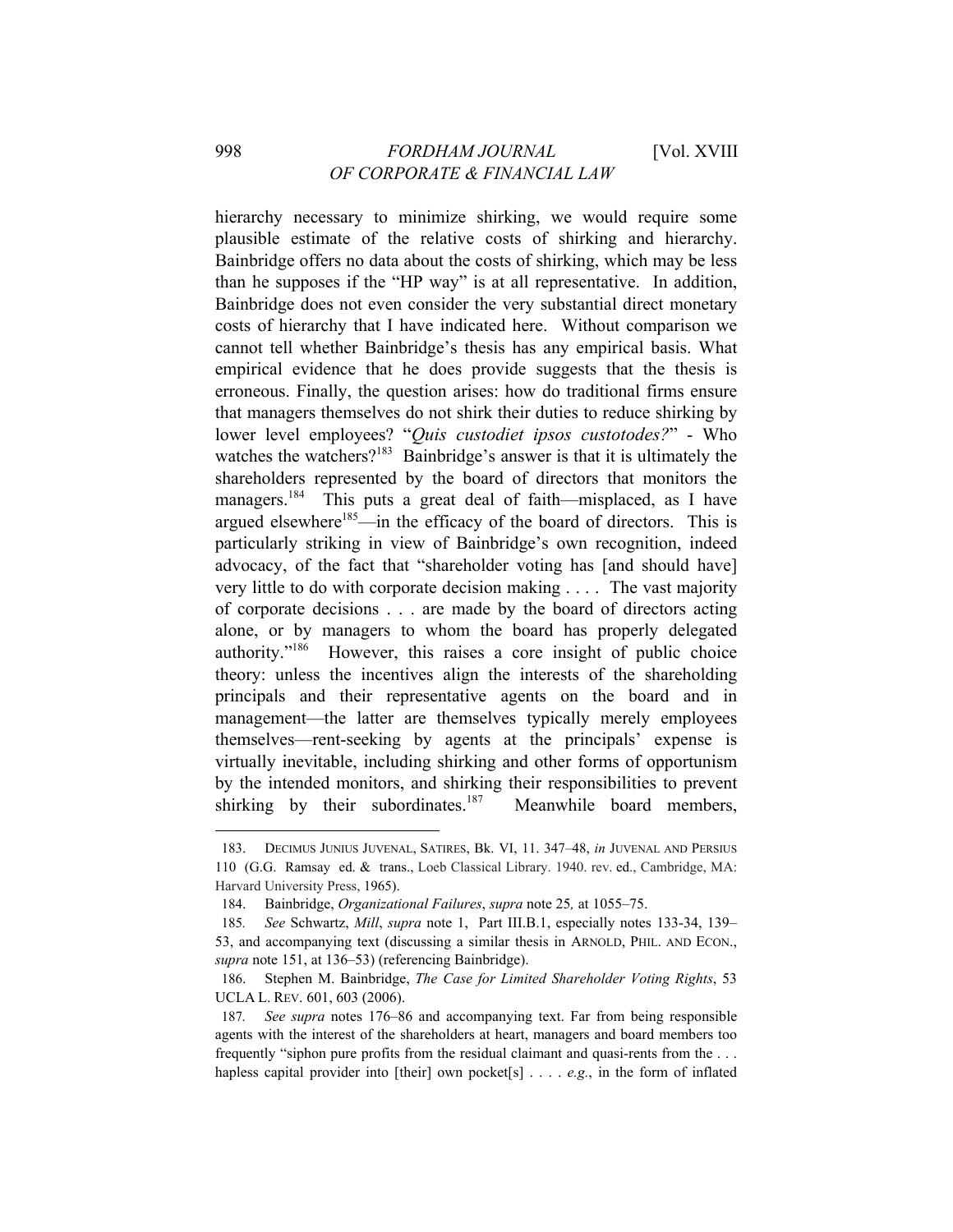handsomely remunerated regardless of their performance, typically lack the equity-holder's interest in ensuring that management does its job. Why suppose that a hierarchical board and management will in general be more, or as, effective at monitoring employees as their fellow employees on the same level? It may be true up to a point that the market monitors the board and the top management, and weeds out poorly managed firms. However, if all firms are more or less equally poorly managed, shirking, if it is as great as a problem as Bainbridge assumes, will remain pervasive at all levels, and perhaps be worse at the higher levels where the monitors are insulated from the cost of their own opportunistic failures. No firm will have a significant competitive advantage with regard to organizational efficiency if all are operated a roughly similarly suboptimum level.

### C. THE PROOF OF THE PUDDING: EMPLOYEE PARTICIPATION ENHANCES EFFICIENCY

It is now time to make good on the claim that the participation is more efficient than authoritarianism, especially when the company gives its employees more power and authority. Bainbridge himself finds the data he considers "mixed," "inconclusive,"<sup>188</sup>and in fact, "damning."<sup>189</sup> The theory he offers is, we have seen, unpersuasive. And the situation with the data is also very different from what Bainbridge suggests.

The evidence for the positive effects of employee participation on firm performance is so overwhelming that it would be easy to indulge in overkill; I limit myself to a reasonably representative sample.<sup>190</sup> The

salaries, perks, and other forms of on-the-job consumption," ARNOLD, PHIL. AND ECON., *supra* note 151, at 141, while insulating themselves from the costs of their own parasitism and failures with "golden parachutes." *See, e.g.* William J. Carney, *Controlling Management Opportunism in the Market for Corporate Control: An Agency Cost Model*, 1988 WIS. L. REV. 385, 418–23 (1988). For public choice theory generally, *see* supra notes 15 and 16.

<sup>188.</sup> Bainbridge, *Participatory Management*, *supra* note 4, at 677–78. *But see* his own admissions about the productivity-enhancing effects of Quality Circles and selfdirected Work Teams, *supra* notes 157–59 and accompanying text.

<sup>189.</sup> Bainbridge, *Participatory Management*, *supra* note 4, at 678.

<sup>190.</sup> Insofar as evidence from fully labor-managed and worker owned cooperatives is relevant, the basic result, no less robust than the results for employee participation, is summed up in DOW, *supra* note 151, at 240 (Labor-managed firms "have no evident problem with labor productivity. . . . [T]he direct comparisons with capital managed firms are favorable to labor managed firms."). *See* Schwartz, *Mill*, *supra* note 1, at Part II.B.1, for discussion.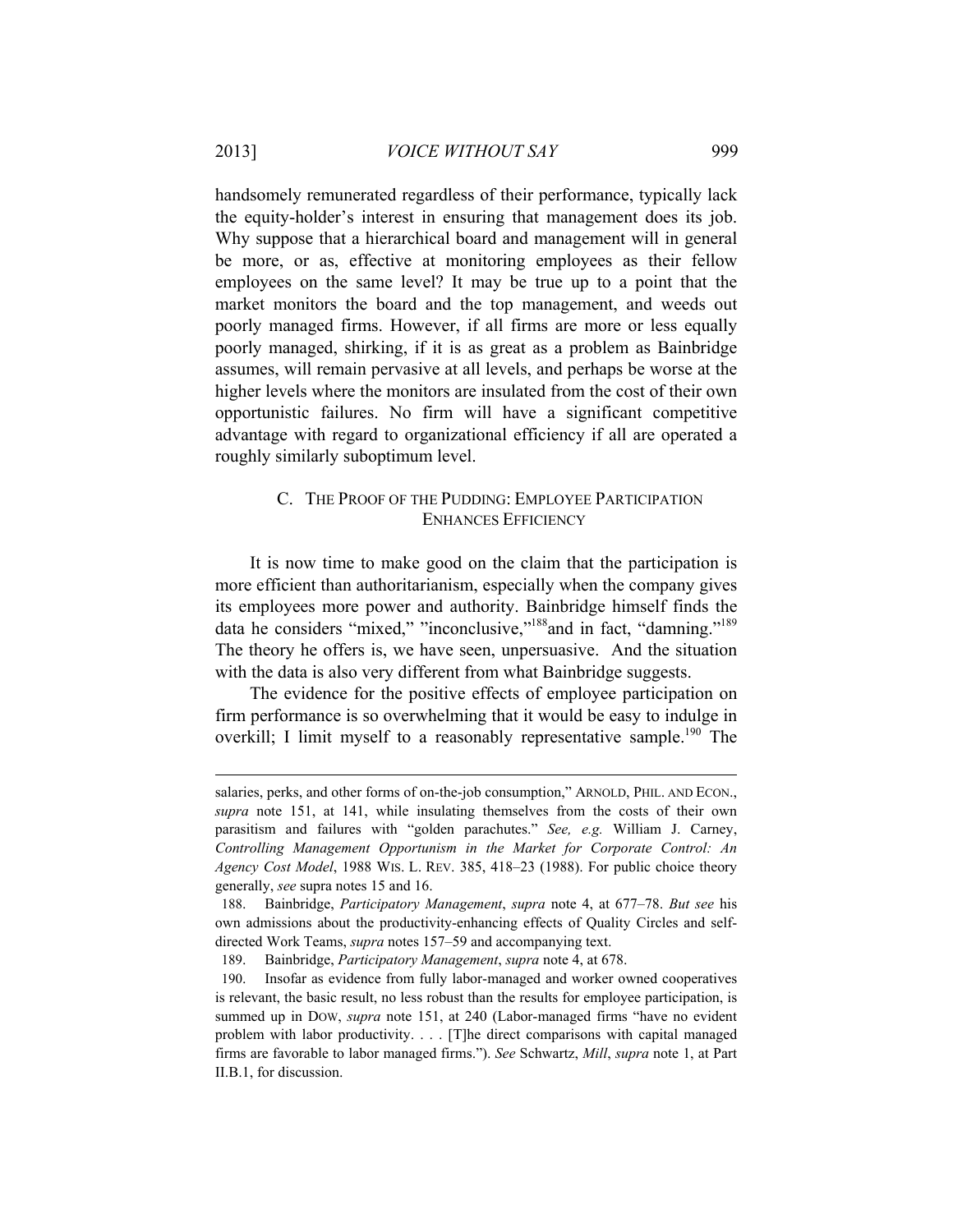basic results are summed up in a meta-analysis of an examination of forty-six studies by labor researchers David Levine and Laura Tyson where, "participation *usually* leads to small, short run improvements in performance and *sometimes leads* to significant long-lasting improvements . . . . There is. . . almost never a negative effect."<sup>191</sup> Twenty six studies of ESOPs surveyed by Joseph Blasi suggest that "worker involvement in management combined with employee ownership, in which a high proportion of workers participate, may contribute to better economic performance . . . . There is no evidence that employee ownership hurts companies."192 Productivity is most enhanced when participation is combined with profit sharing, narrow wage differentials, job security, and greater employee rights, such as dismissal only for cause.<sup>193</sup>

A Columbia Business School study of 495 firms found that production workers in those firms with the most employee participation and profit sharing were 19% more productive than those with the least.<sup>194</sup> An analysis of the literature on the productivity effects of employee involvement by Jacques Belanger for the Canadian government in 2000 stated that "a considerable body of research indicates that new work systems have a positive impact on productivity and firm performance. The most accurate calculations show productivity increases on the order of 6-7%. This is already considerable."<sup>195</sup>

<sup>191.</sup> David Levine & Laura Tyson, *Participation, Productivity, and the Firm's Environment*, *in* PAYING FOR PRODUCTIVITY: A LOOK AT THE EVIDENCE 203–04 (Alan Blinder ed.1990); *see also* Martin L. Weitzmann & Douglas L. Kruse, *Profit Sharing and Productivity, in* PAYING FOR PRODUCTIVITY: A LOOK AT THE EVIDENCE*, supra*, at 96 (cited in Bainbridge, *Participatory Management*, *supra* note 4, at 703 n.280).

<sup>192.</sup> BLASI, *supra* note 60, at 229, 231, and Appendix D, *id.* 267–73. *See supra* note 60 (Most ESOPs lack employee participation).

<sup>193</sup>*.* BLASI*, supra* note 60, at 229.

<sup>194.</sup> Daniel Mitchell, *et al*., *Alternative Pay Systems, Firm Performance, and Productivity*, 165 Institute of Industrial Relations, UCLA (1989), Table 8. Other studies found less dramatic but still positive effects. A study based on U.S. data found that profit sharing raises labor productivity by 3–5%. *See* DOUGLAS KRUSE, PROFIT SHARING: DOES IT MAKE A DIFFERENCE? (1993) (cited in DOW, *supra* note 151, at 181). The average estimated productivity difference between ESOP and non-ESOP firms was 6.2% and the average productivity increase after adoption of an ESOP was 4.4%. *See*  DOW, *supra* note 151, at 182. In a reasonably completive market, those should be decisive advantages.

<sup>195.</sup> Jacques Belanger, *The Influence of Employee Involvement on Productivity: A Review of Research,* Applied Research Branch, Human Resources Development Canada, at 9, http://publications.gc.ca/site/archivee-archived.html?url=http://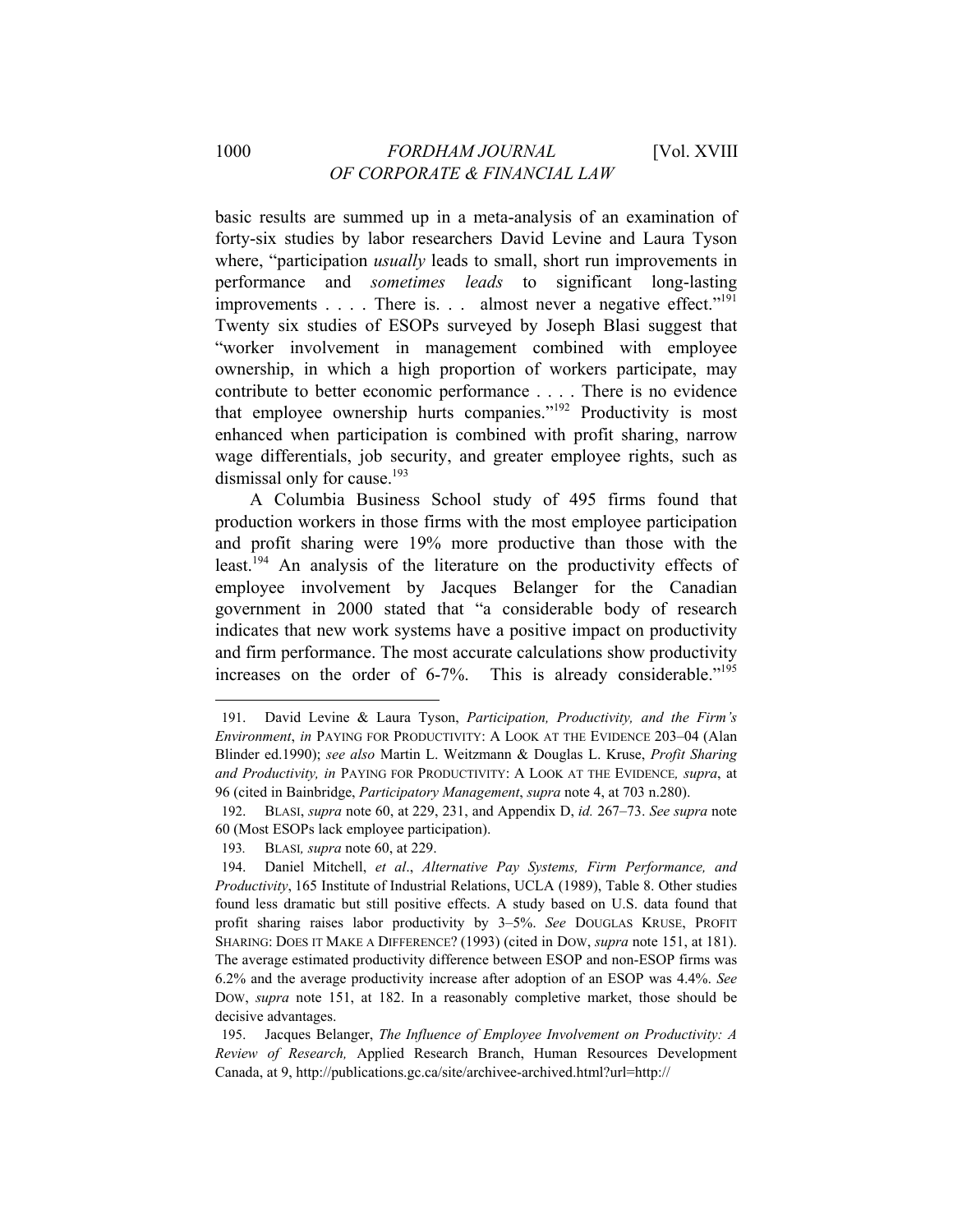Freeman and Rogers state that, as a "broad summary" of "several studies," programs ranging from formal EI to employee ownership are correlated with productivity increases of 2 to 5%, greater than the prevailing annual U.S. productivity growth rate of  $1.5\%$ .<sup>196</sup> Elke Wolf and Thomas Zwick, based on a sample of between about 10,000 to almost 19,000 German establishments over the years  $1999-2003$ ,<sup>197</sup> found similar results to Freeman and Rogers, with their econometric analysis leading to the conclusion that "employee involvement seems to foster productivity."198 Their measured effect is "weak,"199 but Wolf and Zwick themselves say that their results "strongly suggest that their own methodology "tend[s] to underestimate the productivity impact of employee involvement,"<sup>200</sup> because they counted only direct and not spillover effects. The actual effects, including spillovers, are much greater. Nonetheless, we may take it as solid a result as any in social science that (1) employee involvement enhances productivity and other measures of enterprise performance more than hierarchy does, and (2) that the more actual say and, in most studies, pay due to their involvement, $2^{01}$  that the employees receive, the stronger the result.

Even if all that this evidence showed is that participation produced modest improvements in productivity, $202$  that would be enough to give

publications.gc.ca/collections/Collection/MP32-29-00-4E.pdf.

<sup>196.</sup> *Id.* at 34. Belanger observes that "it is unclear how they came to this figure." *Id*.; *see also* FREEMAN & ROGERS, *supra* note 4, at 105–06.

<sup>197.</sup> Elke Wolf & Thomas Zwick, *Reassessing the Productivity impact of Employee Involvement and Financial Incentives*, 60 SCHMALENBACH BUS. REV. 160, 165 (2008), http://ideas.repec.org/a/sbr/abstra/v60y2008i2p160-181.html. Jones and Koto obtained similar results in their case study of 225 workers in offline teams in a light manufacturing firm. Jones & Koto, *The Impact of Teams*, *supra* note 8, at 216–17, with efficiency gains, including output (productivity), quality, and downtime, of about 3%, *id.*at 236. They note studies that other of firms using online teams studies produce larger results (14%), but theorize that the difference is due to the fact that their methodology captures only the "direct impact on . . . productivity," *id.* at 236–37, and not the "possible. . . spillover effects, such as the teams solving various productivity problems (and thus enhancing the overall efficiency of the workplace)," *id.* at 237.

<sup>198</sup>*.* Wolf & Zwick, *supra* note 197, at 173.

<sup>199</sup>*. Id.*; *see also id.* at 174 Table 2.

<sup>200</sup>*. Id.* 

<sup>201.</sup> Wolf and Zwick found no positive results from monetary incentives. Wolf & Zwick, *supra* note 197, at 176, 174 Table 2. This is an unusual result but, insofar as the work in question may be relatively meaningful and satisfying, is somewhat consistent with Lane, supra notes 149–58 and accompanying text.

<sup>202.</sup> And productivity improvements ranging from 19% at the high end to 2–5% at the low end are not trivial.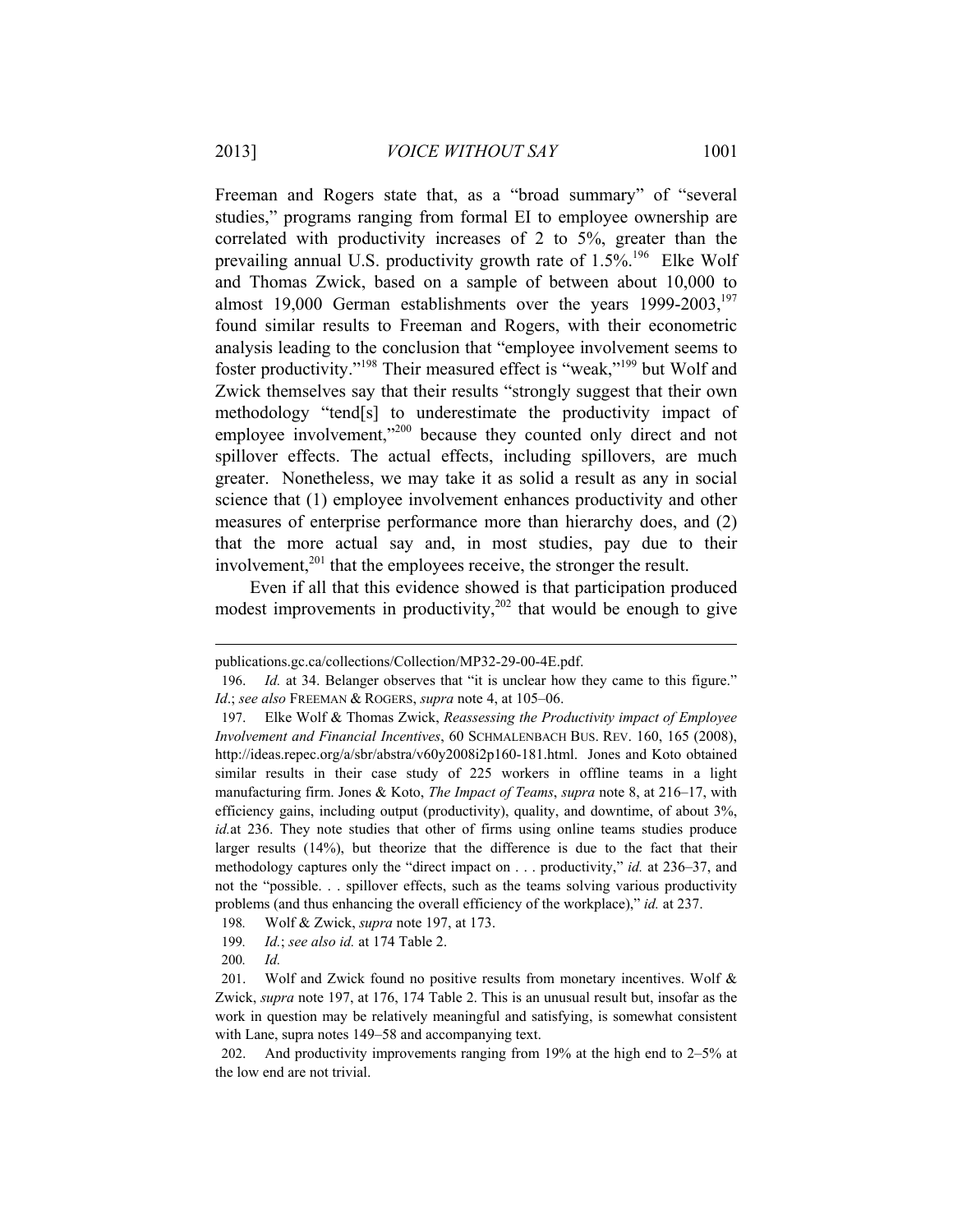### 1002 *FORDHAM JOURNAL* [Vol. XVIII *OF CORPORATE & FINANCIAL LAW*

participation the "evolutionary" advantage necessary for Alchian's efficiency selection argument to work.203 Insofar as purported diminished productive efficiency, overall utility, or transactions costs due to information flow or control for shirking have a central role in explaining the rarity of genuine employee participation and the dominance of traditional organizational structure, something has gone wrong with the inefficiency explanations we have considered. To simply infer inefficiency from rarity, as do Nozick, Lane, and Steele, is question-begging as well as unsubstantiated. To the extent that any mechanisms are offered, such as Bainbridge's transactions cost explanations, the ones we have considered are fallacious for the reasons I have explained. Even if they were not, they would be explanations of a non-phenomenon. Employee participation is not inefficient.

# **III. AN ALTERNATIVE EXPLANATION: HE WHO PAYS THE PIPER CALLS THE TUNE**

### A. WHY DOESN'T EVERY FIRM DO IT IF IT'S MORE PRODUCTIVE?

If organizational structure is determined by profit-seeking capitalists or corporate managers acting on behalf of boards that want to make money for their investors, why do they not prefer more participatory structures if these would help, or at least not harm, productivity, as the first horn of Nozick's trilemma suggests? $204$ Freeman and Rogers ask the same question with respect to their more restricted notion of EI,<sup>205</sup> "Why doesn't every firm do it?" Their terse answer is that EI "is not easy to implement," $206$  because it calls for changes in the way both workers and managers look at their jobs. $207$ 

<sup>203</sup>*. See* Alchian, *Uncertainty*, *supra* note 3. On the other hand, if like Steele, one were to grant the enhanced productivity effect for the firm but say (at least *arguendo*) that for some reason there were overall efficiency or social welfare losses to consumers or society at large that offsets the gains to the firm, *see* STEELE, *supra* note 23, at 333, it would be important to explain what these losses were and by what mechanism they occurred, as Steele does not. Productivity gains and enhanced worker satisfaction looks like a positive-sum, win-win result all around. The burden is on the critic to explainwhy they are not, or why they are not mutually compatible.

<sup>204</sup>*. See* NOZICK, *supra* note 21, at 248.

<sup>205.</sup> As shown above, such programs are correlated with productivity increases of 2 to 19%. *See supra* Part II.C.

<sup>206</sup>*. Id.* at 107.

<sup>207</sup>*. Id.*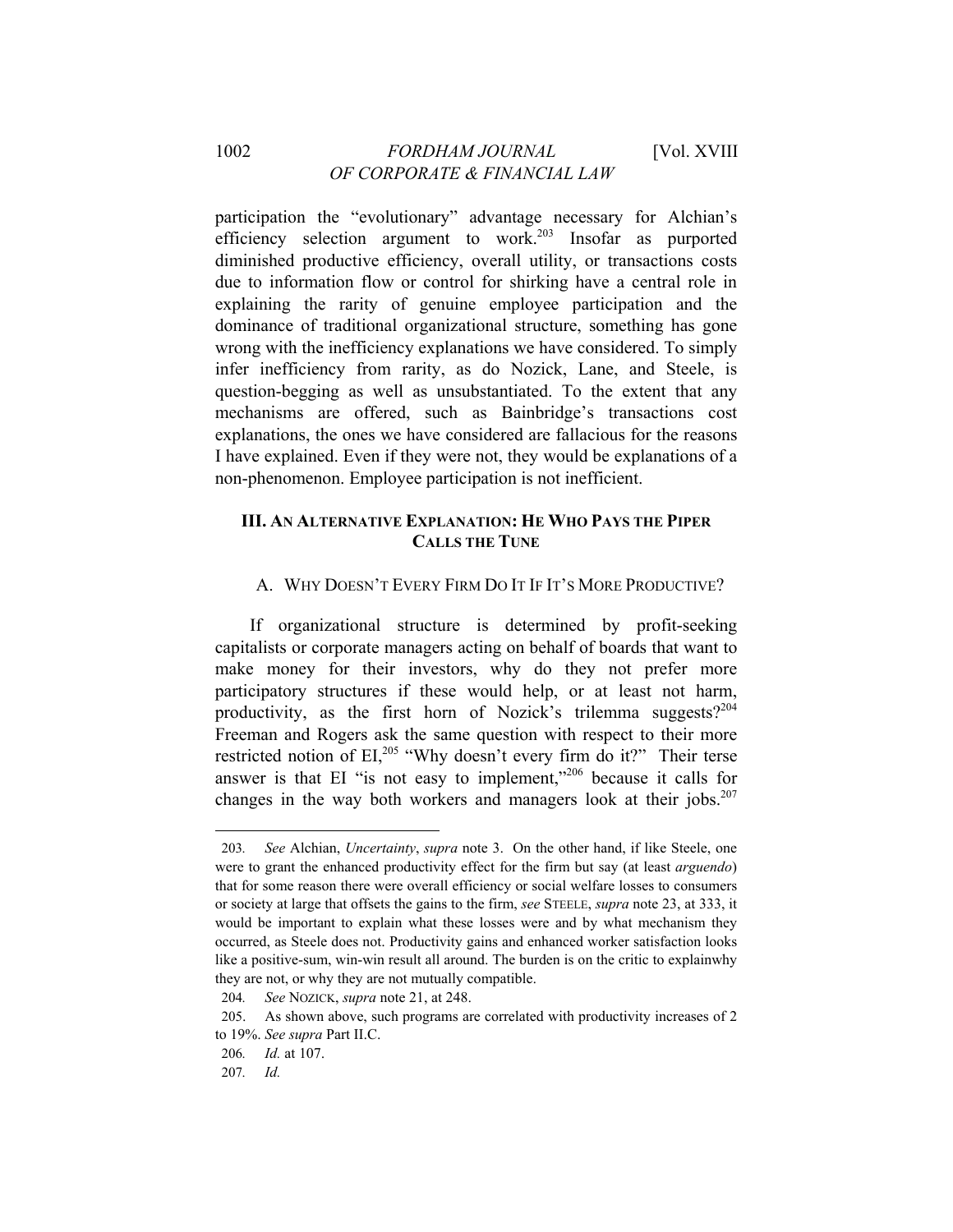There is much plausibility in this assessment as far as it goes. Scott Arnold has suggested to  $me^{208}$  that capitalists and their managers would resist ceding participatory rights because they might fear a slippery slope: the more rights granted to workers, the greater the risk, from their point of view, that de facto residual control rights—here meaning ones that cannot be specified in advance<sup>209</sup>—might weaken capital control over the firm.  $Marx^{210}$  and Schweickart<sup>211</sup> would approve of this response, though not in ways that Arnold would like.<sup>212</sup> As with Freeman and Rogers' explanation, I think that Arnold has a point, but it requires development and modification.

A deeper structural reason for the paucity of participation that goes beyond psychological inertia or fears of a slippery slope leading to loss of control has to do with the distribution of costs and benefits derived from the structure of ownership of the capital-owned firm. What Hansmann calls "the ownership of the enterprise," in the sense of legal title to its assets and claim to residual income rights, matters to the *management* of the enterprise and its organizational form. Ownership creates material, structural incentives that reinforce psychological obstacles to implementing participation. Despite the productivity, efficiency and even possible social welfare gains of genuine employee participation, it is not in the interests of the owners and managers of the capital-owned firm.

No single-factor explanation will be adequate, but I argue that a major part of the answer to the question, "Why doesn't every firm do it?" lies in the ambiguity of the notions of efficiency and productivity in the context of ownership of the capital-owned firm. It might be thought, on Alchian's Darwinian selection theory, that any path to profit is good from a market point of view, and the more efficient the path and the more productive the process, the better. But if we examine the effects of the structure of capital ownership and how the costs and benefits of

<sup>208.</sup> N. Scott Arnold, Sometime Professor of Philosophy, Emeritus, University of Alabama at Birmingham, personal correspondence (n.d., on file with author).

<sup>209</sup>*. See* Sanford Grossman & Oliver Hart*, The Costs and Benefits of Ownership: A Theory of Vertical and Lateral Integration*, 94 J. POL. ECON. 691 (1986).

<sup>210.</sup> Marx thought that capitalists as such, that is, in their capacity as mere private owners of productive assets, were superfluous, essentially unnecessary for productive activity. *See* 3 KARL MARX, CAPITAL: A CRITIQUE OF POLITICAL ECONOMY 511 (trans. David Fernbach, Vintage 1981) (1894). I take no position on this claim in this Article.

<sup>211.</sup> Schweickart, making essentially the same point, argues that "providing capital is not a productive activity." SCHWEICKART, *supra* note 27, at 11.

<sup>212</sup>*. See supra* note 54 (remarking on Arnold's quasi-libertarianism).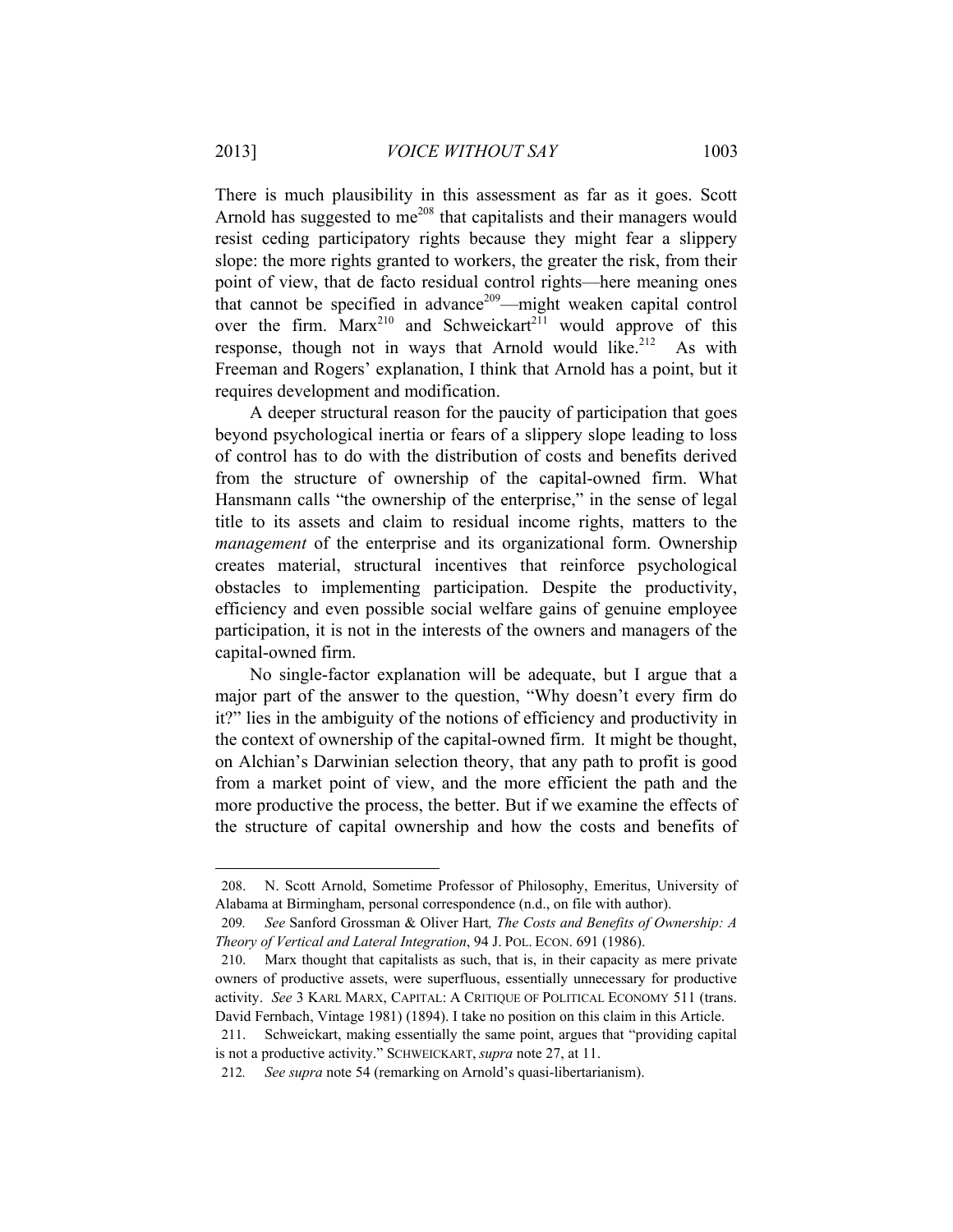different paths to profit differentially affect the differently situated participants in the productive process, we will see that this is not true from all points of view.

First, however, we need some definitions and a few noncontroversial causal statements. Efficiency, understood commonsensically, means producing greater benefits for lower costs. But costs and benefits for whom? The rain falleth on the just and unjust alike,<sup>213</sup> but costs and benefits are not so indiscriminate. Costs and benefits are highly sensitive to relations of power and ownership. *Market* efficiency can mean simply maximizing social welfare or utility.<sup>214</sup> It can also mean Pareto optimality that is, making everyone better off without making anyone worse off.  $215$  It can even mean Kaldor-Hicks efficiency (wealth maximization), in which the winners gain enough so they *could*, but do not, compensate the losers.<sup>216</sup> Efficiency of some sort is supposed to be approximated by the "invisible hand" operation of free competitive markets. $217$  Capitalists have an interest in *economic efficiency*, minimizing their factor (labor, capital, materials) costs per unit output,  $2^{18}$  because this increases their profits.  $2^{19}$ 

<sup>213.</sup> Matt 5:45 (King James).

<sup>214</sup>*. See* STEELE*, supra* note 23, at 333. *See supra* notes 116–24 and accompanying text for discussion of the explanatory value of utility in this context, as well as the textual discussion in Part III.A.

<sup>215</sup>*. See* Coleman, *supra* note 106, at 97–98. More weakly, it can mean Pareto superiority, when a particular outcome is closer to Pareto optimality than another.

<sup>216</sup>*. Id.* at 98.

<sup>217.</sup> The general equilibrium theorems of neoclassical economics are that competitive markets which meet certain idealized conditions will produce Pareto optimal outcomes and that every Pareto efficient outcome can be supported by some set of prices. *See* Lionel W. MacKenzie, *General Equilibrium*, *in* THE NEW PALGRAVE: A DICTIONARY OF ECONOMICS 498 (1987). But, since in the real world the idealized conditions necessary for the validity of the theorems—perfect information, perfect competition, no transaction costs, no externalities—cannot be met, real world markets can only hope to approximate Pareto or Kaldor-Hicks optimality. Apart from isolated outposts that may approximate these conditions, or some of them, they do not exist in actual markets. *See* Joan Robinson, ECONOMICS OF IMPERFECT COMPETITION (1933); *see also* HAYEK, *supra* note 140.

<sup>218.</sup> THE COMPACT OXFORD ENGLISH DICTIONARY 497 (2d ed. 1991) [hereinafter OED].

<sup>219.</sup> As Alchian argues, we need not assume that capitalists and managers are profit-maximizers, motivated by a desire to increase profits above all as long as they behave as if they were. *See* Alchian, *Uncertainty, supra* note 3, at 19–20.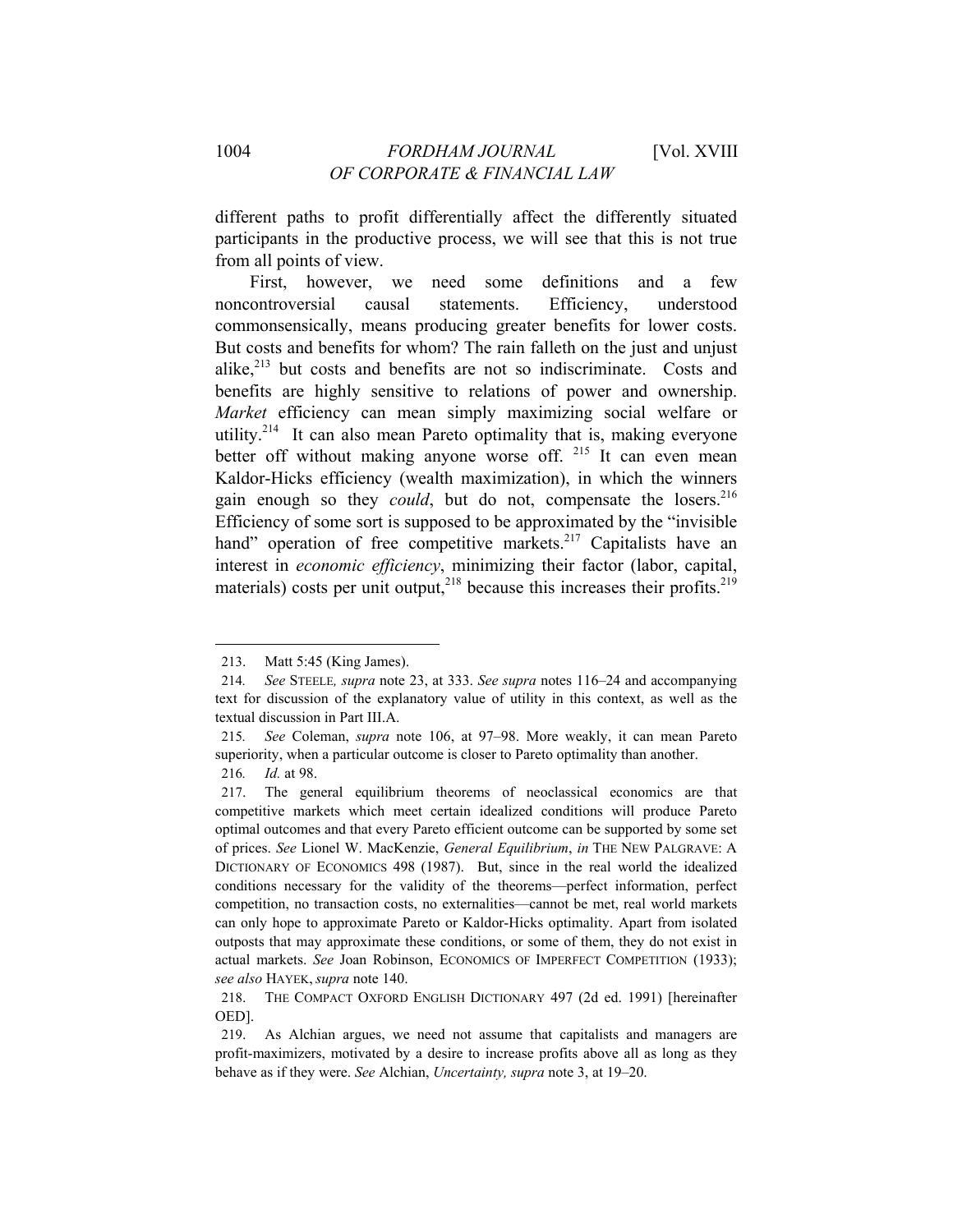Profit may be defined as net return on investment.<sup>220</sup> Enhancing *productivity*, increasing output per unit input, $^{221}$  including, centrally, labor input or labor productivity, measured in terms of work hours or number of employees, e.g., by implementing technological innovations or reorganizing production, $222$  is one way to increase economic efficiency, thus profits. Productivity, as observed, is widely used as a proxy for profitability. Direct comparison of profitability between traditional and participatory management employee participation is scanty, but the evidence that exists suggests the results one would expect, that more productive firms are also more profitable, $223$  and there is some evidence that more participatory forms are more profitable overall.<sup>224</sup> With this in hand we can start to explain why a more productive and profitable organizational form is not more pervasive even within the limits of the capital-managed firm.

<sup>220.</sup> Dow offers the more precise and technical definition of "total revenue minus total opportunity costs (explicit and implicit) of all members of the coalition constituting the firm." DOW, *supra* note 151, at 109. He distinguishes this from "economic profit," not subtracting payments to capital suppliers such as dividends and interest. *Id.* at 110. However, these notions are hard to operationalize and measure, even more than the more crude approximate definition I use here, which is difficult enough, and I am unaware of economic studies based on empirical data using the more theoretically rigorous definitions. There are few enough using something like the approximation used here.

<sup>221.</sup> OED, *supra* note 218, at 147; BLASI, *supra* note 60, at 225; *see also* Marglin, *supra* note 14 at 94. Marglin here speaks in the context of "[d]isciplining the worker," id. As we have seen, this is one but not necessarily the most effective way to attempt to enhance productivity. *See supra* Part II.B.2.

<sup>222.</sup> BLASI, *supra* note 60, at 225. As Blasi observes, an increase in labor productivity "is not necessarily due to the workers. It may stem from an improvement in capital stock, management, or technical aspects of production." *Id.* 

<sup>223</sup>*. See* Giulio Bottazzi, et. al., *Productivity, Profitability and Financial Performance*, 17 INDUS & CORP. CHANGE 711, 744 (2008) ("[P]roductivity and profitability are linked by a significant and positive correlation . . . .").

<sup>224</sup>*. See* MICHAEL CONTE & ARNOLD TANNENBAUM, EMPLOYEE OWNERSHIP (1980). Conte and Tannenbaum's work is based on data from 1976. A follow-up study based on data from 1977–82, found no difference in performance between traditional and employee-owned firms in 1977–82, and suggested that the earlier study may have been biased by better economic times. COREY ROSEN, ET AL., EMPLOYEE OWNERSHIP IN AMERICA: THE EQUITY SOLUTION 51–52 (1986) (citing Arnold Tannenbaum, et al., *Research Report: The Relationship of Employee Ownership to the Technological Adaptiveness and Performance of Companies* 1–2 (University of Michigan Survey Research Center (1984)). The employee-owned forms in the later study were more inclined to accept lower profits in harder times. *Id*.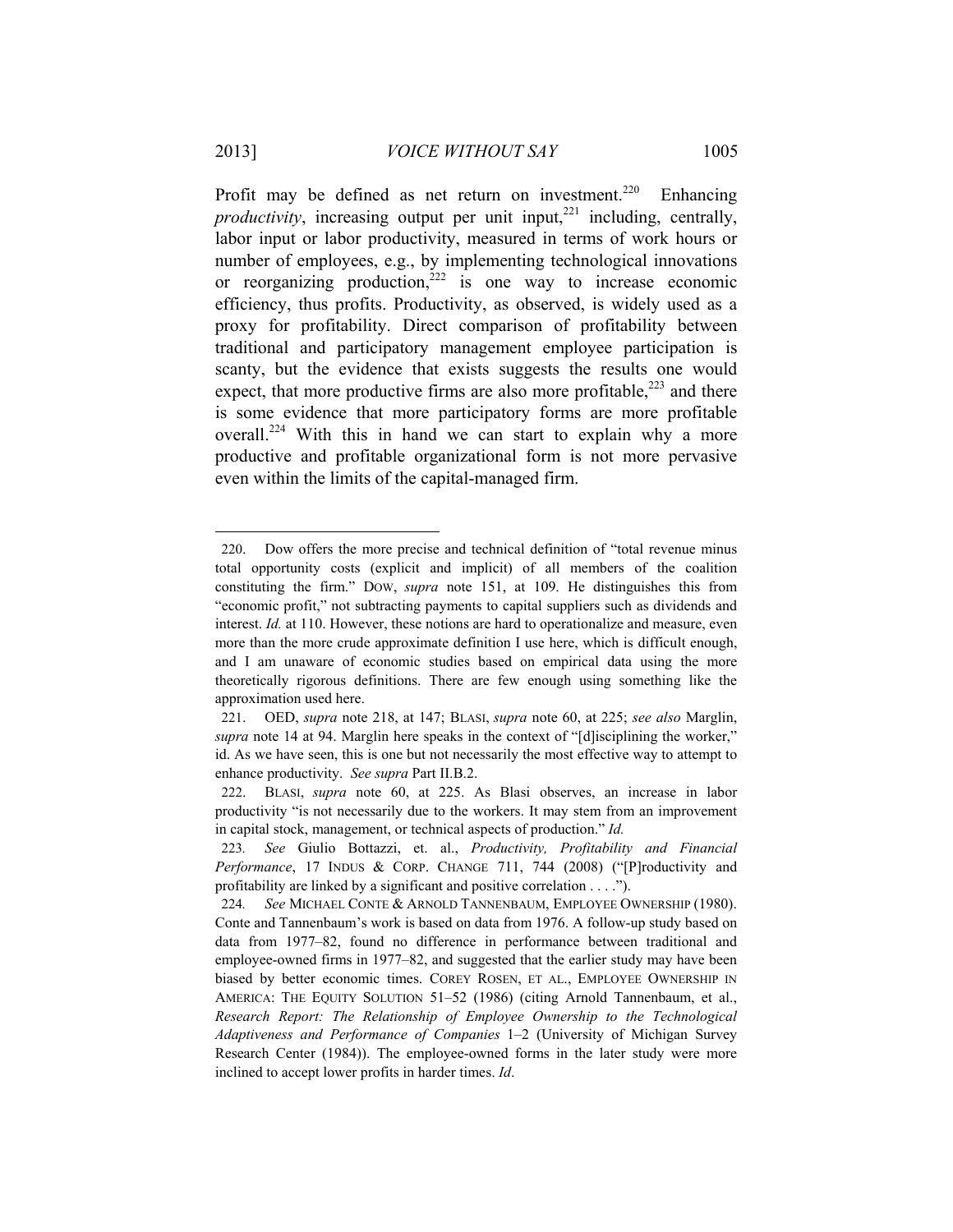# 1006 *FORDHAM JOURNAL* [Vol. XVIII *OF CORPORATE & FINANCIAL LAW*

# B. MARGLIN ON THE RISE OF THE FACTORY SYSTEM: PROFITABILITY FOR WHOM?

Arnold's hypothesis of the threat of a slippery slope may be filled out with the analysis provided by Stephen Marglin in a classic article explaining the rise of traditional organization or the "factory system," as it developed in the late eighteenth and early nineteenth centuries.<sup>225</sup> Participation may indeed promote profit by enhancing productivity, but the higher the degree of participation, the less the ability of capital management to increase economic efficiency in other ways, by reducing wages, substituting less skilled and cheaper labor, cutting the workforce, or getting more work per work hour by speedup, intensified discipline, and closer and more intrusive supervision. There is no reason to think that these traditional methods are more productive than participatory management; the weight of the evidence, as we have seen, is to the contrary, and there is some evidence that they may be less, or, at any rate, no more, profitable.<sup>226</sup> However they have the decisive advantage, from the point of view of owners and management, that they leave control of the distributions of gains and losses in the hands of owners and management, who may accordingly arrange matters to their liking. Public choice theory predicts that they will use their control to extract rents from the firm even at the cost of greater overall profitability or enhanced productivity.

Marglin directly faces the "survivalist" argument that "the factory survived, therefore it must have been a less costly method of production than alternatives."<sup>227</sup> Alchian's own version of the argument<sup>228</sup> is too

 <sup>225.</sup> Marglin, *supra* note 14.

<sup>226</sup>*. See supra* notes 106 (discussing productivity as a proxy for profitability) and 223 (stating Bottazzi's result that profitability is positively correlated with productivity).

<sup>227.</sup> Marglin, *supra* note 14, at 83. Traditional capital management has diverse forms, and has evolved in various ways since Andrew Ure, one of the earliest prominent theorists and advocates of "the factory system," expounded the methods pioneered by the English textile manufacturer Richard Arkwright. *See* ANDREW URE,THE PHILOSOPHY OF MANUFACTURES 15–16 (Frank Kass & Co. Ltd. 1835) (stating that Arkwright's main achievement was not so much in devising novel production techniques as in "devis[ing] and administer[ing] a successful code of factory discipline . . . required . . . to subdue the refractory tempers of work-people accustomed to irregular paroxysms of diligence"). Adam Smith had famously discussed a piece of the system – the division of labor in manufacture, specifically, of pins—The Wealth of Nations. *See* SMITH, WEALTH OF NATIONS, *supra* note 121. However, the full factory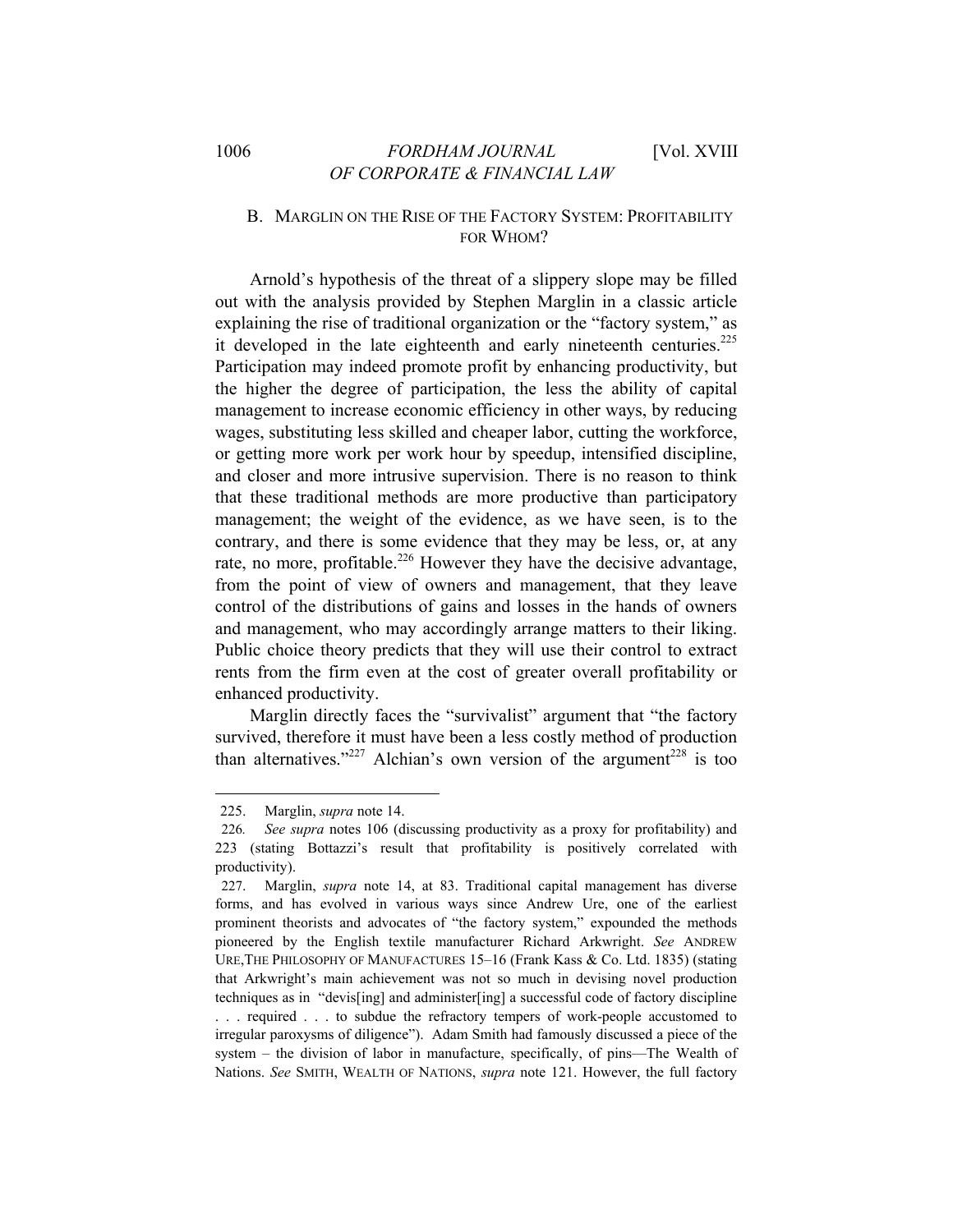abstract and insensitive to crucial features of the competitive environment, in particular the divergences in interest and differentials in power between labor and capital. The hallmark of traditional capital management is "supervision and discipline."<sup>229</sup> Marglin's thesis, put briefly, is that these are not necessary for increased productivity or profitability, but they do serve the function of giving capitalists two things: (1) a role in production that they otherwise would lack,<sup>230</sup> and (2) a larger share of the resulting profits at the expense of labor.<sup>231</sup> The first thesis, that capitalists are unnecessary to production, is, to say the least, highly contentious. This point is not necessary to the specific issue under consideration in this Article, which is why *capital-owned* firms

 The system was later further articulated by Taylor's "scientific management," *see* Taylor, *supra* notes 38–39 (developing Ure's sort of insights and applying them across any sort of employment) [needs a pincite]; BRAVERMAN, *supra* note 38 at 305– 15 (describing the early extension of Taylorism to office work). *But cf.* LANE, EXPERIENCE, note 22, at 289 (arguing that the work in traditional organization is not necessarily degrading), to the more recent interest in at least quasi-participatory management forms discussed *supra* notes 58–73 and accompanying text.

 However, the hierarchical, segmented, and autocratic features of capital management remain more or less a constant through all the transformations, including most of the capital-managed experiments in participation. *See* Bainbridge, *Participatory Management*, *supr*a note 4, at 688. "The essence of the factory is discipline," writes the economic historian David S. Landes, "the opportunity it affords for the direction and coordination of labor." THE RISE OF CAPITALISM 14 (David S. Landes ed. 1966).

228. Marglin does not specifically cite Alchian, but his target is the Darwinian explanation of survival of an organizational form because of purportedly superior efficiency, which is essentially Alchian's thesis. Marglin specifically attacks a neoclassical version of the argument based on an assumption of perfect competition, Marglin, *supra* note 14, at 65–66*,* an assumption that Alchian does not share—for one, he rejects profit-maximization, but Marglin's argument carries over to transactions cost theses like Alchian's that do not share neoclassical assumptions.

229. Marglin, *supra* note 14, at 94*.* 

230*. Id.* at 62 (stating that traditional organization "guarantees the entrepreneur an essential role in the production process); *id.* at 71 (stating that "the capitalist had no essential role to play in the production process"). Marglin qualifies such claims by stating that "this is not to say that [capital providers] . . . never contributed anything of technological importance to the production process." *Id.* at 71 n.11. Arkwright, for example, was a practical inventor as well as an organizational innovator. *Id.* at 82 (referring to Arkwright's invention of the water frame to replace the spinning jenny in textile mills).

231*. Id.* at 62*.* 

system as developed by Arkwright and others and discussed by Ure and Marx (respectively its contemporary main advocate and critic) was not, as Ure states, in place for at least another thirty or so years. URE, *supra*, at 16 (quoted in Marglin, *supra* note 14, at 85).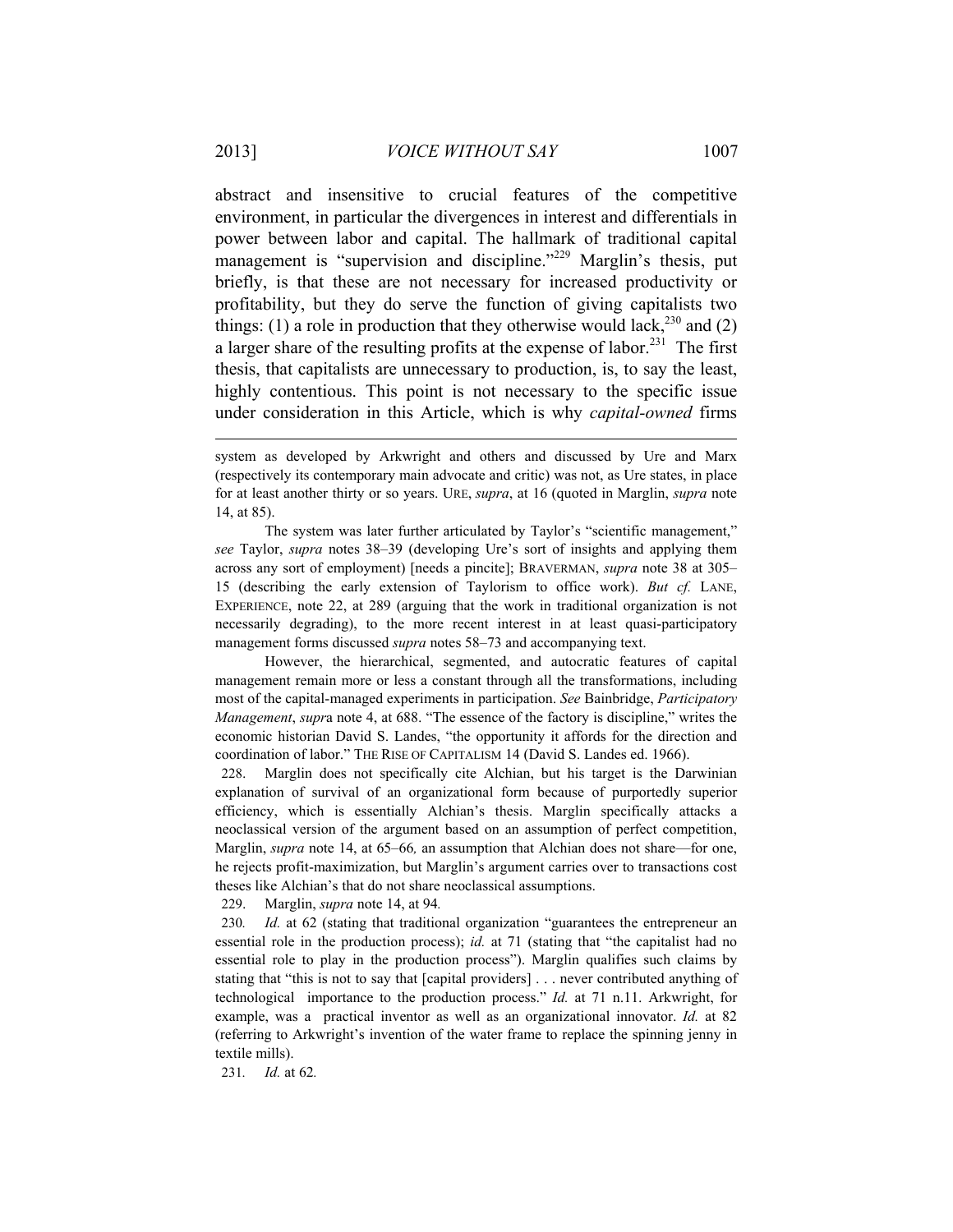are not more or genuinely participatory.<sup>232</sup> I take no position on the first thesis here. I might even concede it for the sake of argument, but here set it aside. The second thesis, that traditional management is about the distribution or appropriation of profit, about who gets what, and not about absolute increase in productivity or profitability, is at the core of my explanation of the puzzle I address here.

As Marglin frames his argument, the case for the superiority of traditional management turns on a conflation of what he calls technological superiority or efficiency, a matter of "produc[ing] more output with the same inputs"233—in my terms, productivity—with what he calls "economic superiority or efficiency,"<sup>234</sup> He does not explicitly define this latter term but links it to the methodological idealization of the perfectly competitive market, and therefore it should probably be understood as one of the sorts of what I call "market" efficiency: utility maximization, Pareto optimality, or Kaldor-Hicks efficiency.<sup>235</sup> He properly insists on a sharp distinction between technological efficiency (and, impliedly, economic or market efficiency) as opposed to the mere production of "more output for more input,"<sup>236</sup> whether of time, effort, or intensity of, e.g., labor.<sup>237</sup> Using more to make more is in no sense a form of efficiency. Marglin contends that an organizational form or method can be adopted without being technologically superior, if, essentially it provides more benefit to those with greater power—the owners or managers of the capitalist firm.<sup>238</sup> "Innovation . . . depends on who is in control and under what constraints that control is exercised.<sup>2239</sup>

<sup>232.</sup> The controversial thesis *is* at issue in the companion piece to this Article, Schwartz, *Mill, supra* note 1. The basic question posed in that Article presupposes that a labor-managed market economy where workers own and manage enterprises without capitalists might well be feasible. I do not argue for this proposition here. For an excellent survey of direct arguments in support of it, see SCHWEICKART, *supra* note 27, at 1–47.

<sup>233.</sup> Marglin, *supra* note 14, at 64.

<sup>234</sup>*. Id.* at 65.

<sup>235</sup>*. See supra* note 15. I have reserved the term "economic efficiency" for reduction of factor costs per unit output, *supra* note 218 and accompanying text, an important concept that is absent from Marglin's argument, and includes "market efficiency," the cluster of concepts including Pareto optimality or superiority, Kaldor-Hicks efficiency, and utility maximization. *See supra* notes 213–22.

<sup>236</sup>*.* Marglin, *supra* note 14, at 64.

<sup>237</sup>*. Id.* 

<sup>238</sup>*. Id*.

<sup>239.</sup> *Id.*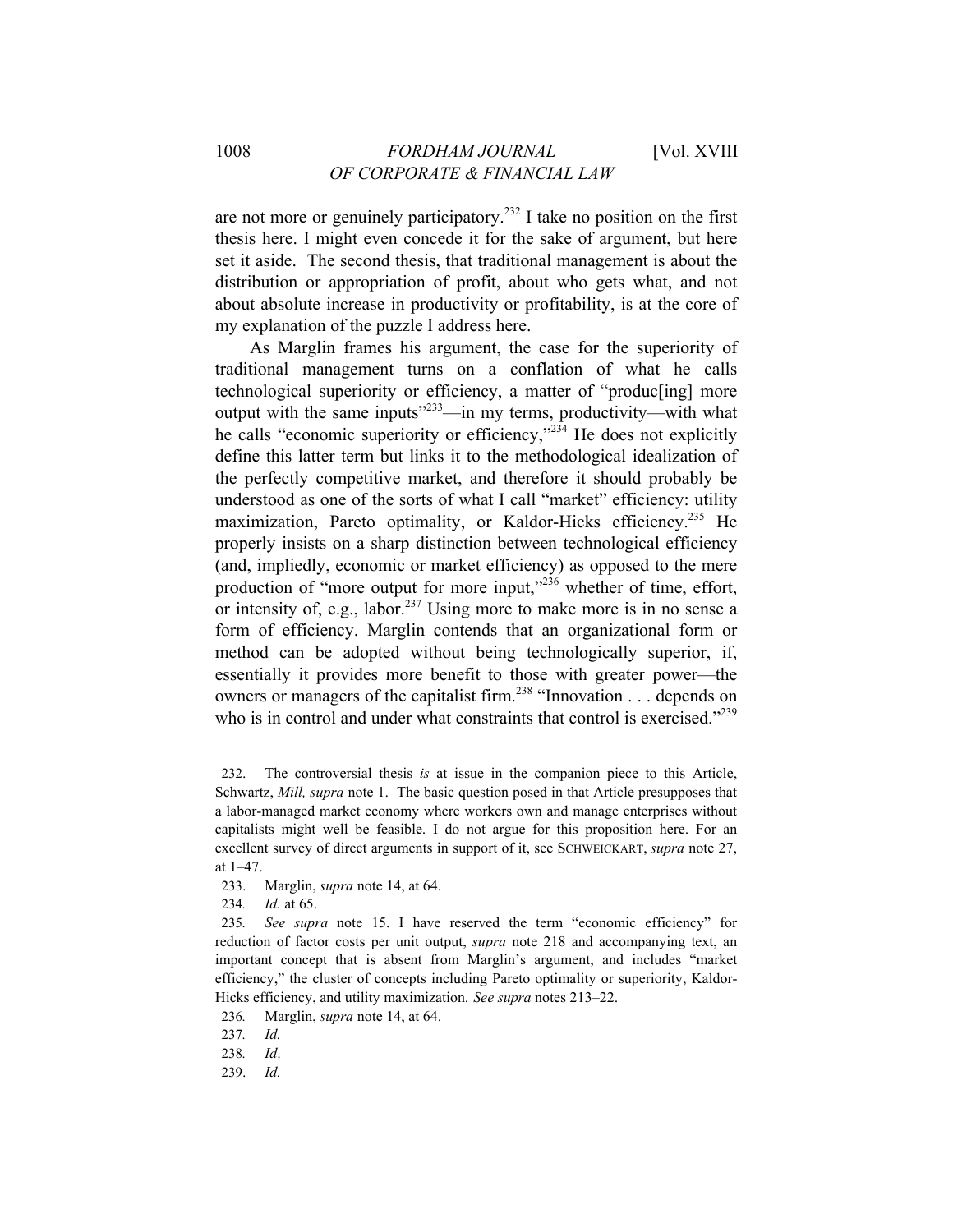In particular, authoritarian hierarchical methods "could and did reduce costs *without* being technologically superior."240 The discipline and supervision involved in the (now) traditional hierarchical firm organization "had nothing to do with [technical] efficiency [i.e., productivity], at least as this term is understood by economists . . . [because it] meant a larger output in return for a greater input of labor, not more output for the same input."<sup>241</sup> As we have seen, the adoption of less efficient systems that benefit the decision makers is consistent with public choice theoretic predictions about rent-seeking.<sup>242</sup>

This formulation involves two important assumptions that Marglin never makes explicit. The first is the obvious claim I have discussed, that managerial and supervisory labor is costly.<sup>243</sup> The second, more controversial claim, is that the sort of efficiency relevant to understanding and assessing the origin and persistence of traditional organizational forms, the appropriate target of a critique of an efficiency-based explanation, is *technical* efficiency, i.e., productivity, and not one of the other sorts of efficiency mentioned above.

Marglin never directly considers the possibility that an organizational form might be superior with respect to technical efficiency but inferior with respect to another sort of efficiency. This is an omission, but it is harmless. Marglin properly rejects that Pareto optimality or superiority—whatever its normative value for assessing an economic or social outcome—as linked to false assumptions about perfect competition. Independently, Pareto efficiencies are unlikely to motivate any decision maker or be the object rather than the effect (if that) of market selection. Marglin might reasonably set them aside. Likewise, Kaldor-Hicks efficiency *may* provide some basis for normative assessment of alternatives, but has no obvious positive explanatory value in predicting behavior, because it is not clear why any actual economic actor would care about the merely hypothetical

<sup>240</sup>*. Id.* at 84 (emphasis in original).

<sup>241</sup>*. Id.* at 94–95.

<sup>242</sup>*. See supra* note 16 and accompanying text (citing public choice literature and doctrine on rent seeking).

<sup>243</sup>*. See supr*a note 174 and accompanying text. The closest that Marglin comes to discussing the cost of management is to remark that the need for discipline and supervision other than that provided by the market indicate deviations from the neoclassical assumptions of perfect competition. Marglin, *supra* note 14, at 64–65. I discuss this point more extensively in a related context, also concerning the explanation of hierarchy in capitalist enterprise in Justin Schwartz, *In Defence of Exploitation*, 11 PHIL & ECON. 275, 288-92 (1995).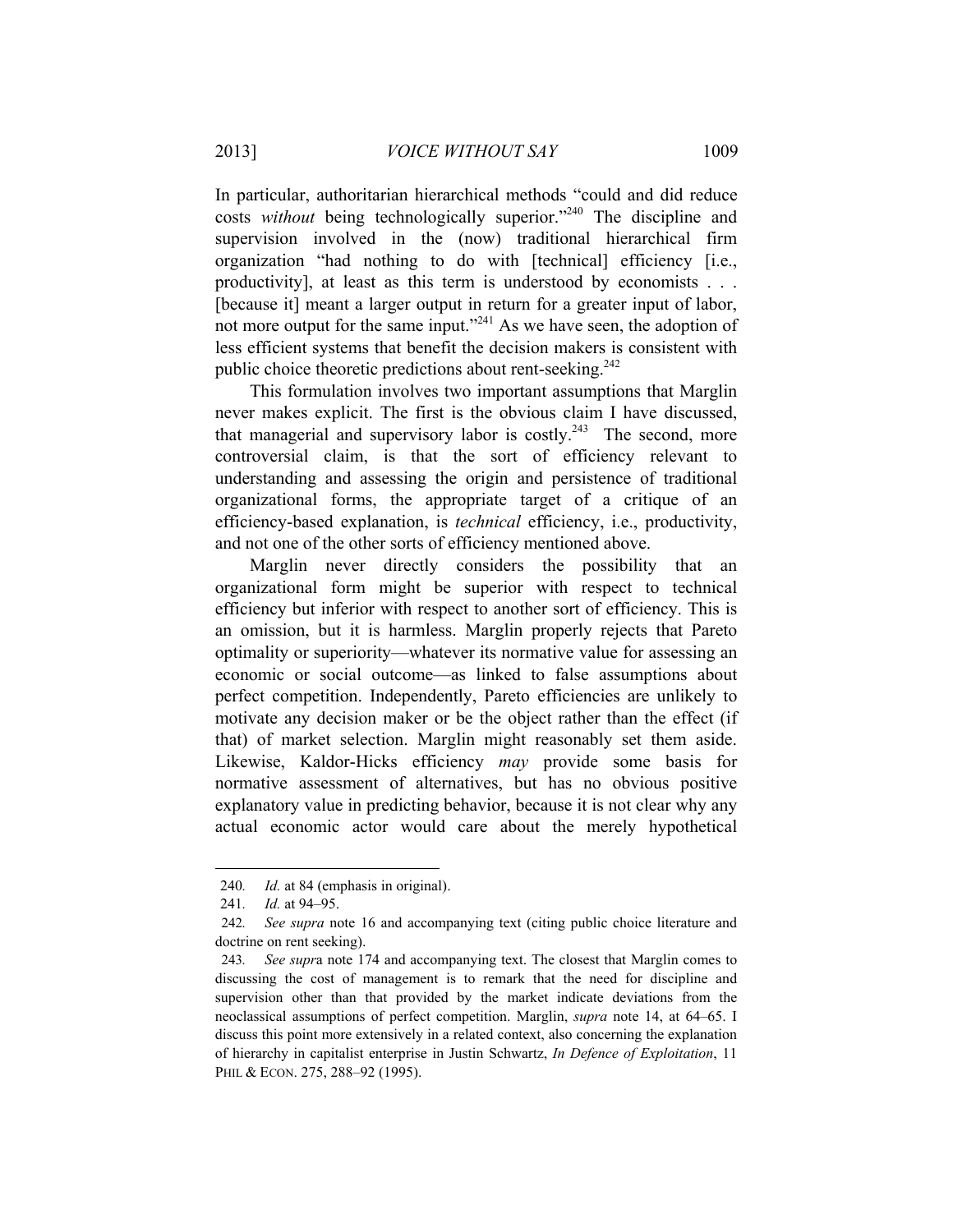possibility of making or receiving compensation for losses that is not actually paid, nor is it evident how this sort of efficiency could be the object, rather than the effect of market selection. Utility maximization or improvement in overall social welfare extending more widely than the workplace suffers from the same explanatory problems.

At the crux of the matter is the assumption that if employees have any significant say in the matter, they are likely, *ceteris paribus*, to prefer nonhierarchical methods that *also* enhance productivity and at least do not harm profitability to traditional organization. This is because, as Nozick, Lane, Steele, and Marx suggest, traditional methods impose costs on workers in the form of less freedom to determine their own activities at work, pressure for longer hours, more intense and exhausting, more segmented, mechanical, and repetitive work, less job security and, in many cases, lower compensation.<sup>244</sup> Indeed, this was the very point of Taylorism.<sup>245</sup> As Arnold hints with his "slippery slope" concern, the greater and more meaningful employee participation, the more say employees would have, and the less say there would be for the owners and managers.<sup>246</sup>

The point is not an abstract one about who is in charge. Rather, it is about how who is in control affects substantive decision-making. Who is in charge, or gets a real say, affects what the firm does. The owners of capital-managed firms benefit by traditional hierarchical measures, and so implement, directly or through managerial agents, these authoritarian methods and make the more familiar sorts of choices about both enterprise organization and firm policy. Where they allow worker participation at all, they limit it to a largely advisory role while retaining ultimate decision-making authority that offers greater scope for rentseeking. If workers had a significant measure of real power to decide about enterprise concerns that was beyond the mere pro forma right to offer suggestions for management approval while real control remained in the hands of capital, they would most likely make significantly different sorts of choices about many important matters than owners and managers make in traditional firms.<sup>247</sup> This is indicated by the very

<sup>244</sup>*. See supra* notes 21–23 (Nozick, Lane, and Steele); 38–42, 102–08 and accompanying text (citing Taylor's explanation of his goals in the context of Braverman's and Bainbridge's discussion of Taylorism).

<sup>245</sup>*. See supra* note 43 and accompanying text (discussing how deskilling lowers labor costs).

<sup>246</sup>*. See supra* notes 208–12 and accompanying text.

<sup>247</sup>*. See supra* note 180 and *infra* notes 248–49.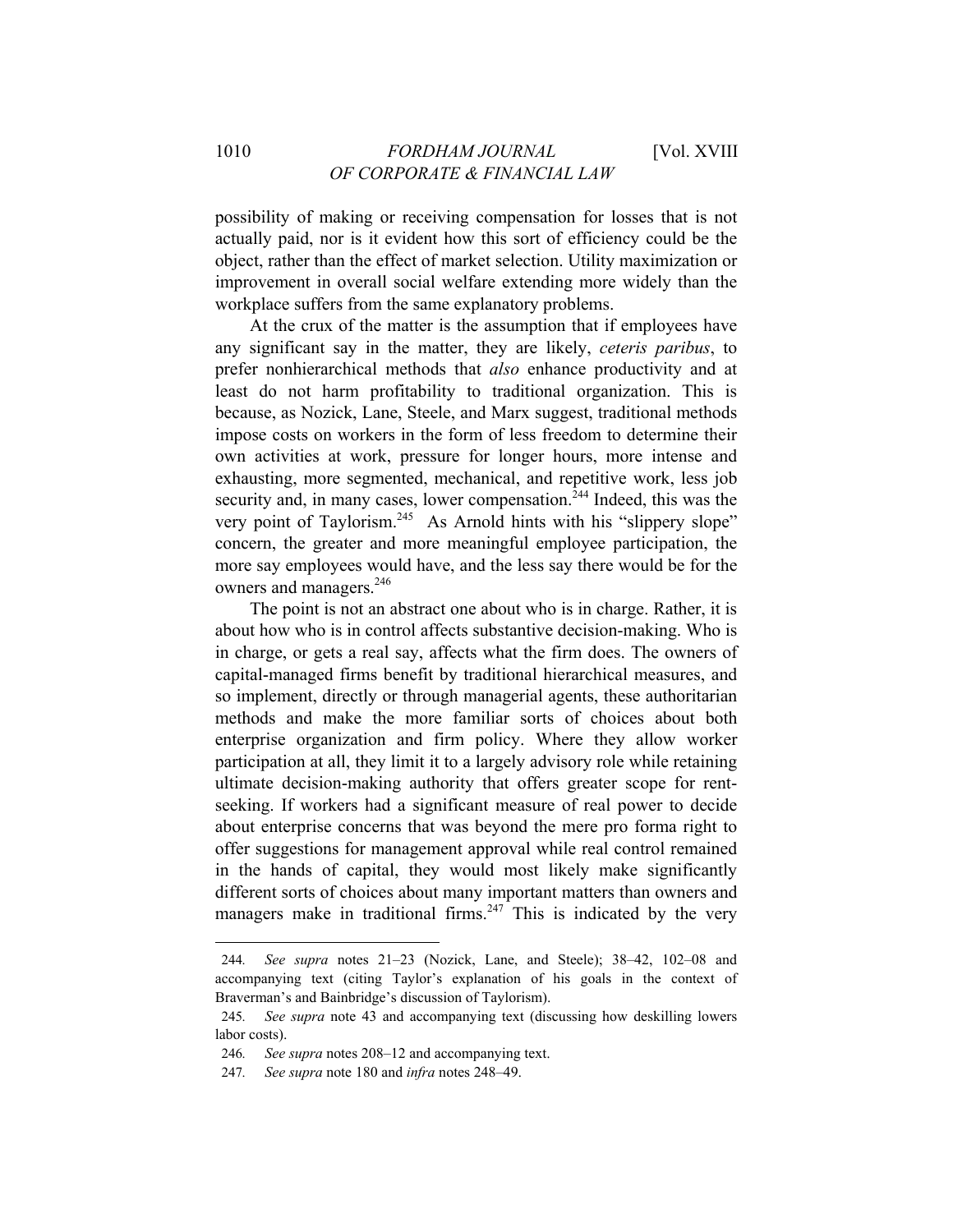different modes of operation of labor-managed and capital-managed firms.248 Public choice theory predicts that this would reduce rent seeking by owners and managers. Opportunistic behavior by workers would remain an issue, but the empirical data we have discussed in Part II.C suggests that, to the extent that it occurred, it would not harm productivity.

The reason for this turns on considerations of ownership and control, the fact that legal claim to residual income—control over profits—lies, virtually by definition, with the ownership of the enterprise. The result is that, as Schweickart puts it, "[t]he costs and gains fall systematically on different persons, with those bearing the financial risk having the decisive power."<sup>249</sup> This formulation, while profoundly right at the bottom, is slightly misleading in expression.

<sup>248.</sup> Data from labor-managed firms, although applicable only with care and qualification to capital-managed firms, is relevant and suggestive, because the policies management typically chooses in traditional firms appear on the whole to be less beneficial to employees than those workers choose when they actually exercise control. Labor-managed firms do tend to embody many democratic and employee-friendly features: employment security, egalitarian pay scales, genuine participation with managerial authority in all aspects of firm policy, transparency as to finances, and democratic control of the enterprise. *See infra*. One might reasonably expect any employees in any sort of firm to find such policies attractive.

For example, the American Pacific Coast plywood cooperatives and the Spanish Mondragon cooperatives, discussed *supra* note 180 and accompanying text, offered relatively flat hierarchies, highly egalitarian pay, and considerable job security. The plywood cooperatives guaranteed member employees a job at whatever the coop was paying. DOW, *supra* note 151, at 54. Although in theory members could be fired, and in most plants one or two actually had been, "the ability of the organization to discharge an [employee] owner is severely restricted." *Id.* at 55. With Mondragon, there had been no layoffs in any coop prior to 1983, *id.*at 62, and after that, only 30 of (then) 18,000 members had to take advantage of Mondragon's internal unemployment insurance. *Id.* 

Democratic control and transparency were real. In the plywood coops, the directors were currently employed owner-workers and members had, and routinely exercised, a right to examine any firm data or documents they wished. *Id.* at 54. "In general the coops exhibit[ed] a robust form of organizational democracy where representative institutions are reinforced by rather wide-spread participation on part of individual workers." *Id*. (citing GREENBERG, *supra* note 54). In the less directly democratic Mondragon co-operatives, workers elect a Governing Council annually who are, responsible for appointing or hiring managers, *id.* at 58–59. Organizational changes giving more authority to top management and increased use of hired labor have created debates about to what extent Mondragon remained democratic, but Mondragon has "retained democratic internal structures at the level of the individual coops." *Id.* at 64. 249. SCHWEICKART*, supra* note 27, at 231.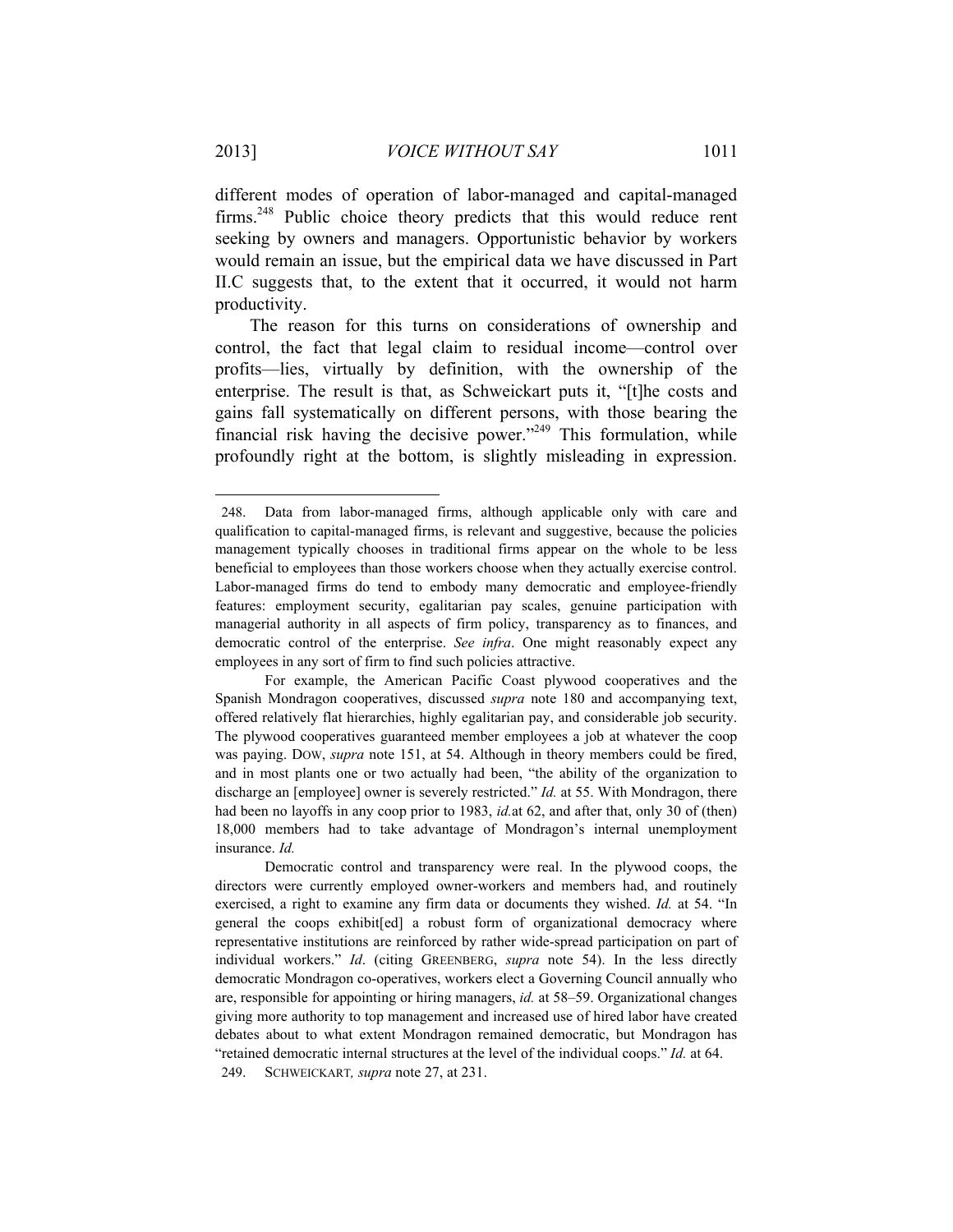Workers too bear financial risk –unemployment, if the enterprise fails; loss of equity, if they have a stake in the firm through stock ownership, perhaps in the form of an ESOP share or a pension plan. Therefore it might be more appropriate to say that in traditionally-structured enterprises the costs to workers due to hierarchical organization are not costs to the owners and managers who determine the structure of the firm.

Of course, as observed in Part II.B.2, traditional organization is costly to capitalist owners in monetary terms.<sup>250</sup> With regard to direct costs, it involves hiring many more or less highly compensated employees, whose value to the firm, at least in such numbers and at such costs, is questionable. At the very least this sort of organization is not superior in providing the benefits in the terms of information flow and monitoring that Bainbridge claims. Further, as also argued in Part II.B.2, traditional organization imposes indirect costs stemming from lower productivity.251 However, it is Marglin's contention, and mine, that even if genuine employee participation might be less costly *to the firm*, it is likely to be more costly *to the capitalists and managers*. If employees had the power to implement decisions that favored their interests, owners might suffer reduction in their own net share of the profits even if the firm's profits were equal or greater, and the managers would probably be less well compensated, having fewer opportunities to pursue their own interests in extracting rent at the expense of investors, owners, or employees, to the extent that they were hired at all. But unless the costs of traditional management threatened the survival of the firm and thus the employment status of the workers, its costs are burdens that fall on others – the employees and, with regard to managerial rent-seeking and other inefficiencies in corporations, on shareholders.

On the other hand, the benefits of participatory organization for employees–higher wages, job security and employee rights, profitsharing, and participation, insofar as it promotes these–are costs for capitalists and managers. The productivity gains to the firm that these policies created would do not offset those costs to the owners and managers unless they captured the resulting profits, or, more plausibly, as much or more than they do under traditional organizational forms. Bainbridge, discussing a proposal for mandatory employee involvement

<sup>250</sup>*. See supra* notes 176–79 and accompanying text (discussing the costs of hierarchical management).

<sup>251</sup>*. See supra* Part II.C.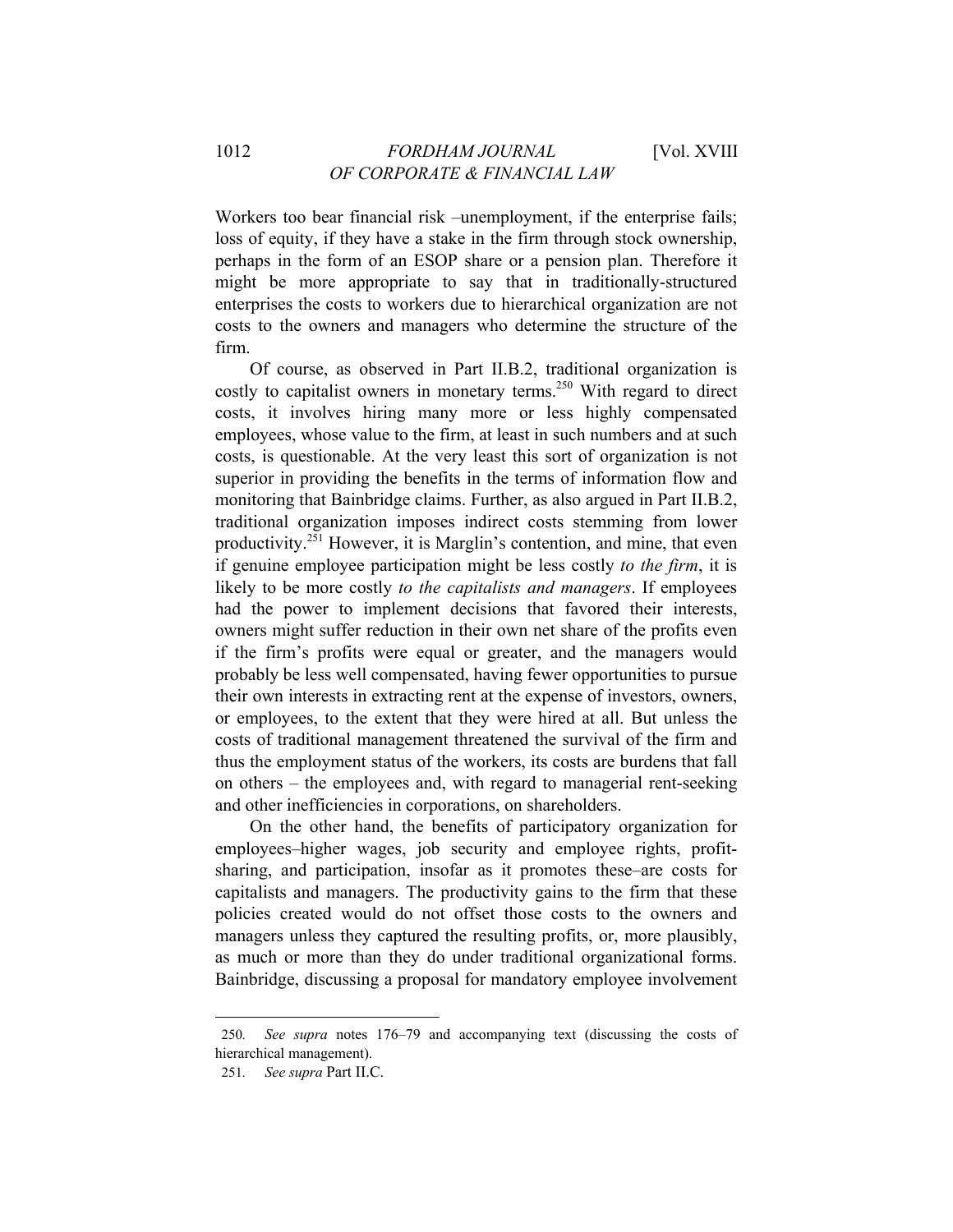in health and safety issues entertained by Congress in 1992, estimated that the plan would impose increased direct costs of over \$10 billion on private sector employers, and he states that greater employee participation in a wider range of issues would be more even costly to employers.<sup>252</sup> He does not consider any offsetting gains to the firms due to greater productivity. And conversely, these costs to capitalists and managers would not be costs to the workers as long as those with decision-making power did not take all or part of the costs out of worker compensation. From the point of the view of the firm as an entity, market pressures would not require capitalists or managers to impose these costs on employees' compensation because participation does not reduce productivity, and seems not to threaten profitability, i.e., the net proceeds available to the firm.<sup>253</sup> Pace Lane, the choice to put the costs of traditional organization on employees is not market driven. It has other sources.

What those sources might be is illuminated if we consider the possibility that the costs of some such program as Congress considered might come out of the share of residual income that goes to the owners and managers—profits and managerial salaries and bonuses. Needless to say, this is quite unlikely to happen as long as the firms are capitalmanaged and the employees do not have an effective voice in firm decision-making about matters like the relative share of the residual income that goes to capital versus labor. So the costs and benefits for workers do not appear in the capitalists' calculations as such at all. In fact they appear as the reverse: costs for capitalists are benefits for

<sup>252.</sup> Bainbridge, *Participatory Management*, *supra* note 4, at 709–10 (citing H.R. Rep. No. 102-663 (1992)). In considering any such direct costs, however, potential offsetting factors should be taken into consideration, Bainbridge himself admits that participatory management is a way to reduce or bypass additional layers of management. *Id.* at 684, 696. He also observes that firms nonetheless resist giving real managerial power to workers. *Id.* at 683–84. A flatter hierarchy and more participation might produce a net cost saving. In Mondragon, "there are few layers of bureaucracy intervening between co-op members and decision makers." MORRISON, *supra* note 180, at 80. Morrison calls this "the efficiency secret behind Mondragon's success." *Id.* The plywood cooperatives "use significantly fewer supervisors than their conventional counterparts . . . one or two per shift of 70 workers as opposed to five to seven in conventional firms," GUNN, *supra* note 180, at 111*.* Whether and to what extent genuinely participatory management might cancel or reduce the additional costs of quasi-participation simply overlaid on traditional hierarchies deserves more investigation. *See supra* notes 107–08.

<sup>253</sup>*. See supra* Part II.C (arguing that employee participation enhances productivity and, in all likelihood, profitability).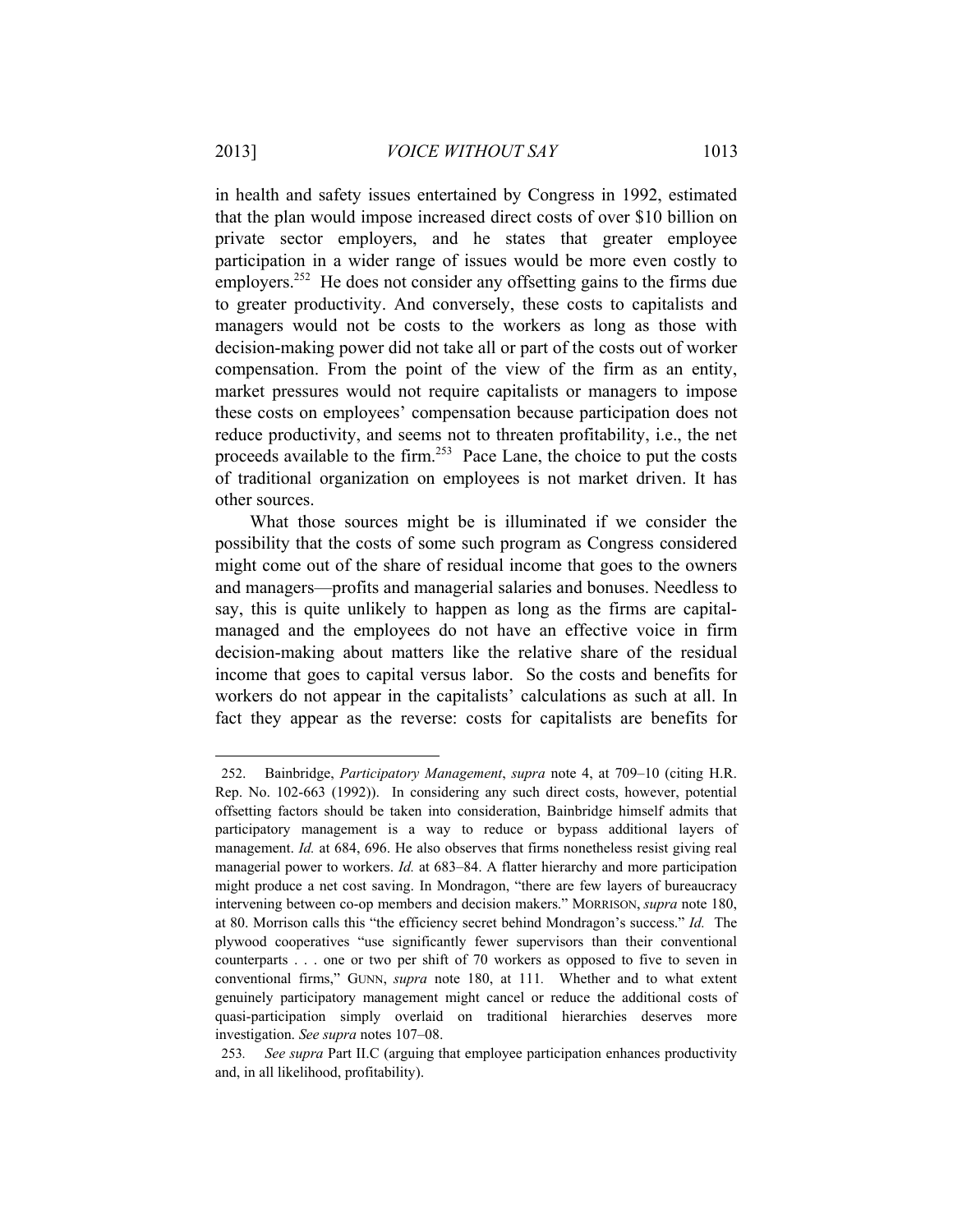workers and vice versa. But, and this is the point, it is the capitalists who, in virtue of their ownership of the enterprise, call the shots.

To state the point differently, capital-managed firms tend to be organized hierarchically not because such a form of organization is more productive—it is not—but because capitalists are interested not in productivity per se, nor even in profitability as such, but in profits *that they retain as residual claimants in virtue of ownership rights*. In public choice terms, they are interested in enhancing rent even at the expense of productivity. (This need not be conscious, but only the effect of the choices they make in virtue of the control they exercise.) Traditional organization, that is to say, is more profitable for owners and managers in capital-managed firms, even if it may be less profitable for the firms as such. Capitalists and managers have little or no incentive to take into account the costs that organizational decisions impose on employees as long as these do not reduce profits flowing to themselves. If an employee participation model is not as or more profitable for the owners and managers as compared to methods chosen by the typical firm in the sector, overall, the firm will not implement it.<sup>254</sup> Even if it is equally or more profitable, they are unlikely to implement it if it means implementing practices or forms that are costly to *them*, even if not costly to the workers or indeed to the firm. In the vocabulary of public choice theory, the explanation lies in rent-seeking behavior and principal-agent conflicts. Ironically, what Marglin, following Marx,

<sup>254.</sup> Or, under Alchian's thesis, the firm will not prosper or survive in the long run if they do, at least if other firms in the sector chose differently. Alchian carefully qualifies his Darwinian hypotheses by stating that the market tends to select the most productive methods that are *tried. See* Alchian, *Uncertainty, supra* note 3, at 19, 32. Such experimentation happens less often than one might expect because of the general interests of owners and managers in capturing a larger share of net profit or enterprise income (rent-taking), so that more productive methods that threaten these interests are eschewed across the board. And when it comes to a choice of enhancing productivity through employee participation versus means such as reducing labor costs through automation, the same interests will induce the decision-makers to prefer these other means.

For these reasons, it is often only when the situation is really desperate that participatory management becomes a real option. Consider again the fate of the American automobile industry, which persisted in antiquated forms organizational forms and technologies, and not until very late in the game, with increased worker participation, with an arrogance and blindness that seems in retrospect positively willful, and ultimately met with the iron hand of market discipline. It was not until very late in the game, that they responded, in a partial and uncoordinated way, with a bare modicum of increased worker participation. *See*, *e.g.*, HALBERSTAM, *supra* note 143.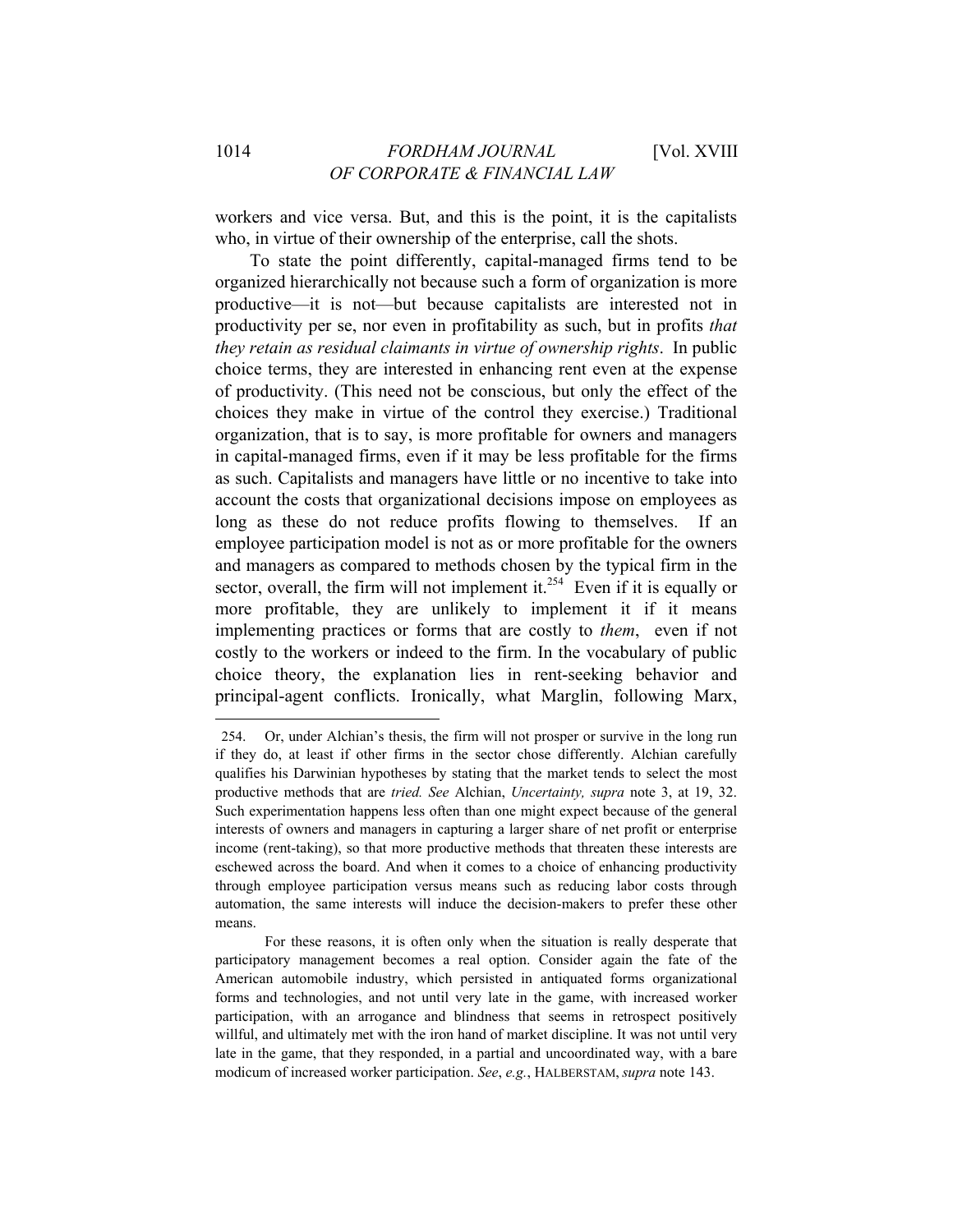would call exploitation of labor by capital also involves exploitation, in open corporations, of investors by their representatives on the board and in any traditional firm, of owners (capitalists or shareholders) by managers.

This is how I understand Marglin's claim that "[a] lack of discipline and supervision could be disastrous for profits without being inefficient, $x^{255}$  read together with his statement that during the early industrial revolution, the hierarchical, then novel, but, now traditional, factory system triumphed over the putting-out (independent contracting) system<sup>256</sup> because in the latter as compared with the former, "[d] iscipline and supervision, it must be understood, were inadequate only from the point of view of the capitalist, not from the point of view of the worker."<sup>257</sup> I understand Marglin to say not that less hierarchical practices were overall less profitable *period*, but that they were less profitable for the group that, in virtue of its decision-making powers, grounded in legally enforced property rights or delegation thereof to managers, made the decisions about organizational structure.<sup>258</sup> He writes:

l

 This is puzzling, because Marglin's main thesis is that the factory system was *not* triumphant because it was more productive. Moreover, this notion does not square with historical systematic use of direct legal compulsion (enclosure, Poor Laws, and the like) rather than markets to impose factory discipline, which would not have been economically required if the factory system was overall more productive and profitable. However, attitudes towards work may have been different in the early decades of the factory system, so that, in *that* era, greater worker control might have reduced overall productivity, thus profits. Today, however, the evidence is that participatory

<sup>255.</sup> Marglin, *supra* note 14, at 91.

<sup>256.</sup> This was essentially the system of subcontracting work to independent household contractors rather than hiring employees gathered under a single factory roof. *Id.* at 96–97.

<sup>257.</sup> *Id.* at 91.

<sup>258.</sup> Another reading of Marglin is possible, at least with regard to his explanation of the *origin* of the factory system, as opposed to its reproduction and functioning. Marglin suggests that less external supervision would have reduced overall firm profits, not just the owner's share: an "alternative . . . that would have allowed the worker a measure of control over process and product," *supra* note 14, at 96, *might* have been "at the cost of a lower level of *output* and earnings." *Id.* He states that less supervision and higher wages in the eighteenth century meant that workers "chose to work less," *id*. at 92, manifesting a "preference for leisure," *id.* (citing contemporary observations of the "indiscipline of the laboring classes, or more bluntly, their laziness," *id.* at 91). *See*  E.P. Thompson, *Time Discipline, Work Discipline, and Industrial Capitalism*, 58 PAST AND PRESENT II 57, 73 (1967) (stating that "[t]he work pattern was one of alternative bouts of intense labour and of idleness, wherever men were in control of their own working lives.").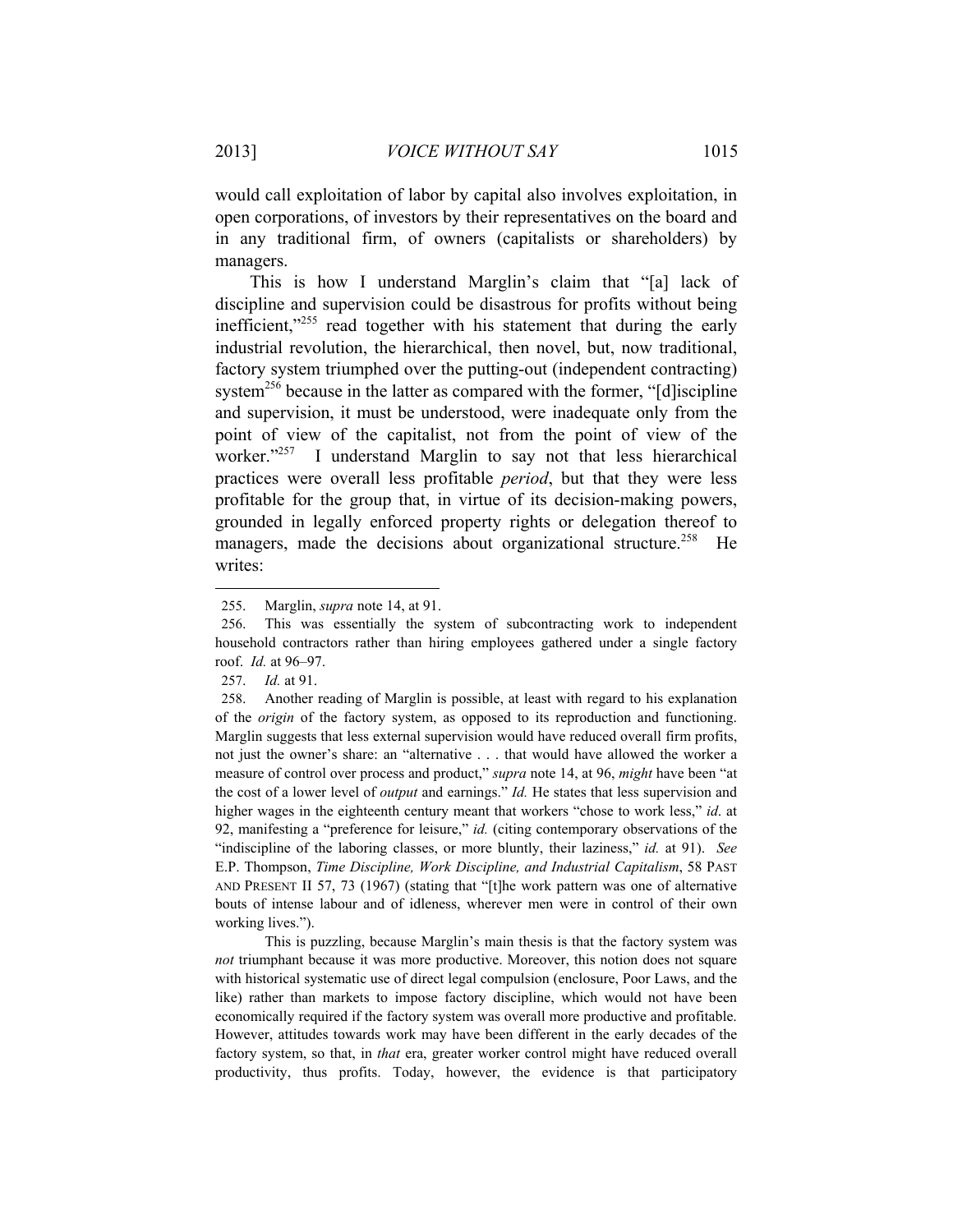To grow and develop in nineteenth century Britain —–(or twentieth century America)—. . . alternatives [that would have allowed a measure of worker control of process and product] would have had to be have been profitable for the organizer of production. . . . [I]t is hardly surprising that the development of capitalism...did not create a long list of employment opportunities in which workers . . . could control product and process.

Alchian's survival thesis does not explain which form of organization will triumph—traditional versus more or less genuinely participatory organization—as long as both forms are at least equally profitable or efficient. We have seen that, as measured by productivity, more participatory forms have a significant productivity advantage.<sup>260</sup> It is the structure of ownership of the firm, not any advantage in productivity, which determines the extent and limits of worker participation. The individuals with the ultimate power to determine the management structure will tend to choose a form of organization that is in their own interests.

But the costs of participatory practices come out of capitalists' share of profit, reducing their opportunities for rent-taking. Far from imposing lower wages on workers, participation even in capital-owned firms may impose lower profits on capitalists and managers, if not on firms, partly because it might involve *higher* wages, greater benefits, more job security, and increased safety and health measures. Therefore owners and managers resist such measures. Because of their status as residual claimants, the owners have ultimate decision-making power about organizational form, and because traditional organizational forms

260. *See, e.g.*, *supra* notes 191–200 and accompanying text (documenting the productivity-enhancing effects of employee participation).

management is at least as effective at avoiding shirking or "laziness" as hierarchy. *See supra* Part II.C., and that workers have a high preference for work. *See supra* notes 155–61 and accompanying text (reviewing Lane's results concerning work as such as a positive utility).

<sup>259.</sup> Marglin, *supra* note 14, at 96. The ellipses remove the phrase, "[s]ince worker control...ultimately leaves no place for the capitalists." My version of the argument does not require acceptance of this thesis. That is a separate argument from his point here, and mine in this Article as well, that the costs and benefits fall on different groups, with the groups that make the decisions placing the costs on others. *See supra* notes 230, 254 and accompanying text. It is enough for my account that genuine participatory management would reduce the ability of the owners and managers of capital-owned firms to appropriate a larger share of the profits at the expense of the workers, even if the owners did have an essential role in production.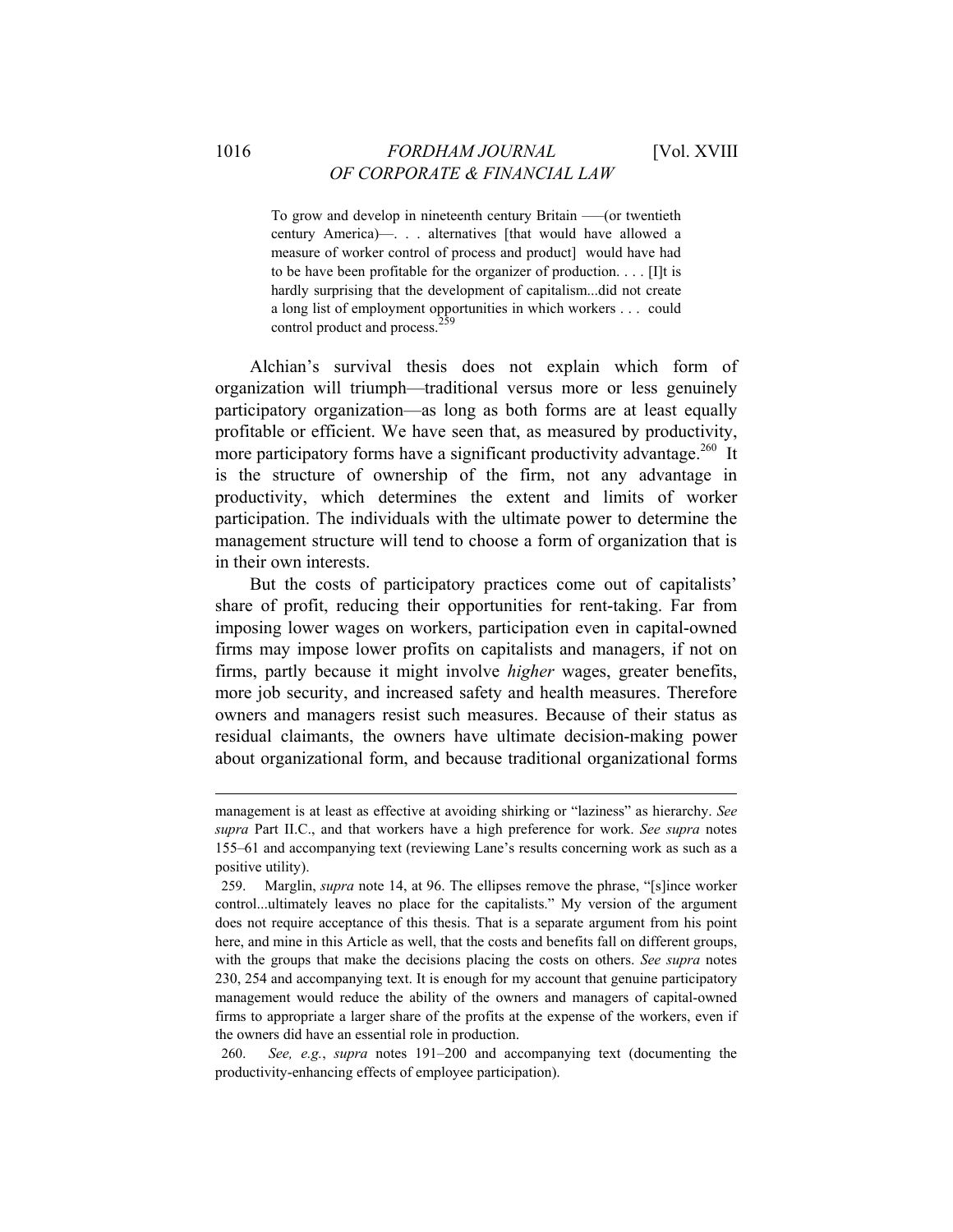l

benefit them as owners, they prefer these forms. That is why capitalist firms do not institute genuine participation that gives real authority the workers, despite its superiority with respect to productivity and superiority or at least neutrality as to overall profitability. If it is asked, why capital-owned firms do not adopt the more productive participatory organizational structures, the answer is that if the benefits of the additional productivity flow to the workers rather than the owners and managers, they have no incentive to do so. The market will not punish them for using their legal authority to impose the costs of lowered productivity on the workers—quite the contrary.

#### **CONCLUSION**

This, then, is my answer to the puzzle posed in the Article by the curious fact that most firms "are characterized not by participatory democracy but by hierarchies in which decisions are made on an authoritarian basis."261 Capitalist firms and corporations maintain traditional authoritarian hierarchies, or install employee participation programs without giving employees real power, despite the fact that genuine employee participation would enhance efficiency (using productivity as a proxy), and, presumably, profits. Why? To answer a question with a question: the explanation lies in the ancient query, *Cui bono*? To whose benefit?

We might expect the contrary result, granting for argument's sake the Alchian "evolutionary" hypothesis, the supposition that the market selects for efficient (profitability enhancing) features, including organizational structures. Even the Potemkin village employee participation programs that are more or less widely adopted in modern market economies, allowing for employee involvement without employee authority—voice without say—measurably enhance efficiency over traditional forms of organization in a wide variety of firms. Moreover, the more genuine they are, the more real power they give to employees, the more effective they are in improving productivity and other measures of performance.

It is a reasonable supposition that they would be even more effective, more productive, and more profitable for the firms if they gave the employees on the shop and office floor a real say and included employee representatives as equals in the boardroom. If the present-day decision-makers, capitalists or their managerial agents, do not embrace

<sup>261.</sup> Bainbridge, *Organizational Failures*, *supra* note 25*,* at 1004.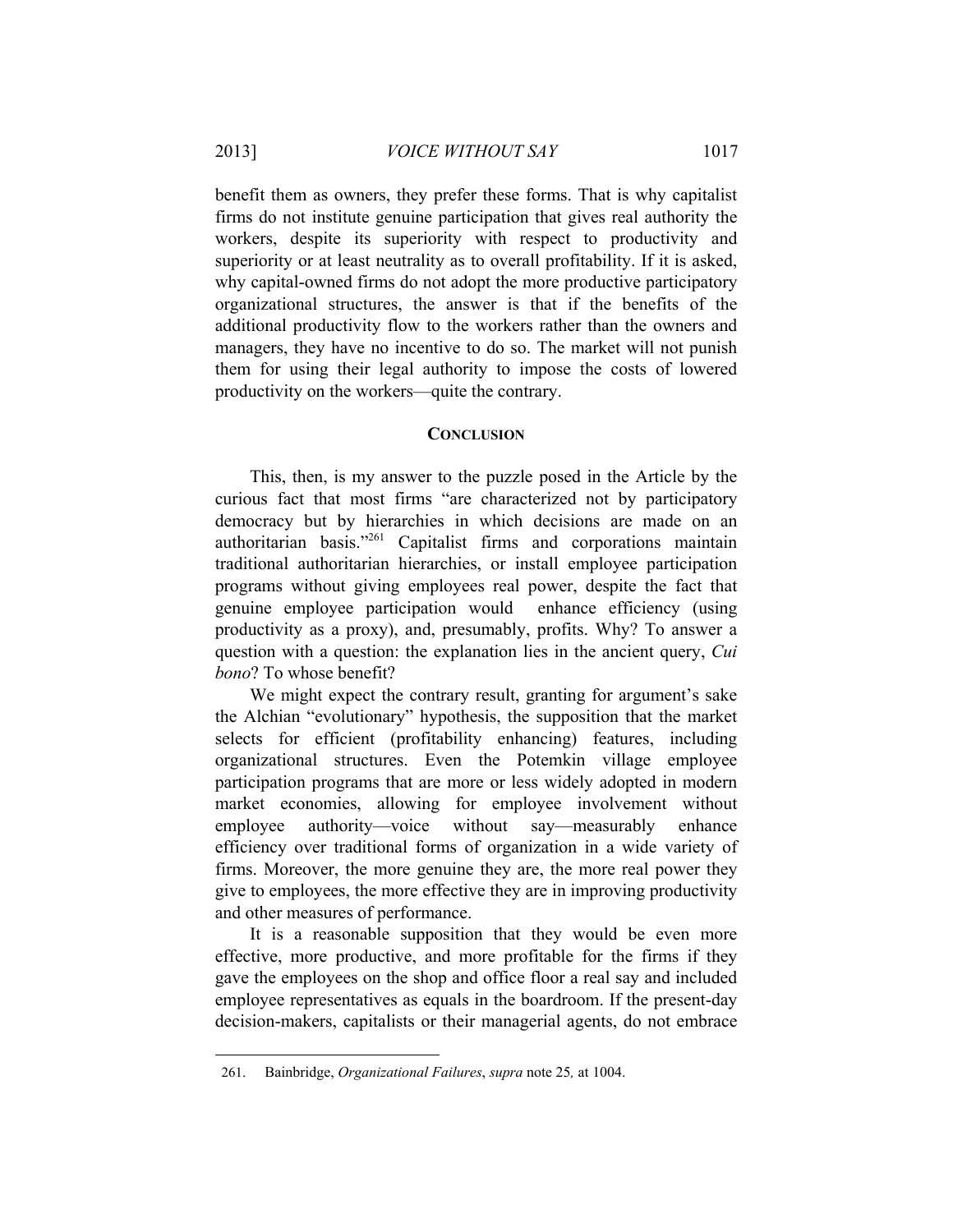such measures, why does the market not force them on these firms simply on grounds of efficiency alone, weeding out authoritarian hierarchies and selecting enterprises that give more say to the employees over firms that use employee participation as a managerial tool in which the workers have voice but the managers, and ultimately the owners or their agents have the say?

We considered the hypothesis, urged in different ways and using different conceptions of efficiency, by Nozick, Lane, and Steele, that the mere fact that genuine employee participation is rare shows that it *must be* inefficient compared to authoritarian hierarchy or merely advisory employee participation because otherwise the market would do just that. This proposition was defective in three ways. First, it begged the question. Second, it failed to indicate any mechanism whereby participation would lower productivity. Third, it invoked notions of efficiency that are at most results, not causes, offering the market no grip for selection among forms of organization.

We then turned to Bainbridge's attempt to fill in a non-question begging causal story that would show why authoritarian management was more efficient. But the factors Bainbridge identified, *viz.*, hierarchy's purported superiority as (1) a mechanism for transmitting information to the decision-makers, and (2) a system for monitoring employees to discourage shirking, did not hold water. The information theory begged the question by assuming the decision-makers were the owners or managers rather than the employees. It also ignored Hayekian epistemological concerns about the failures of large hierarchical organizations to transmit accurate information to the decision-makers in a form that would not lead to cognitive overload, poor decision-making, and inefficiency of the sort that laid waste, for instance, to the U.S. auto industry. The monitoring explanation fared no better. Bainbridge assumed without evidence that shirking is a systematic problem because even meaningful work was a disutility, whereas psychological evidence is that such work, in general, is on the contrary, on the balance, one of the most preferred of human activities. Further, Bainbridge himself brought forth extensive evidence that employee participation promotes effective self-monitoring and horizontal mutual monitoring. He failed to offer any comparison of the relative costs of authoritarian and hierarchical versus egalitarian and participatory monitoring. And he did not adequately explain why the managerial monitors themselves were not subject to the opportunism as those whose opportunism they were charged with preventing.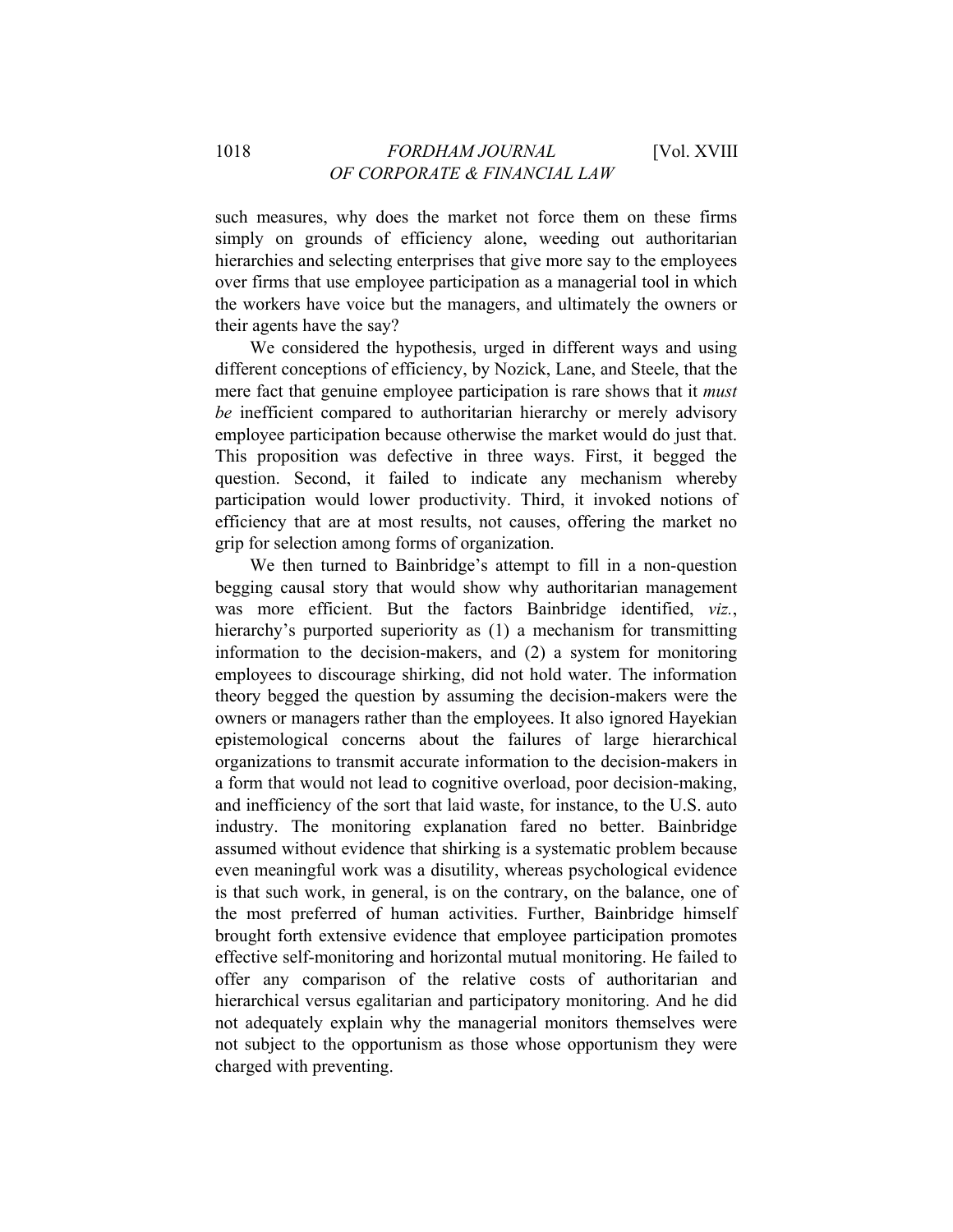In the end, however, the inefficiency explanations were red herrings. The evidence is clear and strong that employee participation, even voice without say, enhances productivity and other aspects of enterprise performance better than traditional organization. The two real questions are (1) how much better? And (2) what makes it better? To the first question, there is no unitary answer, but even the low end estimates it is enough better to give market selection a hold.<sup>262</sup> To the second question, the answer is that what makes it better is the degree to which it approaches genuine employee participation with real say: the more authority and reward a program gives the employees, the better it works.<sup>263</sup> But this only highlights the puzzle. Why doesn't everybody do it?

My answer, suggested by Stephen Marglin's historical analysis of the rise of the factory system and the public choice theory of rentseeking, is that it matters who has the legal right and practical power to decide what is done with the additional residual income due to a performance-enhancing innovation—here, organizational practices involving employee participation. Giving workers a say as well as a voice, might increase profits over merely giving them voice without say, as do actually existing employee participation programs; it might well increase productivity; and, other things being equal, it might increase firm profitability. Data from existing employee participation plans suggest that these effects are real and significant. But a say would also give the employees power with respect to what happened to those profits. The evidence of labor-managed firms cooperatively owned by workers, is that, with real power, employees, even in capital-managed firms, would tend to use some of those profits in ways that made their own lives better—instituting more equal and possibly greater pay, greater job security, and so forth. This would reduce rent-taking flowing to owners and managers due to traditional organizational structures.

Clearly, the market would frown if employees with real say did not use some of the additional residuals to benefit the firm and, in open corporations, the shareholders. But the money, either way, would not go to the capitalist owners or to the corporate managers, whose ranks would be severely depleted by the flattened hierarchies of genuinely participatory firms. And those are the individuals who, under existing

<sup>262</sup>*. See supra* notes 3 and 203 (stating Alchian's thesis about evolutionary advantage in the market).

<sup>263.</sup> *See supra* notes 192–93.